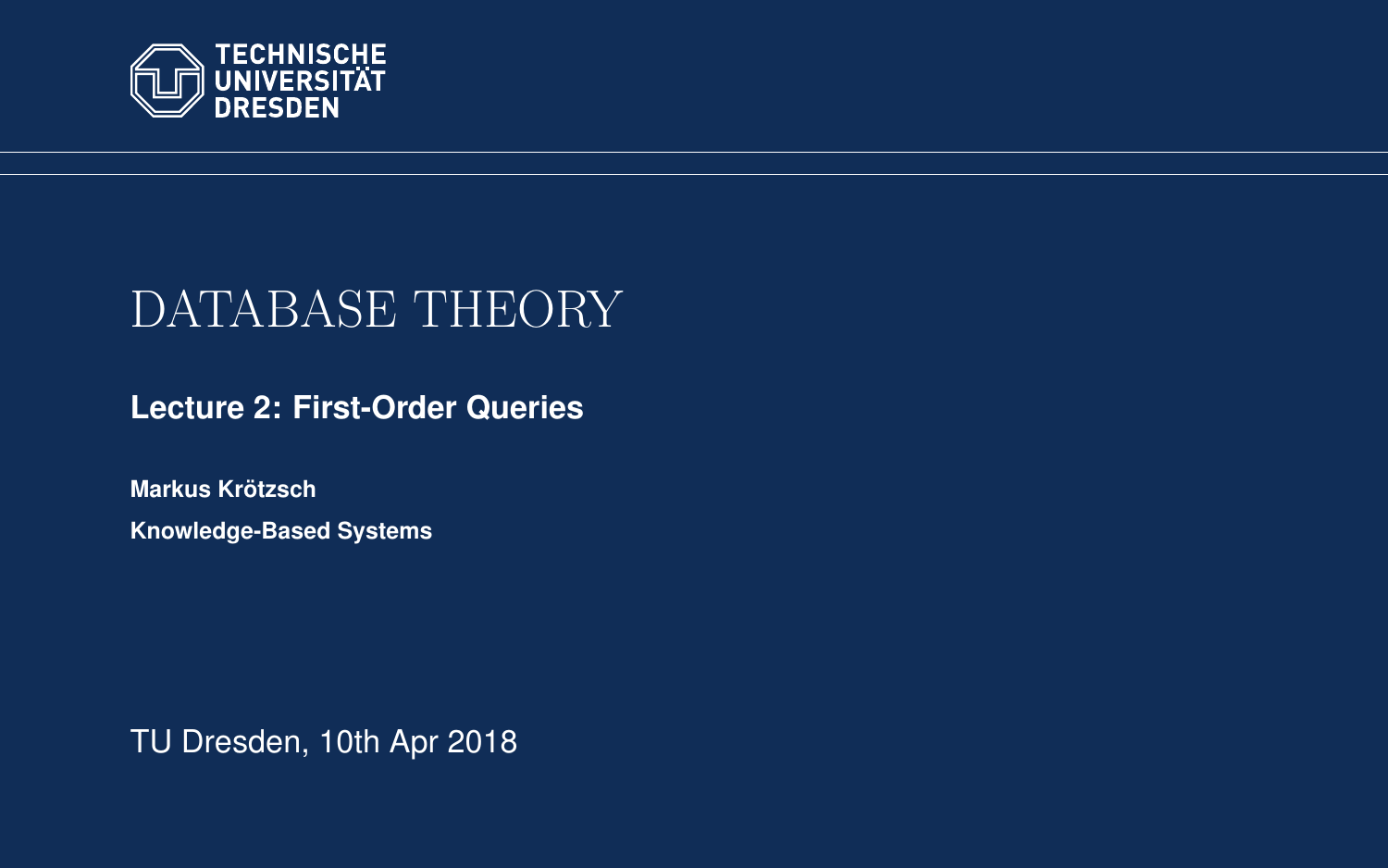## What is a Query?

The relational queries considered so far produced a result table from a database. We generalize slightly.

#### **Definition 2.1:**

- Syntax: a query expression  $q$  is a word from a query language (algebra expression, logical expression, etc.)
- Semantics: a query mapping *M*[*q*] is a function that maps a database instance  $I$  to a database instance  $M[q](I)$

 $\rightarrow$  a "result table" is a result database instance with one table.

 $\rightarrow$  for some semantics, query mappings are not defined on all database instances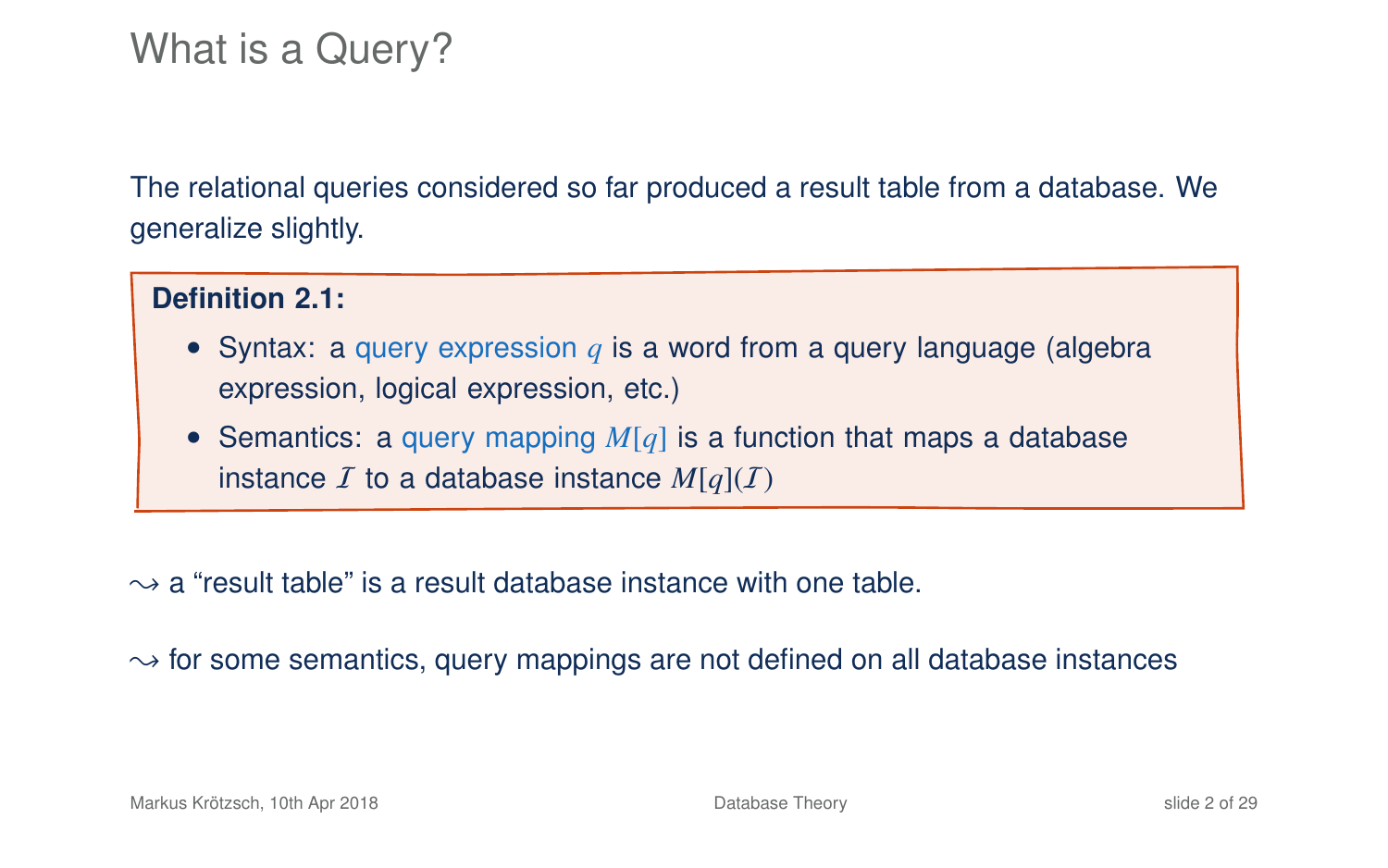We only consider queries that do not depend on the concrete names given to constants in the database:

**Definition 2.2:** A query *q* is generic if, for every bijective renaming function  $\mu$  : **dom**  $\rightarrow$  **dom** and database instance  $\overline{I}$ :

 $\mu(M[q](I)) = M[\mu(q)](\mu(I)).$ 

In this case, *M*[*q*] is closed under isomorphisms.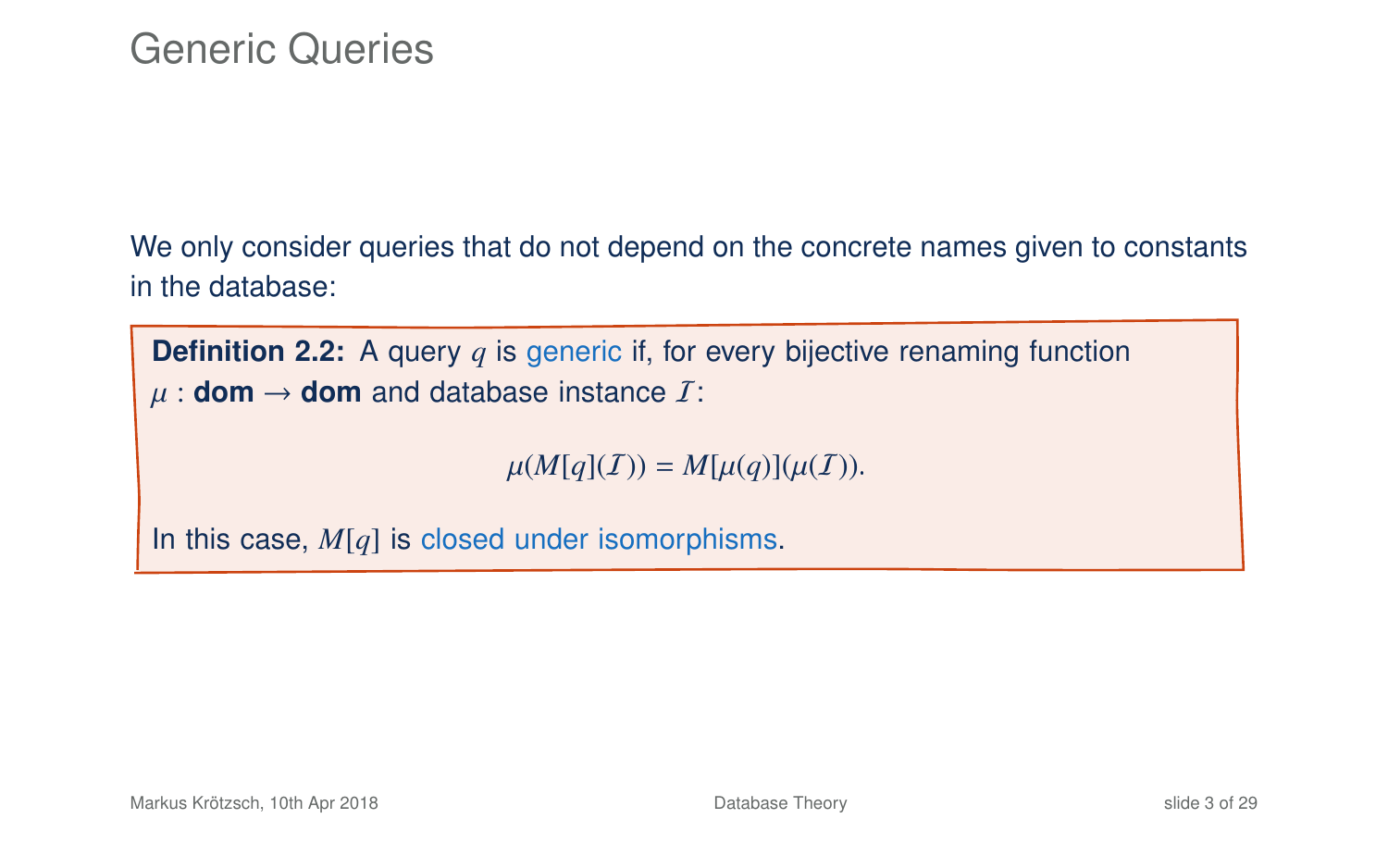## Review: Example from Previous Lecture

Lines:

Stops:

| Line | <b>Type</b> |
|------|-------------|
| 85   | bus         |
| 3    | tram        |
| F1   | ferry       |
|      |             |

| <b>SID</b> | <b>Stop</b>         | <b>Accessible</b> |
|------------|---------------------|-------------------|
| 17         | Hauptbahnhof        | true              |
| 42         | Helmholtzstr.       | true              |
| 57         | Stadtgutstr.        | true              |
| 123        | Gustav-Freytag-Str. | false             |
|            |                     |                   |

#### Connect:

| <b>From</b> | To  | Line |
|-------------|-----|------|
| 57          | 42  | 85   |
| 17          | 789 | 3    |
|             |     |      |

Every table has a schema:

- Lines[Line:string, Type:string]
- Stops[SID:int, Stop:string, Accessible:bool]
- Connect[From:int, To:int, Line:string]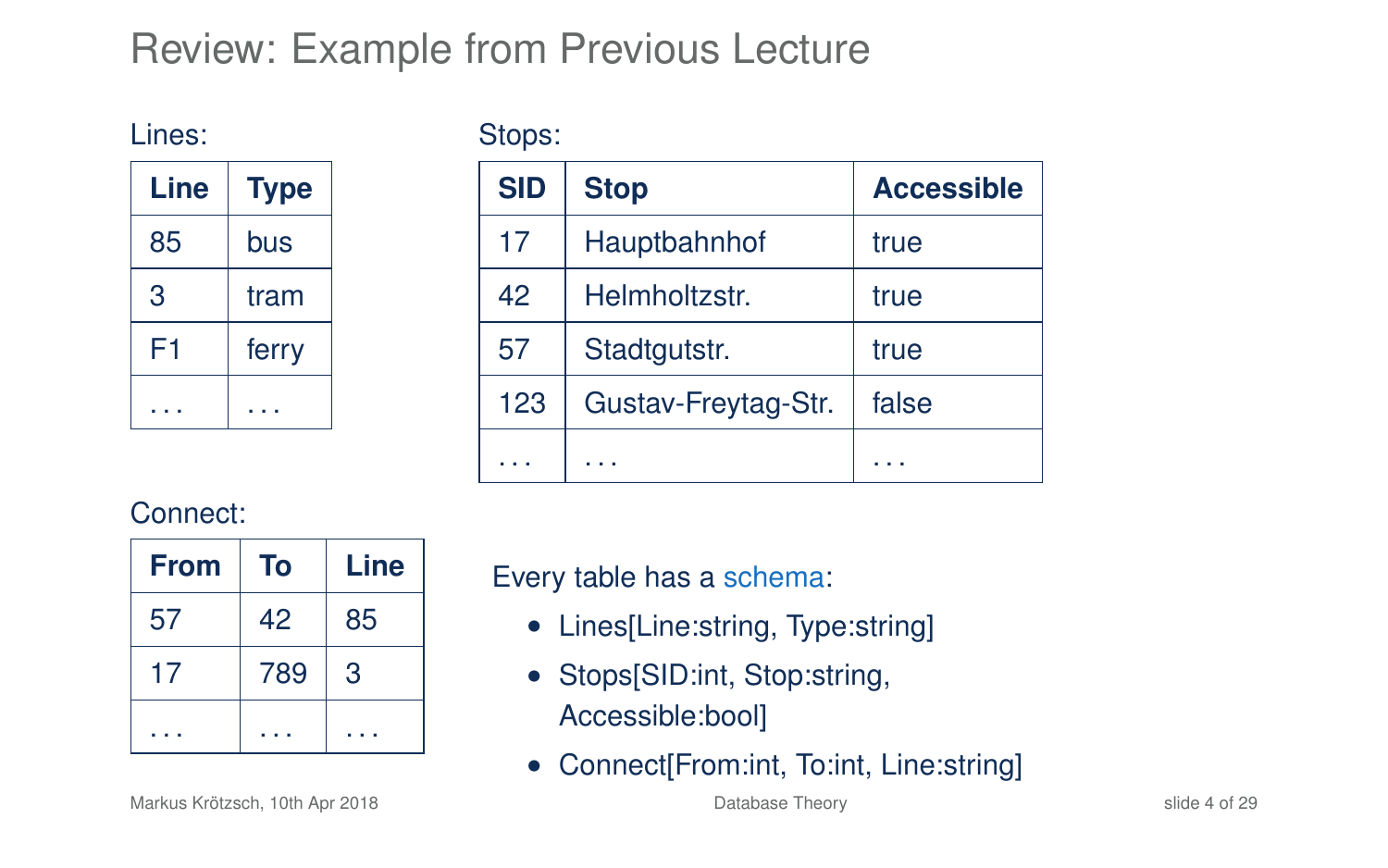## First-order Logic as a Query Language

Idea: database instances are finite first-order interpretations  $\rightarrow$  use first-order formulae as query language  $\rightarrow$  use unnamed perspective (more natural here)

Examples (using schema as in previous lecture):

- Find all bus lines: Lines(*x*, "bus")
- Find all possible types of lines: ∃*y*.Lines(*y*, *x*)
- Find all lines that depart from an accessible stop:

∃*y*SID, *y*Stop, *y*To. Stops(*y*SID, *y*Stop,"true") ∧ Connect(*y*SID, *y*To, *x*Line)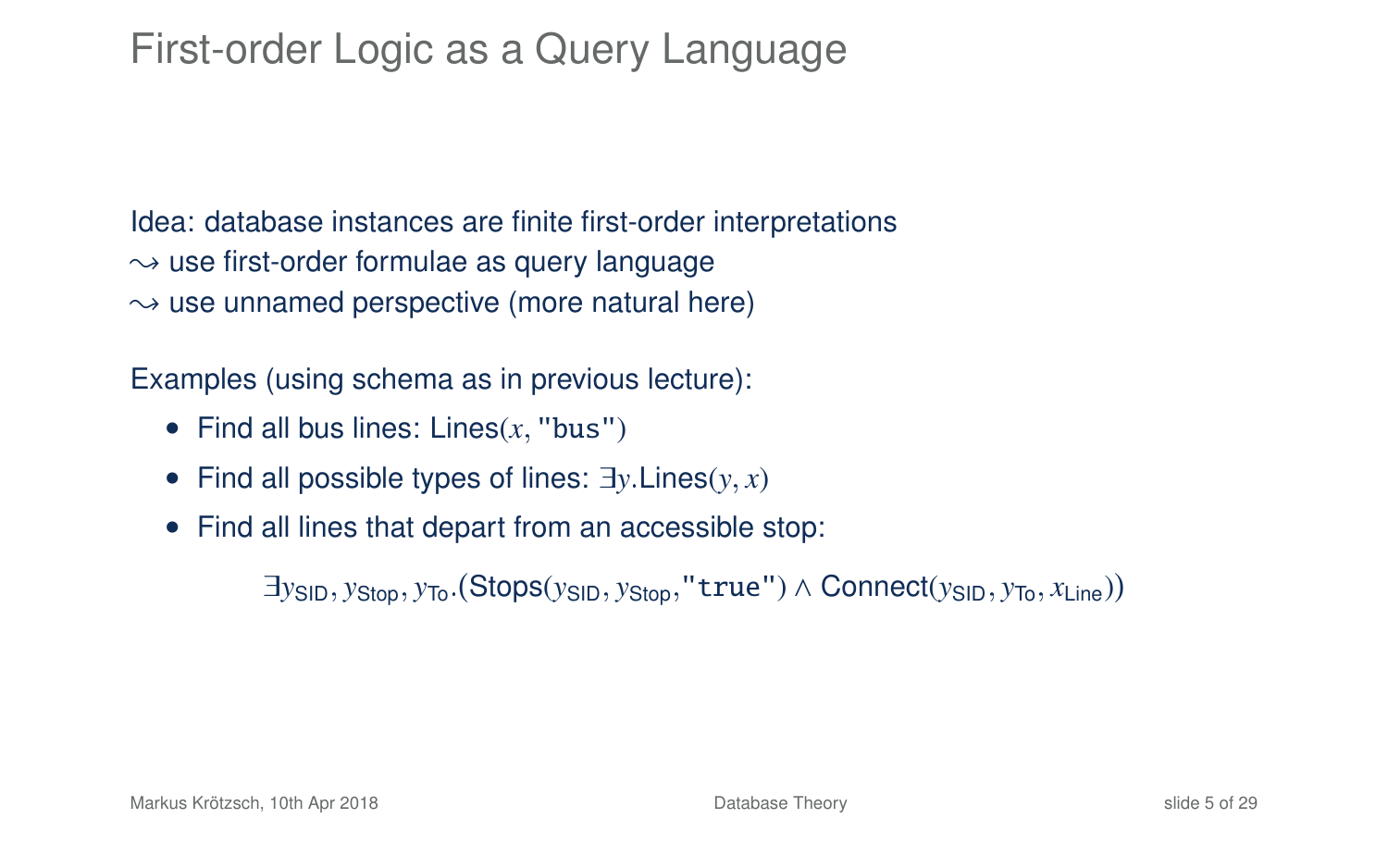## First-order Logic with Equality: Syntax

Basic building blocks:

- Predicate names with an arity  $\geq 0$ : p, q, Lines, Stops
- Variables: *x*, *y*, *z*
- Constants: *a*, *b*, *c*
- Terms are variables or constants: *s*, *t*

Formulae of first-order logic are defined as usual:

 $\varphi$  ::=  $p(t_1, \ldots, t_n)$  |  $t_1 \approx t_2$  |  $\neg \varphi \mid \varphi \wedge \varphi \mid \varphi \vee \varphi \mid \exists x. \varphi \mid \forall x. \varphi$ 

where  $p$  is an  $n$ -ary predicate,  $t_i$  are terms, and  $x$  is a variable.

- An atom is a formula of the form  $p(t_1, \ldots, t_n)$
- A literal is an atom or a negated atom
- Occurrences of variables in the scope of a quantifier are bound; other occurrences of variables are free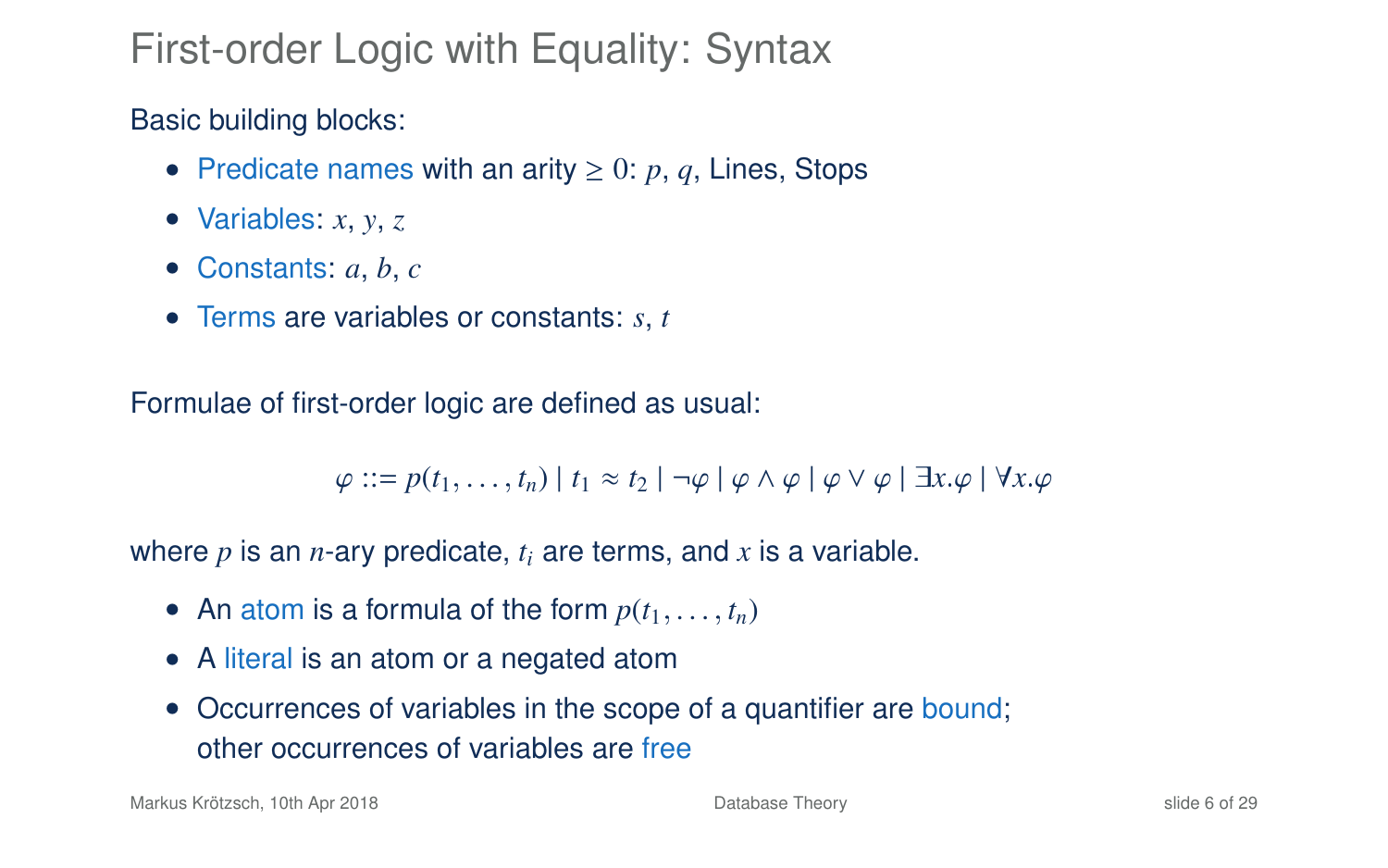## First-order Logic Syntax: Simplifications

We use the usual shortcuts and simplifications:

- flat conjunctions  $(\varphi_1 \wedge \varphi_2 \wedge \varphi_3)$  instead of  $(\varphi_1 \wedge (\varphi_2 \wedge \varphi_3))$
- flat disjunctions (similar)
- flat quantifiers  $(\exists x, y, z, \varphi)$  instead of  $\exists x \, \exists y \, \exists z, \varphi$
- $\varphi \to \psi$  as shortcut for  $\neg \varphi \lor \psi$
- $\varphi \leftrightarrow \psi$  as shortcut for  $(\varphi \rightarrow \psi) \land (\psi \rightarrow \varphi)$
- $t_1 \not\approx t_2$  as shortcut for  $\neg(t_1 \approx t_2)$

But we always use parentheses to clarify nesting of ∧ and ∨:

No " $\varphi_1 \wedge \varphi_2 \vee \varphi_3$ "!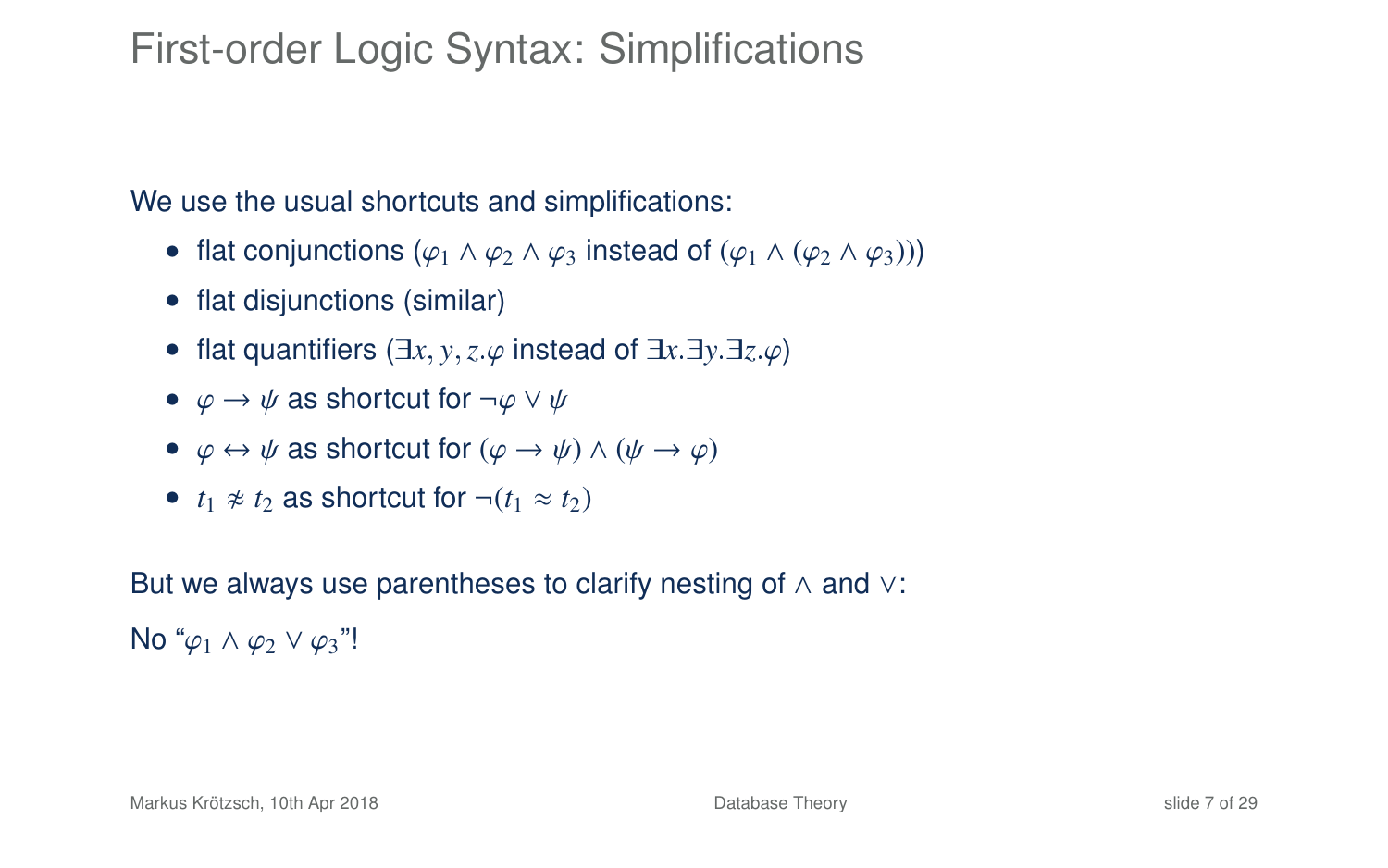## First-order Logic with Equality: Semantics

First-order formulae are evaluated over interpretations  $\langle \Delta^I, \cdot^I \rangle$ , where  $\Delta^I$  is the domain. To interpret formulas with free variables, we need a variable assignment  $\mathcal Z:$  Var  $\to\Delta^I.$ 

- constants *a* interpreted as  $a^I$ <sup> $Z$ </sup> =  $a^I \in \Delta^I$
- variables *x* interpreted as  $x^I$ <sup> $Z$ </sup> =  $Z(x) \in \Delta^I$
- *n*-ary predicates *p* interpreted as  $p^I \subseteq (\Delta^I)^n$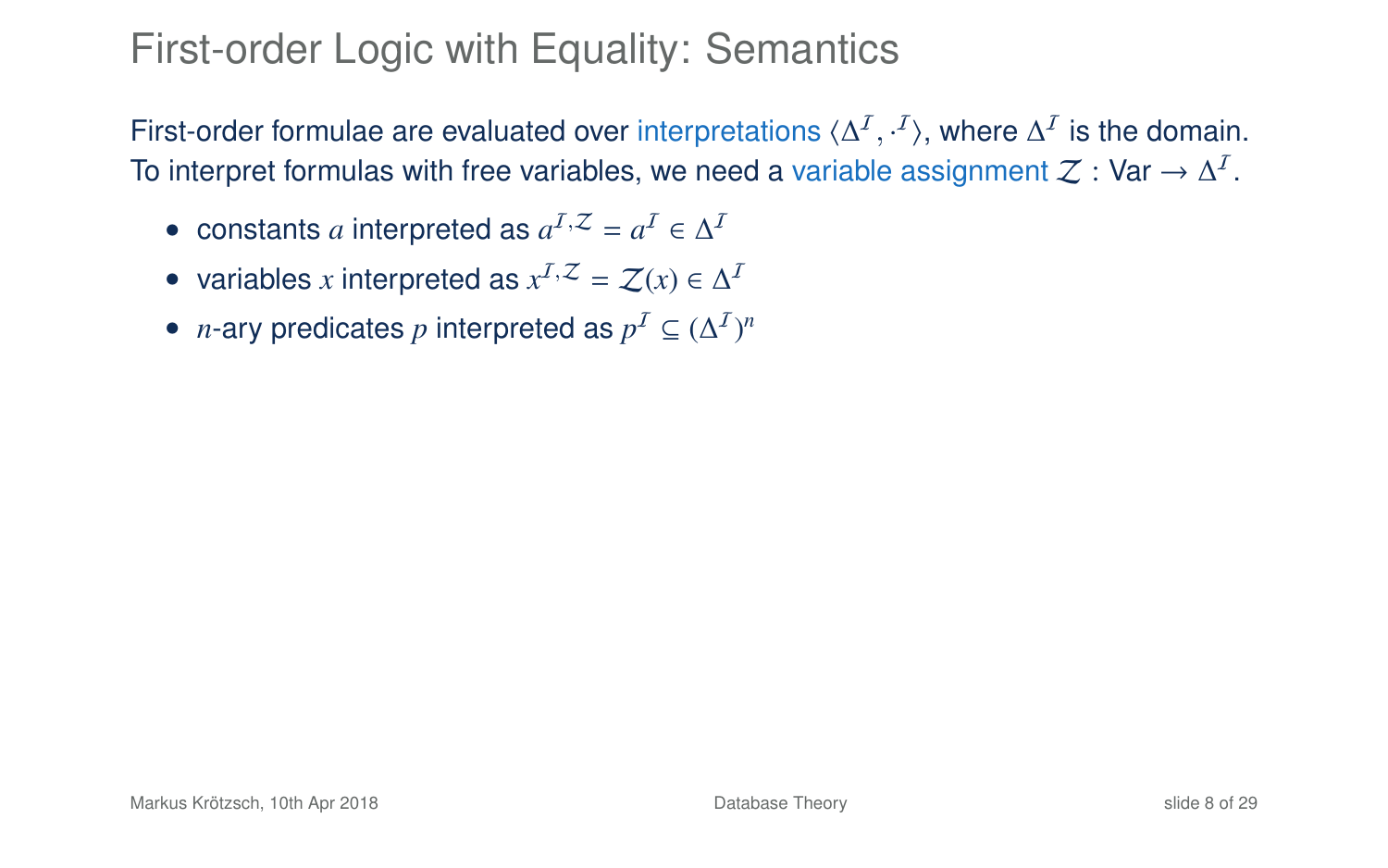## First-order Logic with Equality: Semantics

First-order formulae are evaluated over interpretations  $\langle \Delta^I, \cdot^I \rangle$ , where  $\Delta^I$  is the domain. To interpret formulas with free variables, we need a variable assignment  $\mathcal Z:$  Var  $\to\Delta^I.$ 

- constants *a* interpreted as  $a^I$ <sup> $Z$ </sup> =  $a^I \in \Delta^I$
- variables *x* interpreted as  $x^I$ <sup> $Z$ </sup> =  $Z(x) \in \Delta^I$
- *n*-ary predicates *p* interpreted as  $p^I \subseteq (\Delta^I)^n$

A formula  $\varphi$  can be satisfied by I and Z, written  $I, Z \models \varphi$ :

- $I, Z \models p(t_1, \ldots, t_n)$  if  $\langle t_1^{I,Z}, \ldots, t_n^{I,Z} \rangle \in p^I$
- $I, Z \models t_1 \approx t_2$  if  $t_1^{I, Z} = t_2^{I, Z}$
- $I, Z \models \neg \varphi$  if  $I, Z \not\models \varphi$
- $I, Z \models \varphi \land \psi$  if  $I, Z \models \varphi$  and  $I, Z \models \psi$
- $I, Z \models \varphi \vee \psi$  if  $I, Z \models \varphi$  or  $I, Z \models \psi$
- *I*, *Z*  $\models \exists$ *x*. $\varphi$  if there is  $\delta \in \Delta^{\mathcal{I}}$  with *I*, {*x*  $\mapsto \delta$ }, *Z*  $\models \varphi$
- $I, Z \models \forall x. \varphi$  if for all  $\delta \in \Delta^I$  we have  $I, \{x \mapsto \delta\}, Z \models \varphi$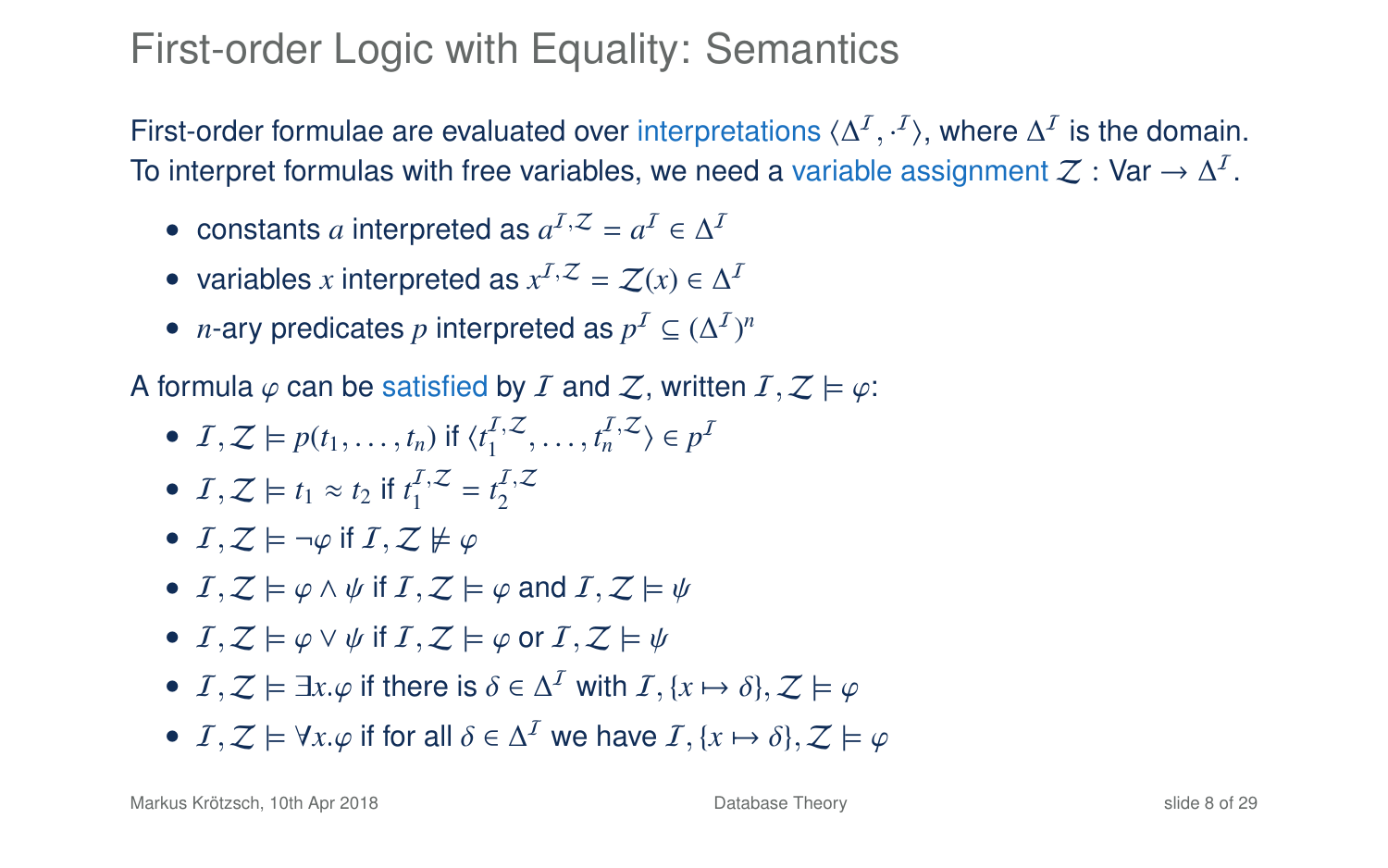### First-order Logic Queries

**Definition 2.3:** An *n*-ary first-order query *q* is an expression  $\varphi[x_1, \ldots, x_n]$  where  $x_1, \ldots, x_n$  are exactly the free variables of  $\varphi$  (in a specific order).

**Definition 2.4:** An answer to  $q = \varphi[x_1, \ldots, x_n]$  over an interpretation  $\mathcal{I}$  is a tuple  $\langle a_1, \ldots, a_n \rangle$  of constants such that

 $I \models \varphi[x_1/a_1, \ldots, x_n/a_n]$ 

where  $\varphi[x_1/a_1, \ldots, x_n/a_n]$  is  $\varphi$  with each free  $x_i$  replaced by  $a_i$ .

The result of  $q$  over  $I$  is the set of all answers of  $q$  over  $I$ .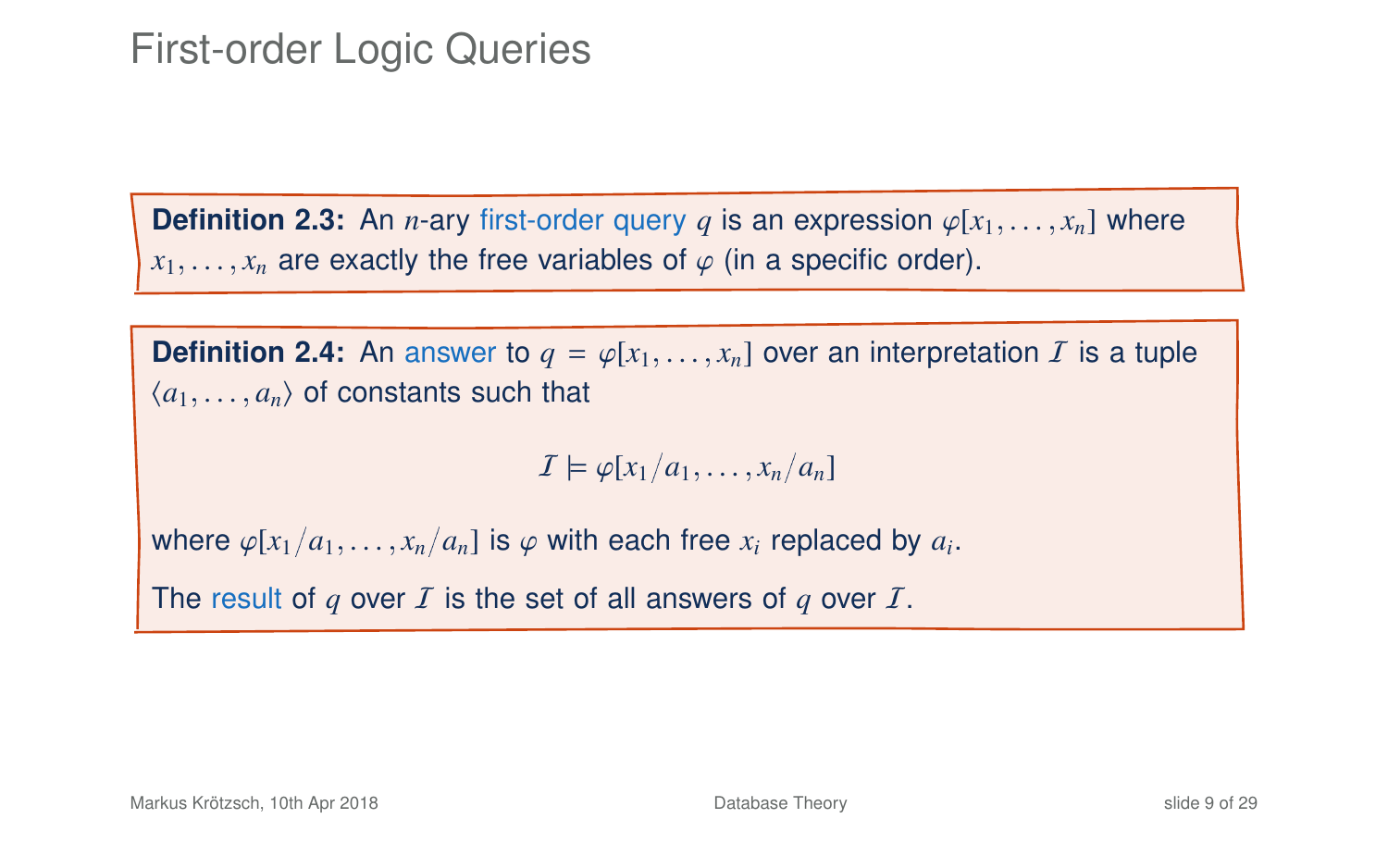#### Boolean Queries

A Boolean query is a query of arity 0  $\rightarrow$  we simply write  $\varphi$  instead of  $\varphi$ []  $\rightarrow \varphi$  is a closed formula (a.k.a. sentence)

What does a Boolean query return?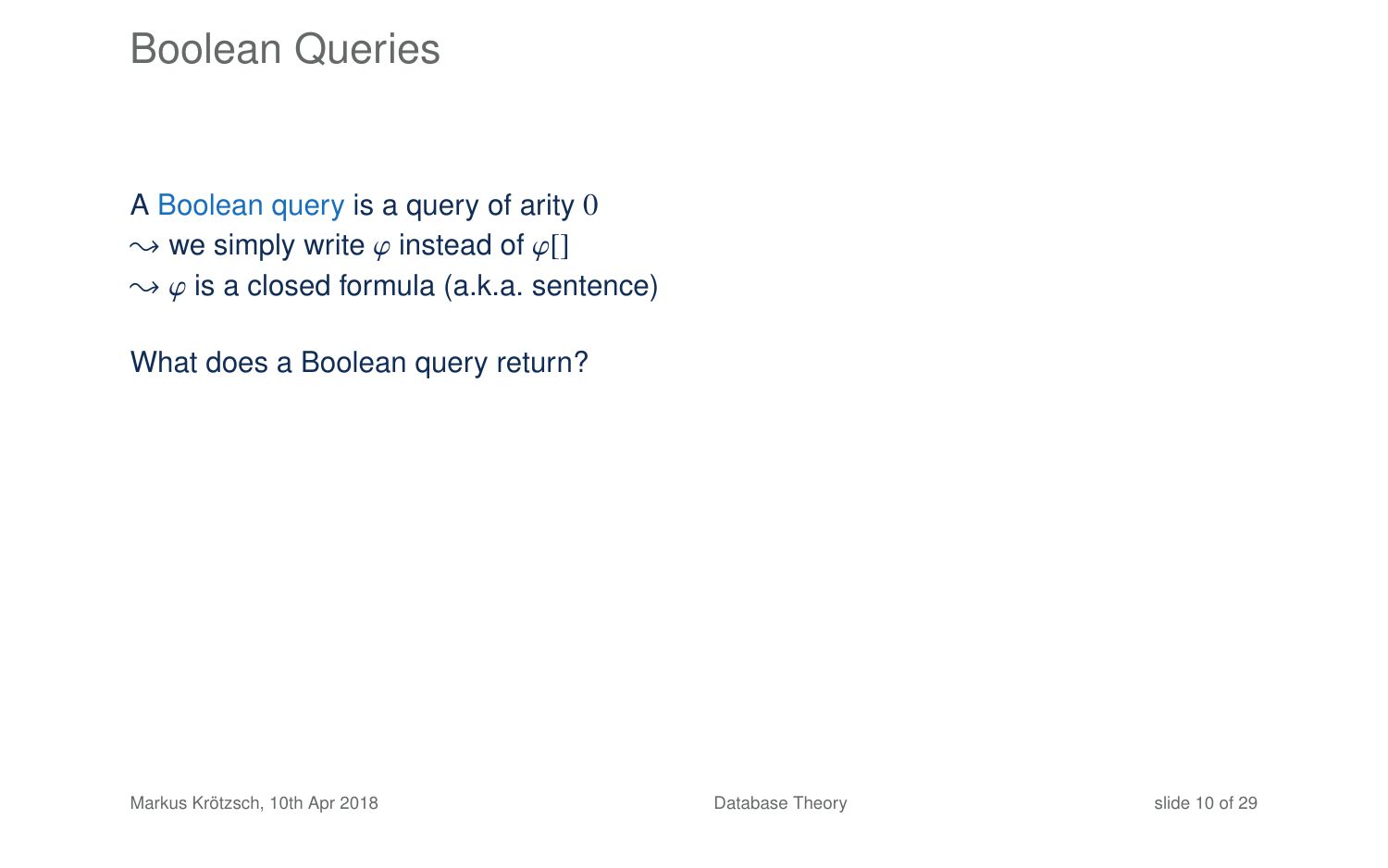#### Boolean Queries

A Boolean query is a query of arity 0  $\rightarrow$  we simply write  $\varphi$  instead of  $\varphi$ []  $\rightarrow \varphi$  is a closed formula (a.k.a. sentence)

What does a Boolean query return?

Two possible cases:

- $I \not\models \varphi$ , then the result of  $\varphi$  over I is  $\emptyset$  (the empty table)
- $I \models \varphi$ , then the result of  $\varphi$  over I is  $\{\langle\rangle\}$  (the unit table)

Interpreted as Boolean check with result true or false (match or no match)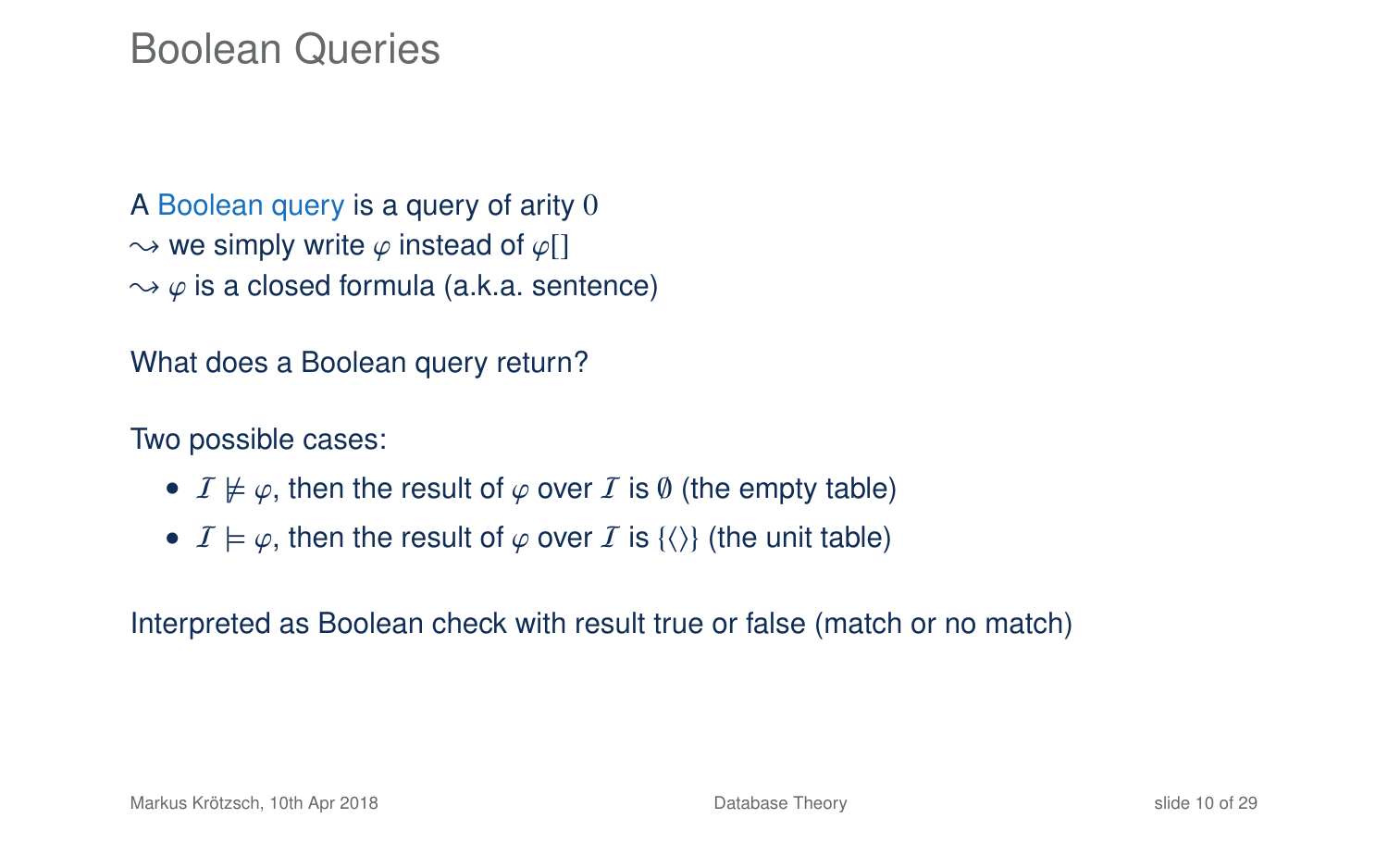#### Domain Dependence

We have defined FO queries over interpretations  $\rightarrow$  How exactly do we get from databases to interpretations?

- Constants are just interpreted as themselves:  $a^I = a$
- Predicates are interpreted according to the table contents
- But what is the domain of the interpretation?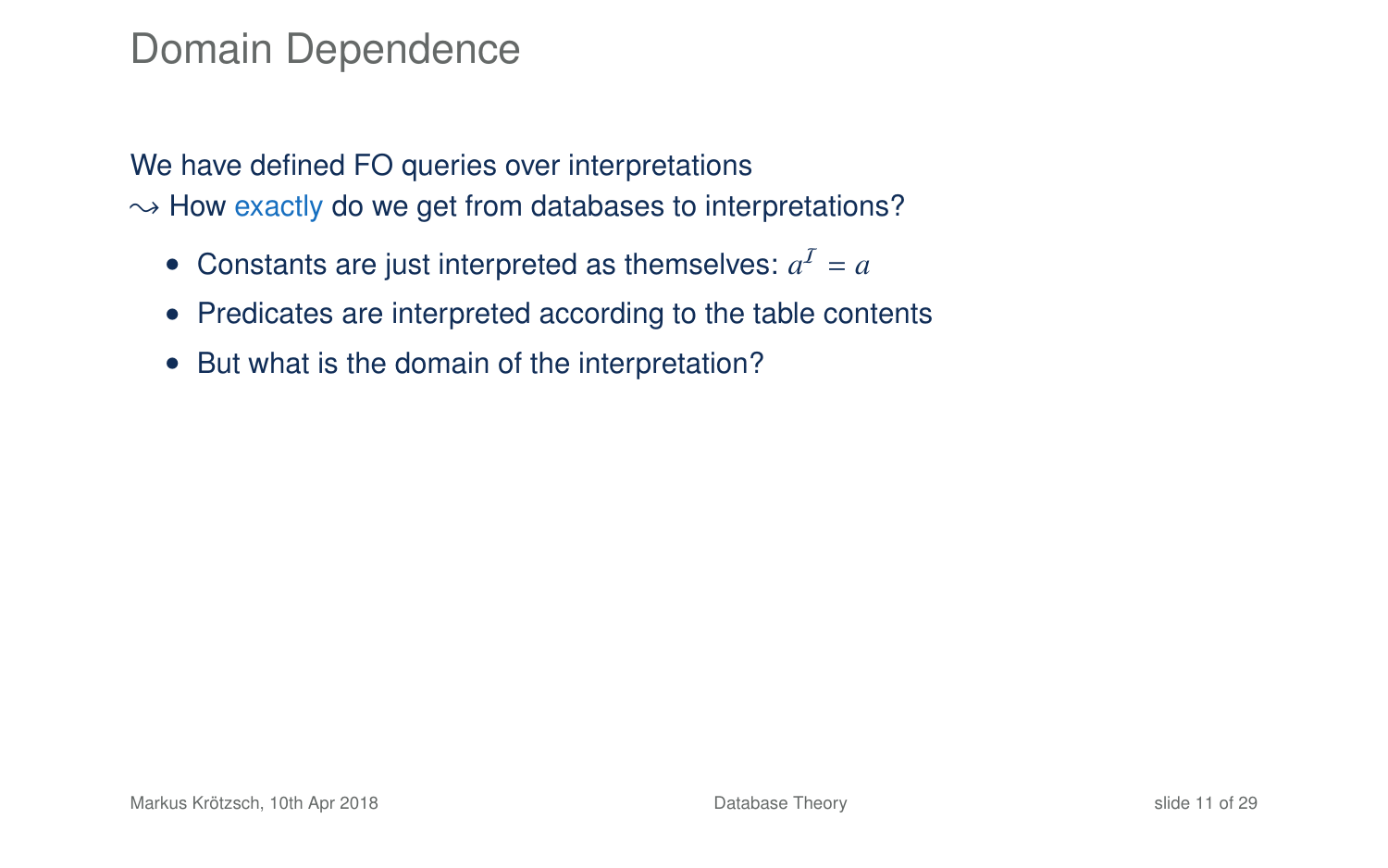#### Domain Dependence

We have defined FO queries over interpretations  $\rightarrow$  How exactly do we get from databases to interpretations?

- Constants are just interpreted as themselves:  $a^I = a$
- Predicates are interpreted according to the table contents
- But what is the domain of the interpretation?

#### What should the following queries return?

```
(1) ¬Lines(x, "bus")[x]
```
- (2) Connect(*x*1, "42", "85") ∨ Connect("57", *x*2, "85") [*x*1, *x*2]
- (3) ∀*y*.*p*(*x*, *y*)[*x*]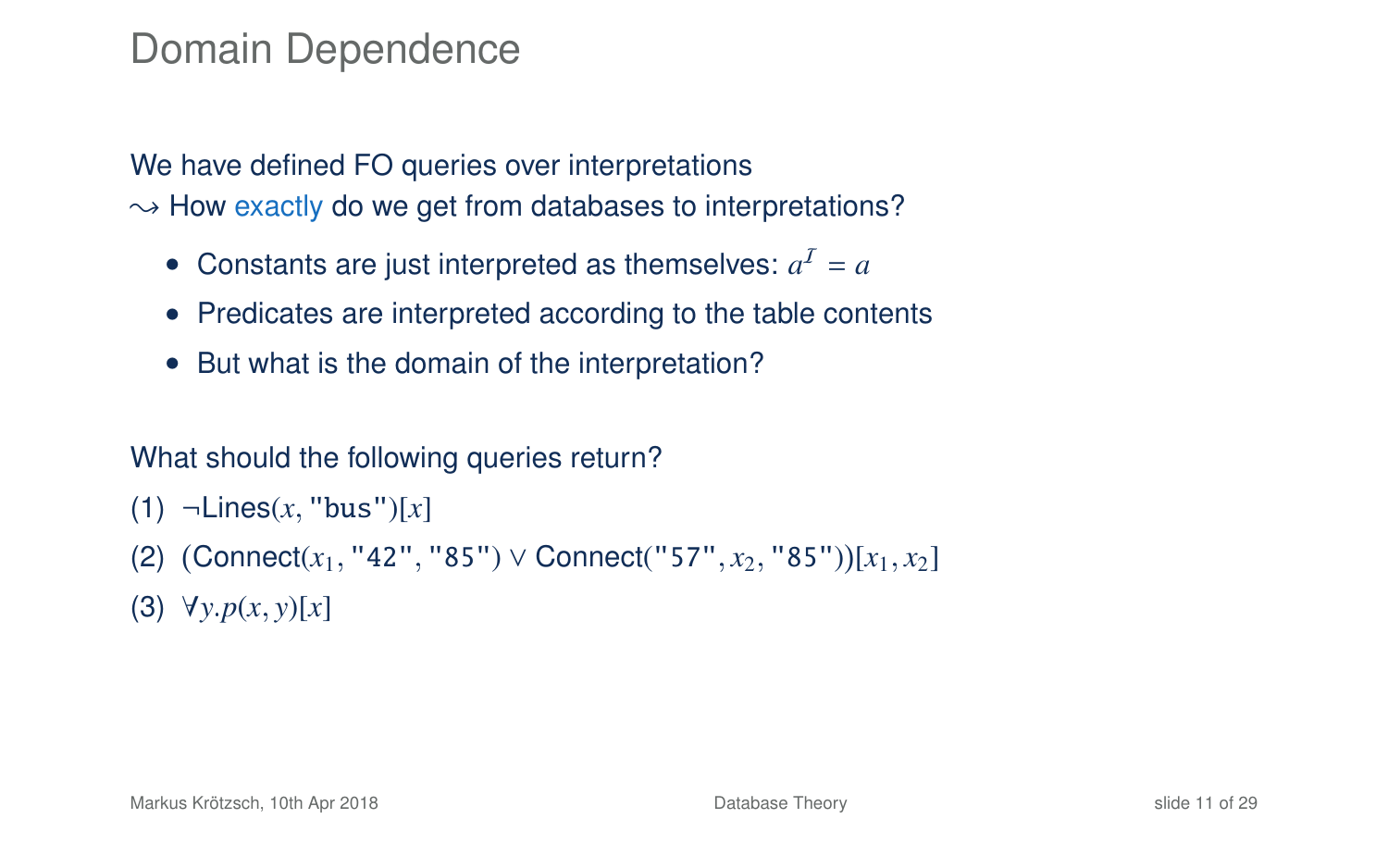#### Domain Dependence

We have defined FO queries over interpretations  $\rightarrow$  How exactly do we get from databases to interpretations?

- Constants are just interpreted as themselves:  $a^I = a$
- Predicates are interpreted according to the table contents
- But what is the domain of the interpretation?

#### What should the following queries return?

```
(1) ¬Lines(x, "bus")[x]
```
- (2) Connect(*x*1, "42", "85") ∨ Connect("57", *x*2, "85") [*x*1, *x*2]
- (3) ∀*y*.*p*(*x*, *y*)[*x*]

#### $\rightarrow$  Answers depend on the interpretation domain, not just on the database contents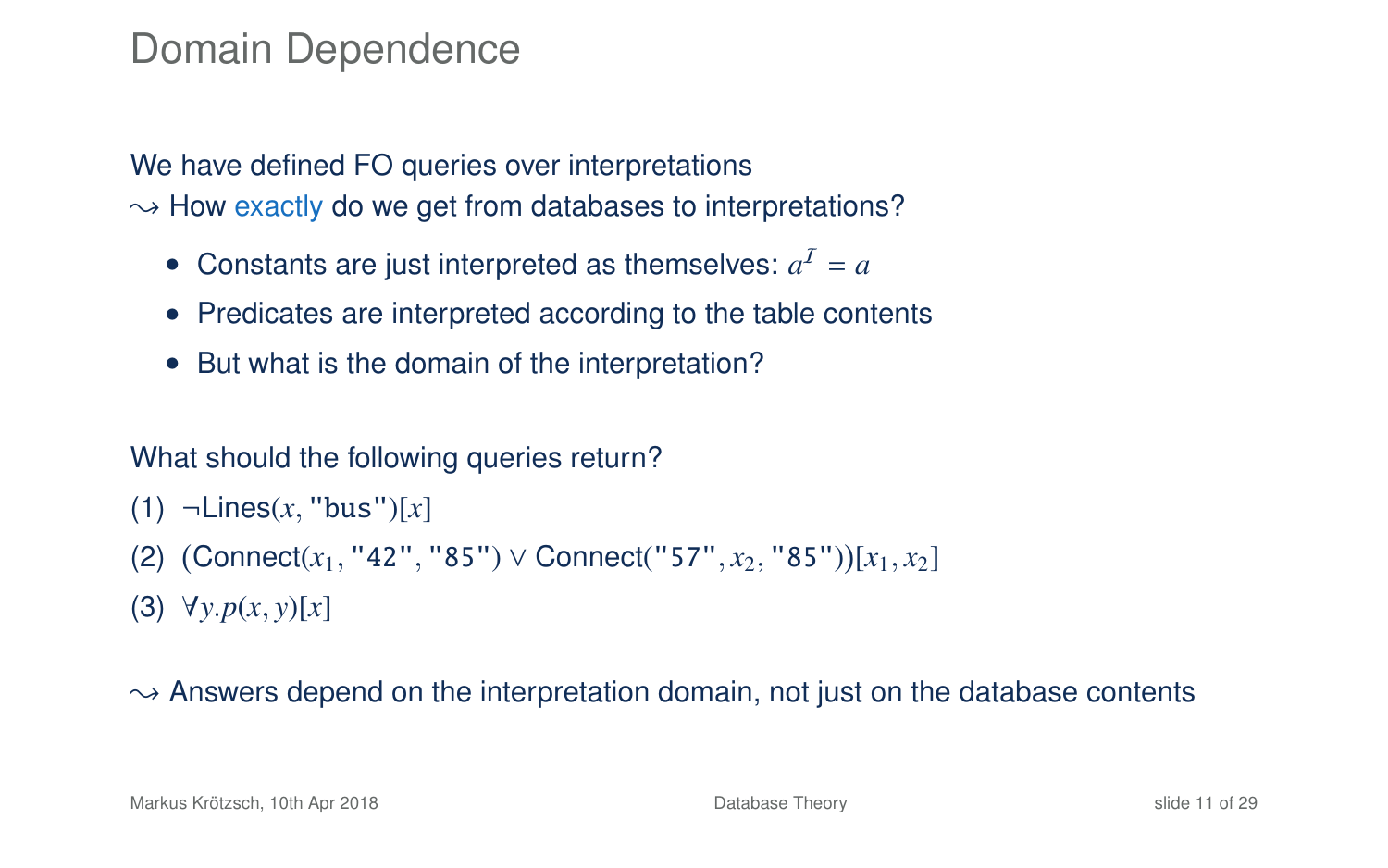First possible solution: the natural domain

Natural domain semantics (ND):

- fix the interpretation domain to **dom** (infinite)
- query answers might be infinite (not a valid result table)  $\rightarrow$  query result undefined for such databases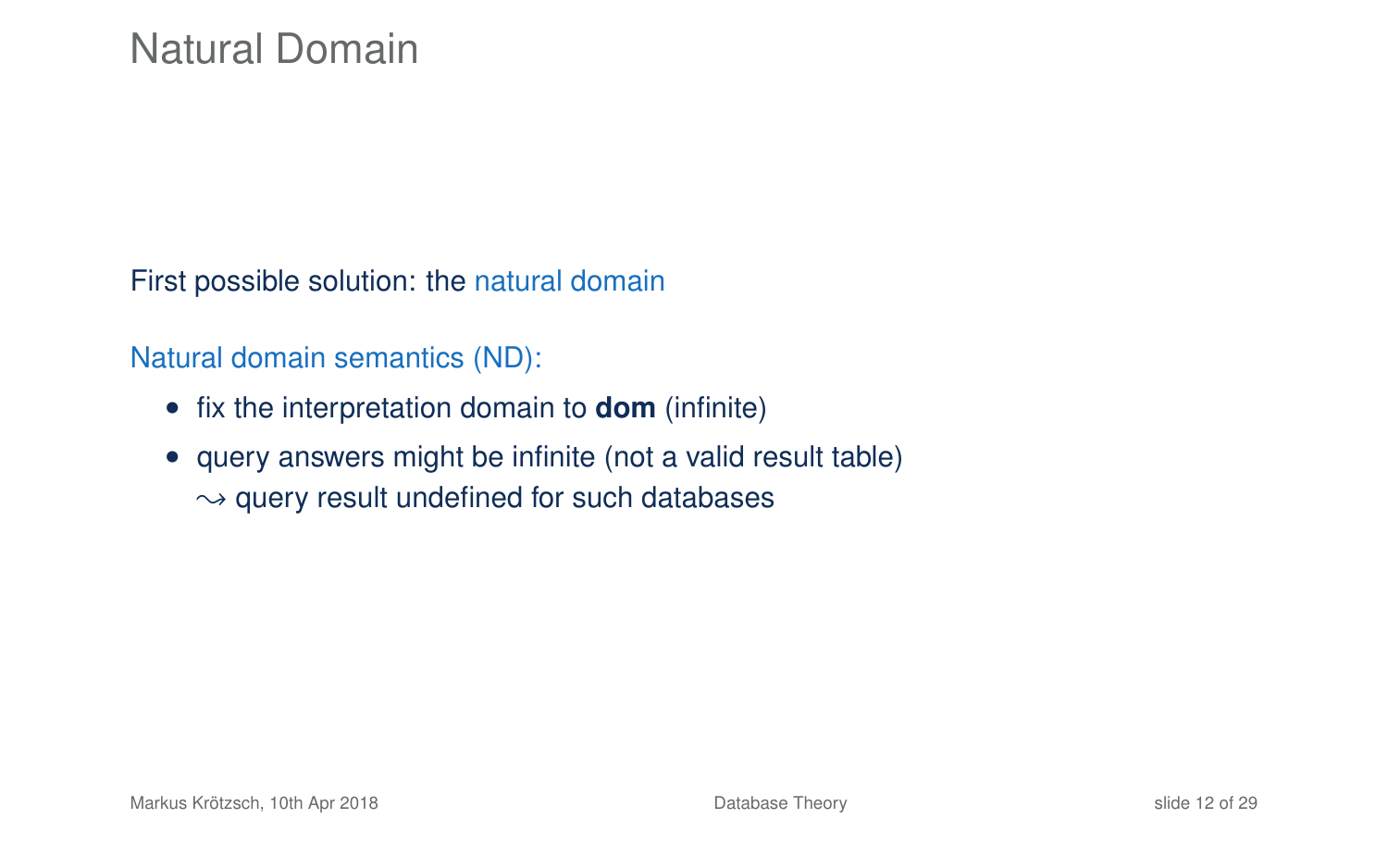Query answers under natural domain semantics:

(1) ¬Lines(*x*, "bus")[*x*]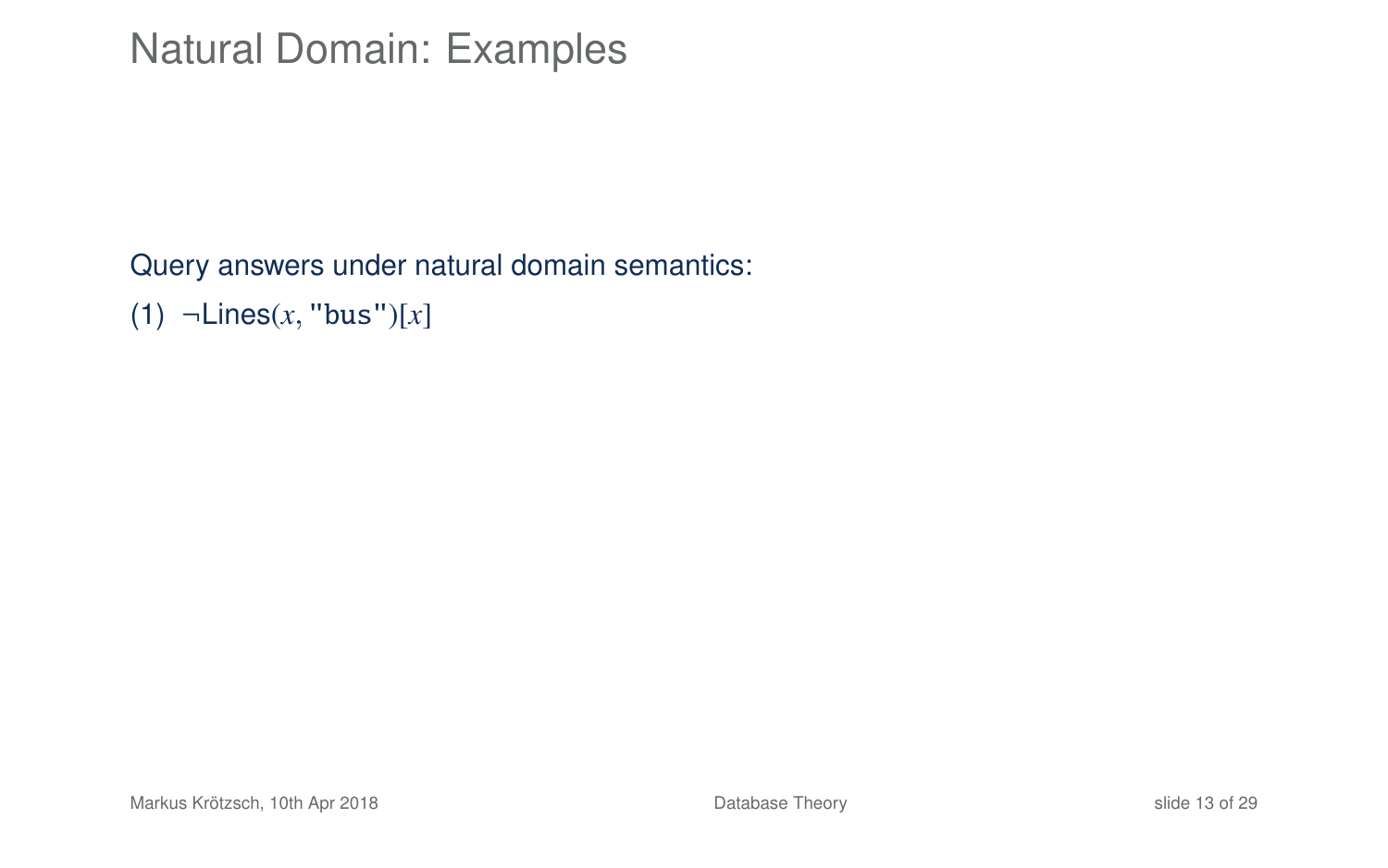Query answers under natural domain semantics:

(1) ¬Lines(*x*, "bus")[*x*]

Undefined on all databases

(2) Connect(*x*1, "42", "85") ∨ Connect("57", *x*2, "85") [*x*1, *x*2]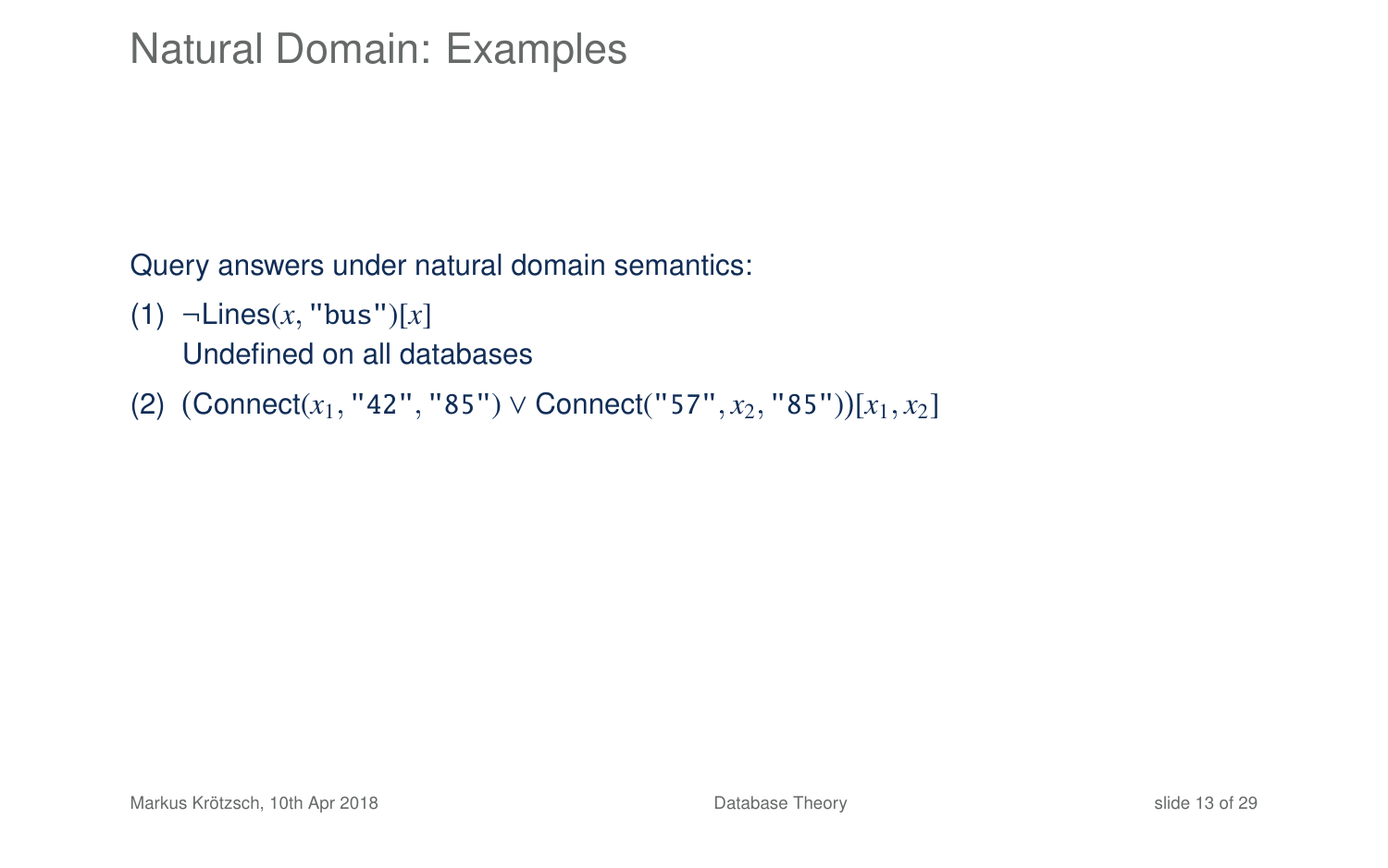Query answers under natural domain semantics:

(1) ¬Lines(*x*, "bus")[*x*]

Undefined on all databases

- (2) Connect(*x*1, "42", "85") ∨ Connect("57", *x*2, "85") [*x*1, *x*2] Undefined on databases with matching  $x_1$  or  $x_2$  in Connect, otherwise empty
- (3) ∀*y*.*p*(*x*, *y*)[*x*]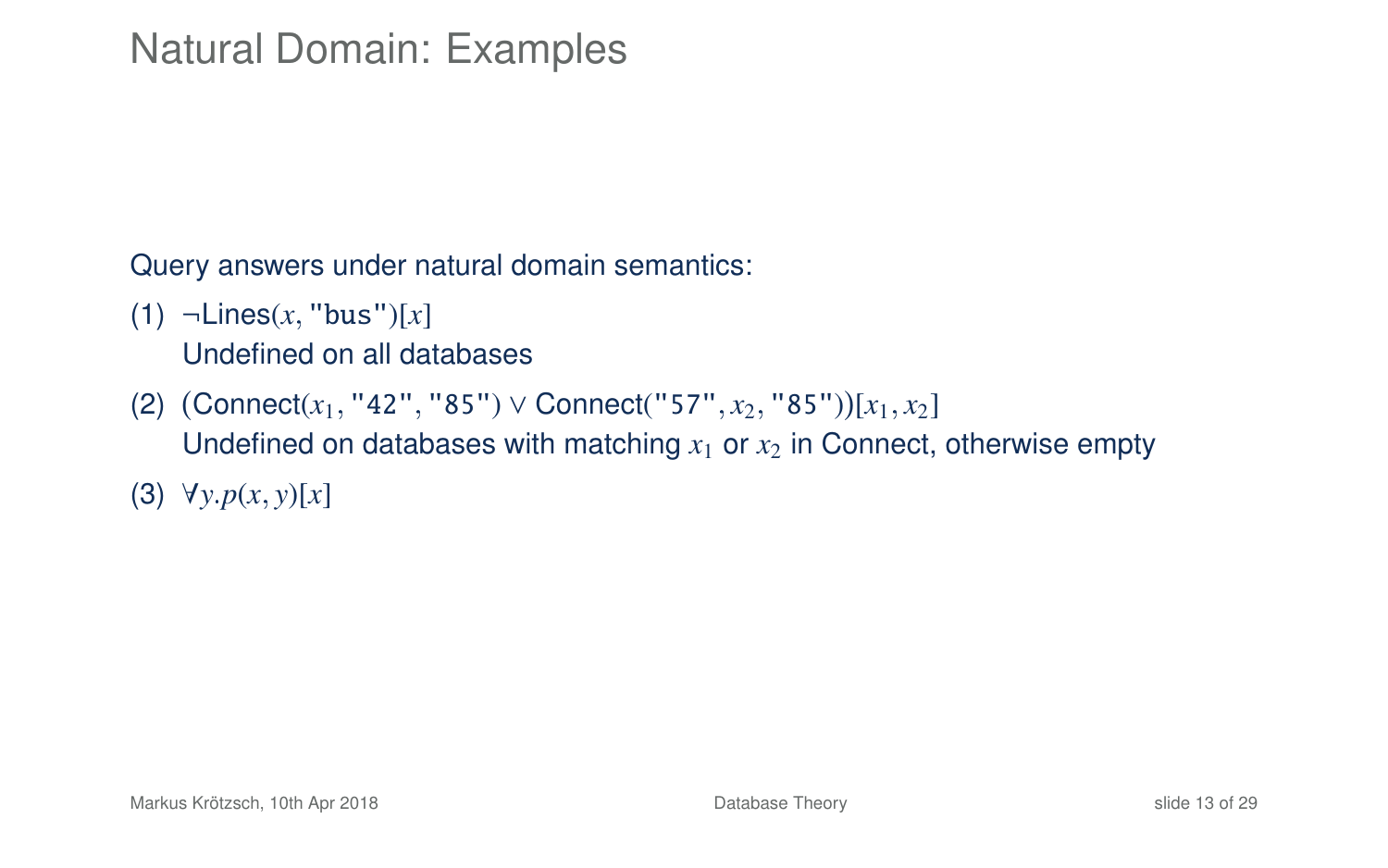Query answers under natural domain semantics:

(1) ¬Lines(*x*, "bus")[*x*]

Undefined on all databases

- (2) Connect(*x*1, "42", "85") ∨ Connect("57", *x*2, "85") [*x*1, *x*2] Undefined on databases with matching  $x_1$  or  $x_2$  in Connect, otherwise empty
- (3) ∀*y*.*p*(*x*, *y*)[*x*] Empty on all databases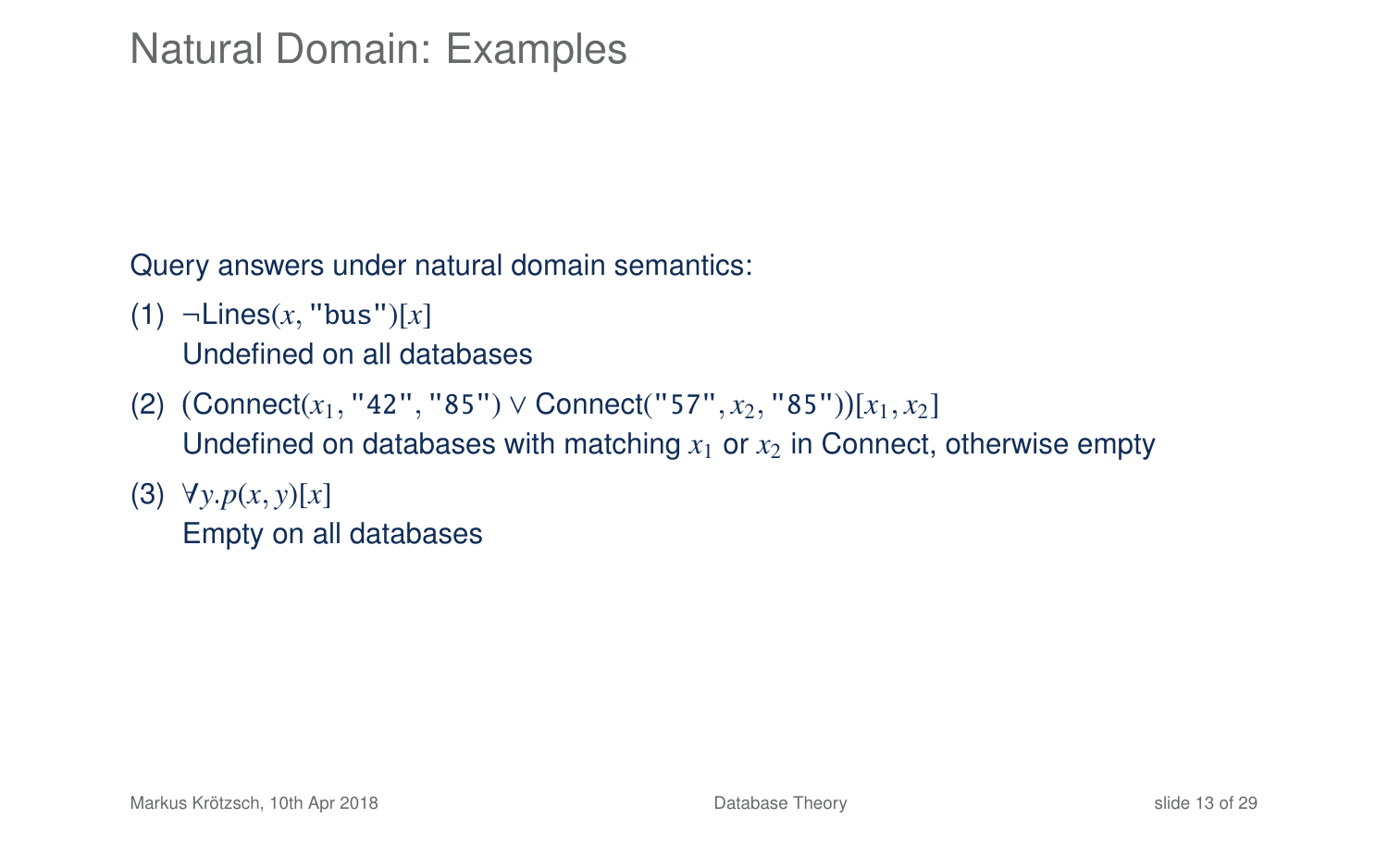### Active Domain

#### Alternative: restrict to constants that are really used

 $\rightarrow$  active domain

- for a database instance  $I$ , **adom** $(I)$  is the set of constants used in relations of  $I$
- for a query  $q$ , **adom** $(q)$  is the set of constants in  $q$
- $\text{adom}(I, q) = \text{adom}(I) \cup \text{adom}(q)$

#### Active domain semantics (AD):

consider database instance as interpretation over  $\mathbf{adom}(I, q)$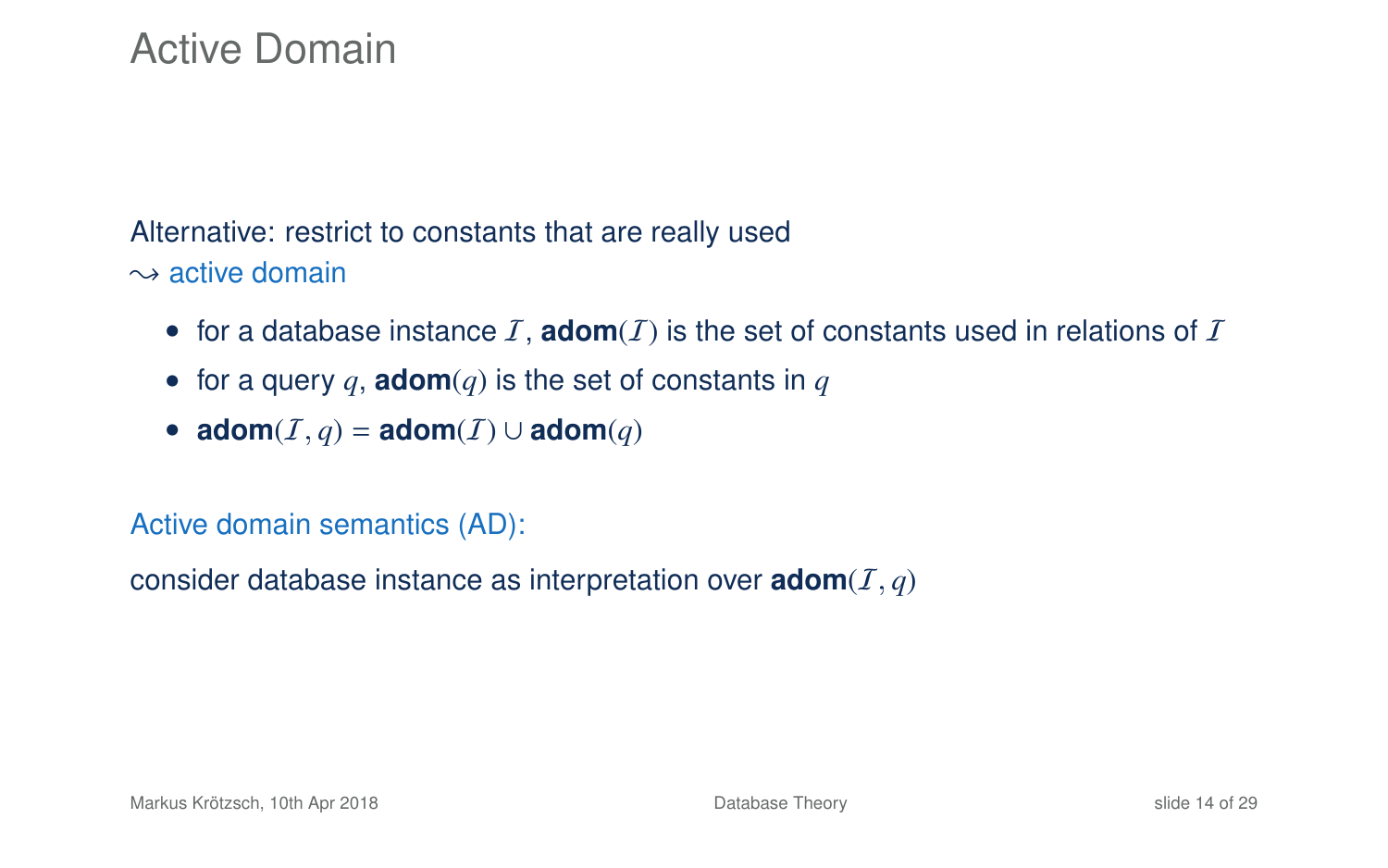Query answers under active domain semantics:

(1) ¬Lines(*x*, "bus")[*x*]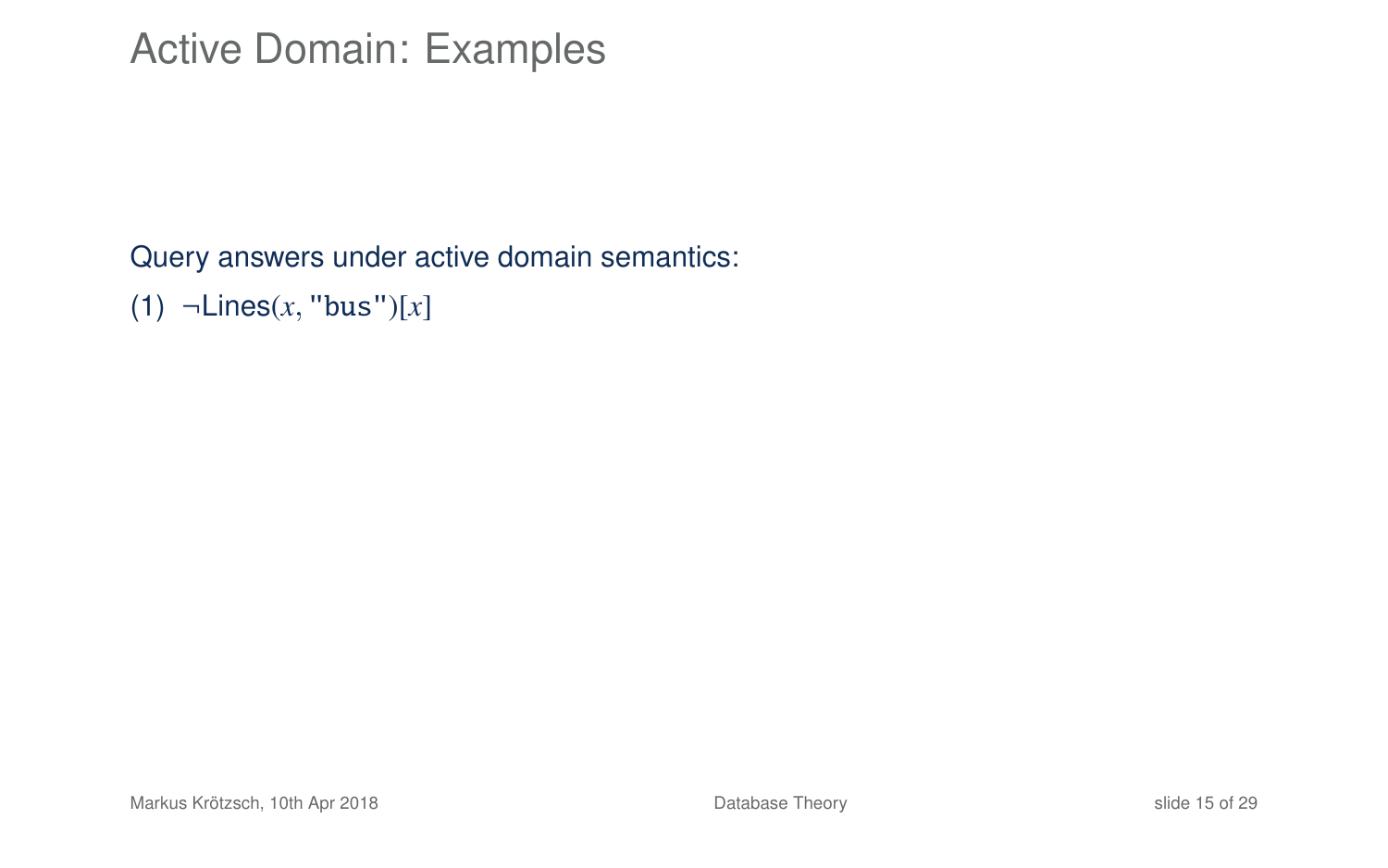Query answers under active domain semantics:

(1) ¬Lines(*x*, "bus")[*x*]

Let  $q' =$  Lines(x, "bus")[x]. The answer is **adom**( $I, q$ ) \  $M[q'](I)$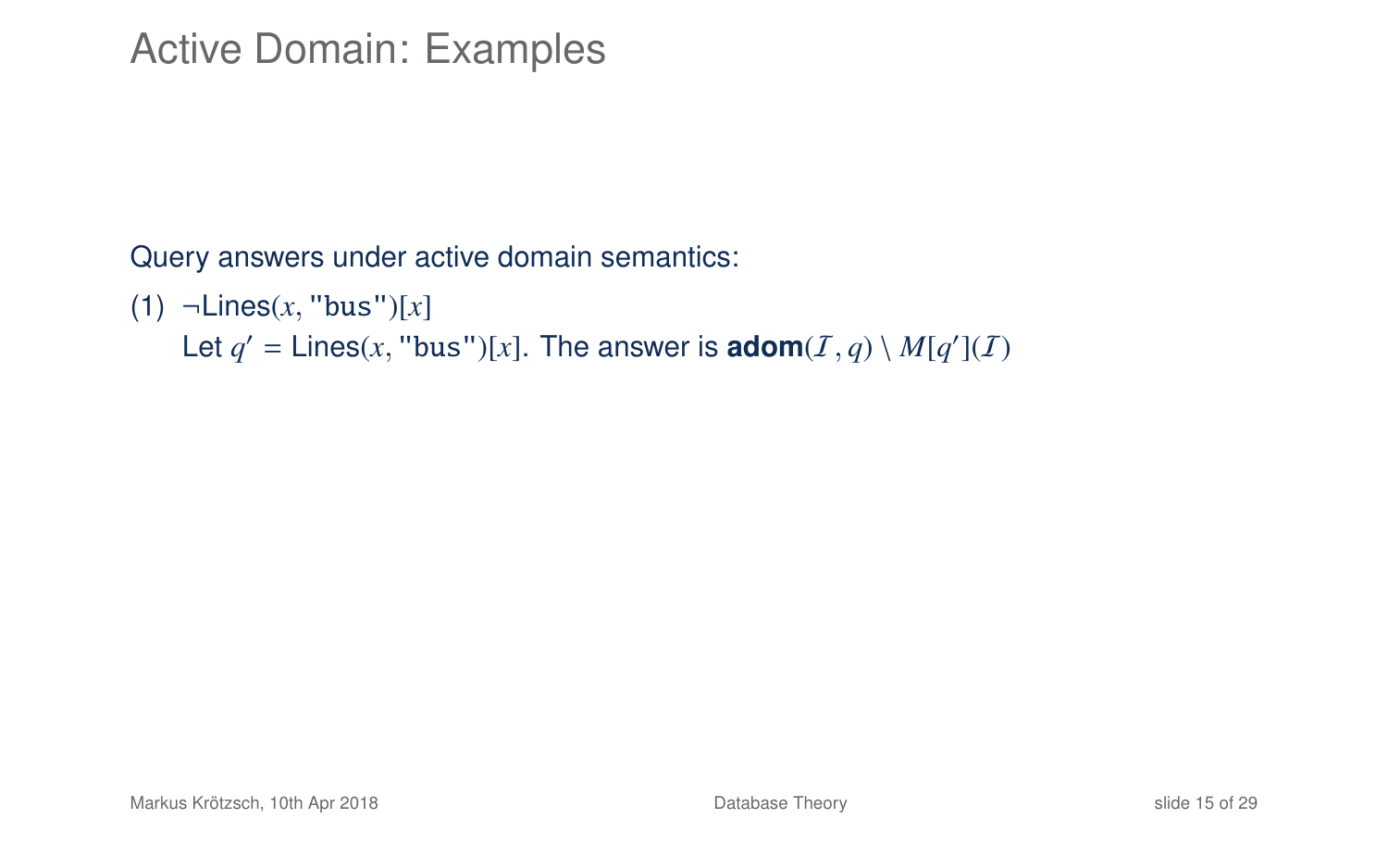Query answers under active domain semantics:

(1) ¬Lines(*x*, "bus")[*x*] Let  $q' =$  Lines(x, "bus")[x]. The answer is **adom**( $I, q$ ) \  $M[q'](I)$ (2) Connect(*x*1, "42", "85") ∨ Connect("57", *x*2, "85") [*x*1, *x*2]  $\overbrace{\varphi_1[x_1]}$  $\sqrt{\frac{\varphi_2[x_2]}{x_1}}$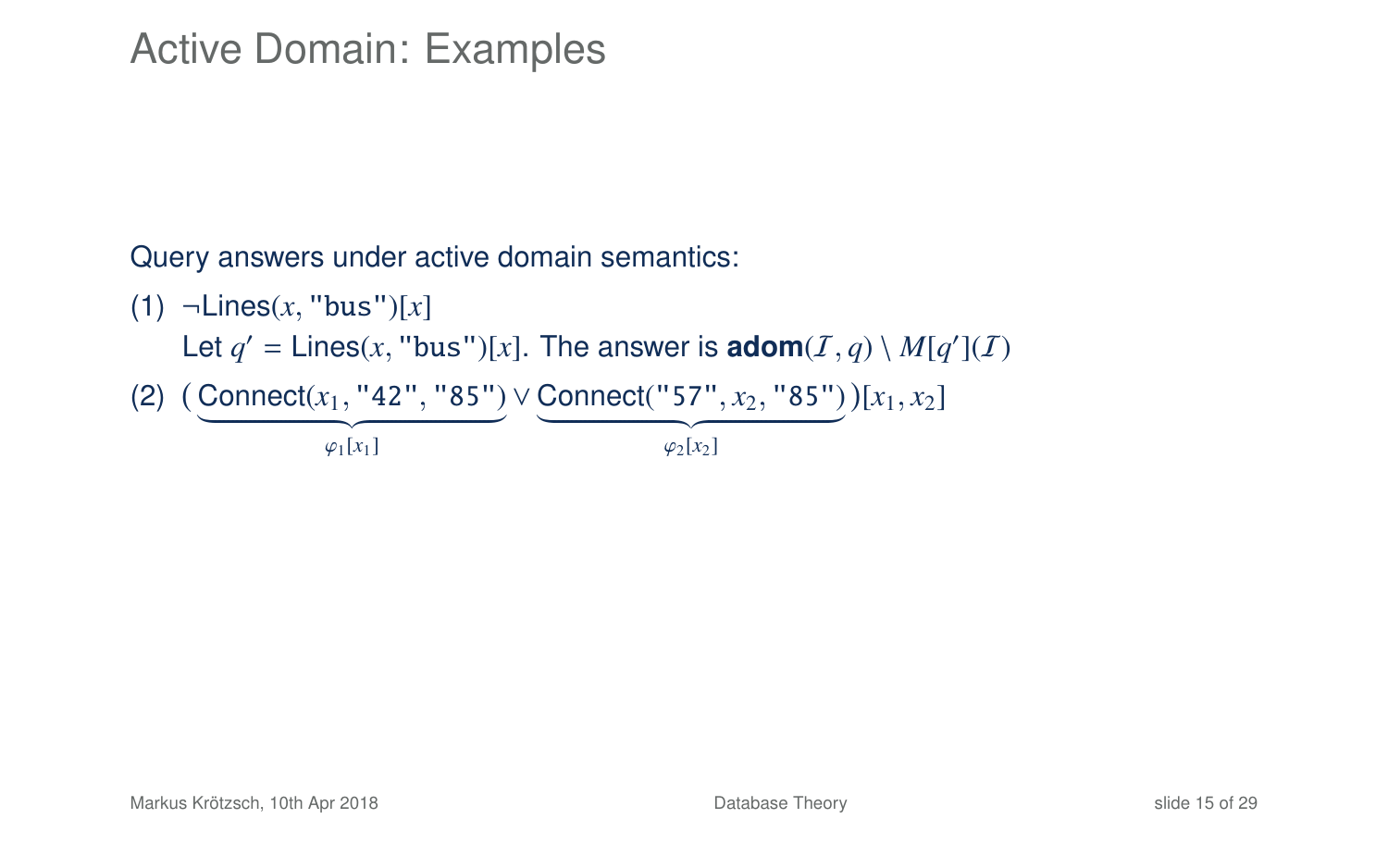Query answers under active domain semantics:

(1) ¬Lines(*x*, "bus")[*x*] Let  $q' =$  Lines(x, "bus")[x]. The answer is **adom**( $I, q$ ) \  $M[q'](I)$ (2) Connect(*x*1, "42", "85") ∨ Connect("57", *x*2, "85") [*x*1, *x*2]  $\overbrace{\varphi_1[x_1]}$  $\sqrt{\frac{\varphi_2[x_2]}{x_1}}$ The answer is  $M[\varphi_1](I) \times \text{adom}(I, q) \cup \text{adom}(I, q) \times M[\varphi_2](I)$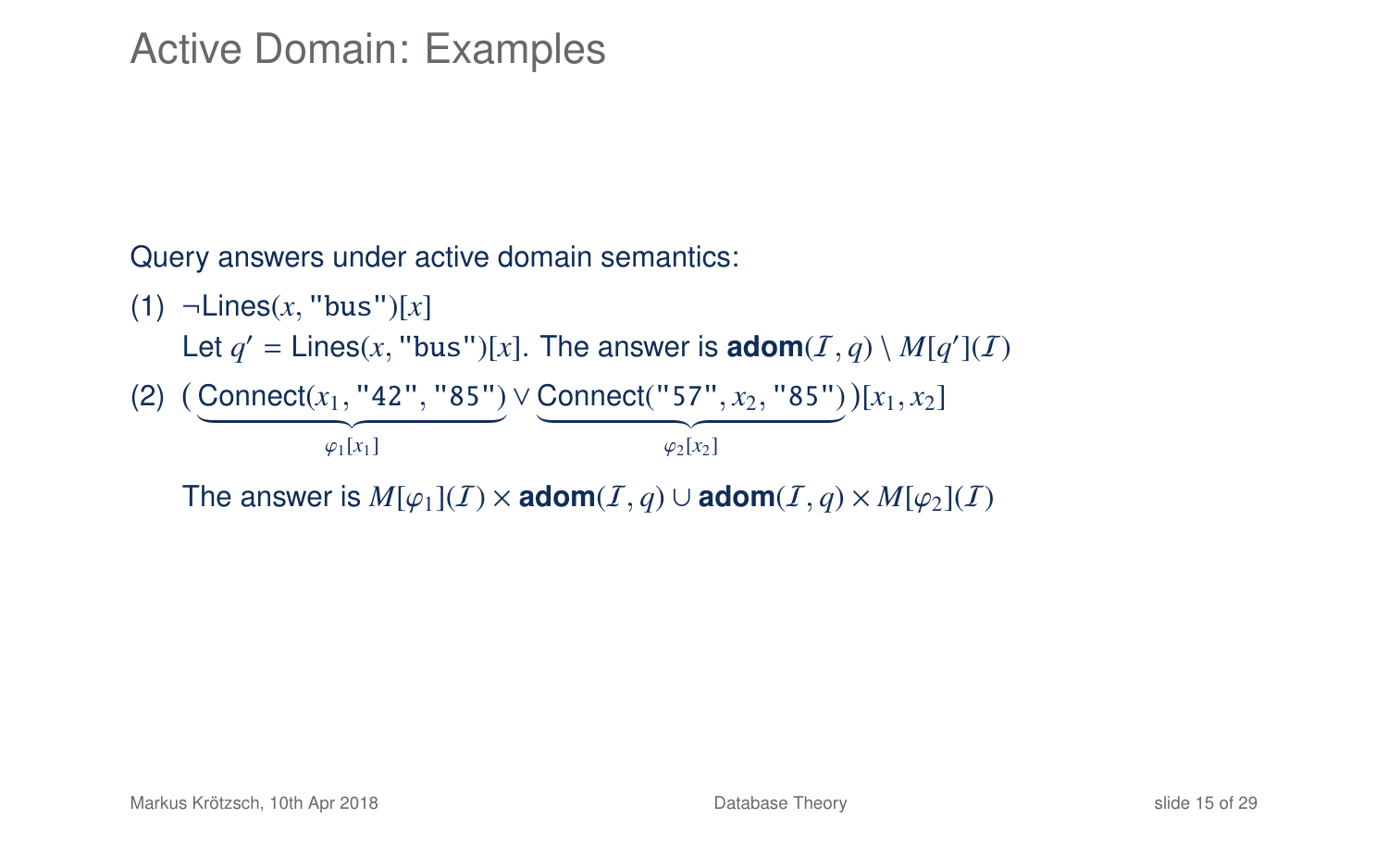Query answers under active domain semantics:

(1) ¬Lines(*x*, "bus")[*x*] Let  $q' =$  Lines(x, "bus")[x]. The answer is **adom**( $I, q$ ) \  $M[q'](I)$ (2) Connect(*x*1, "42", "85") ∨ Connect("57", *x*2, "85") [*x*1, *x*2]  $\overbrace{\varphi_1[x_1]}$  $\sqrt{\frac{\varphi_2[x_2]}{x_1}}$ The answer is  $M[\varphi_1](I) \times \text{adom}(I, q) \cup \text{adom}(I, q) \times M[\varphi_2](I)$ (3)  $\forall y \ p(x, y)[x] \rightarrow$  see board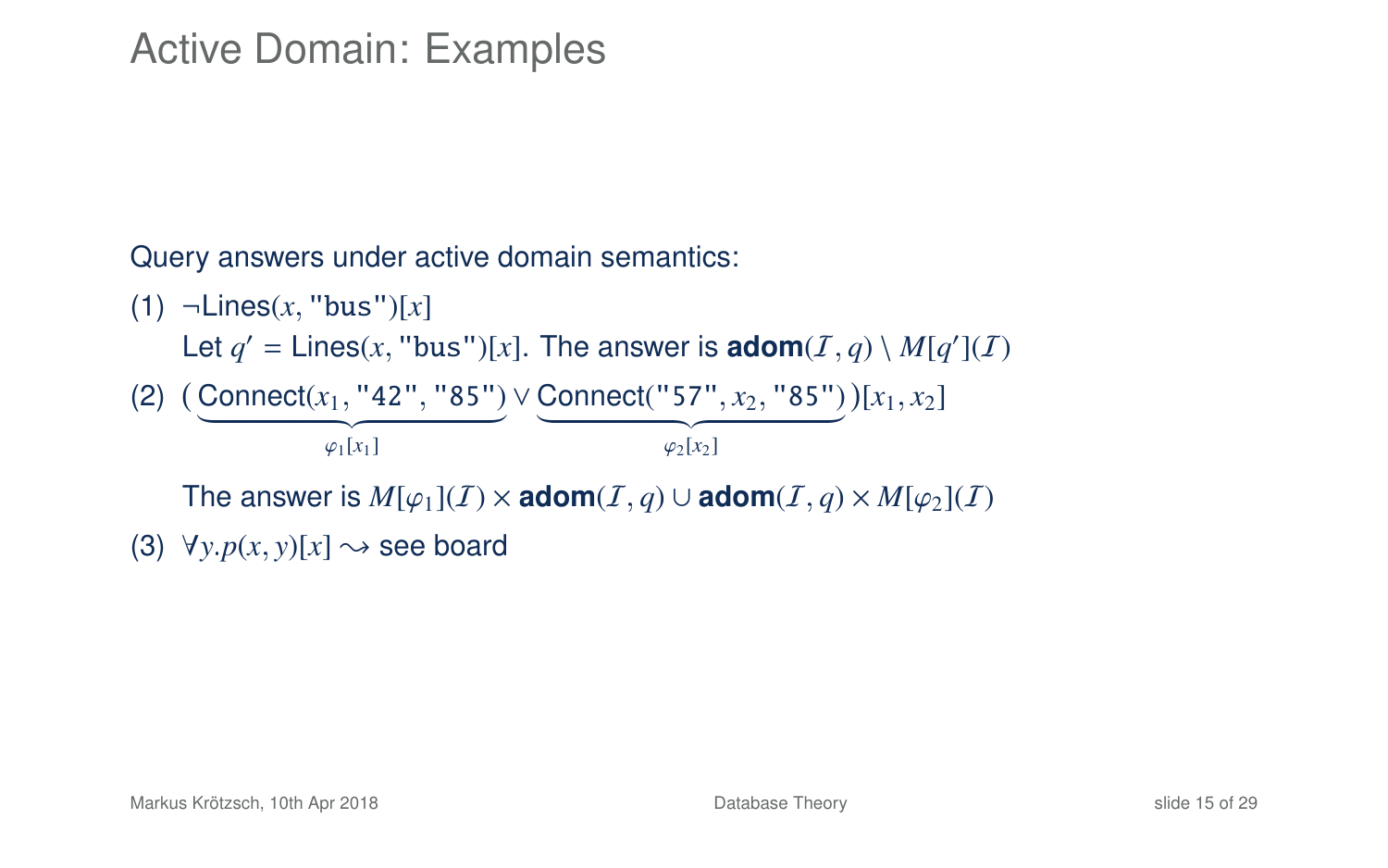#### Domain Independence

Observation: some queries do not depend on the domain

- Stops $(x, y, "true")$ [ $x, y$ ]
- $(x \approx a)[x]$
- $p(x) \wedge \neg q(x)[x]$
- $\forall y \ (q(x, y) \rightarrow p(x, y))[x]$  (exercise: why?)

In contrast, all example queries on the previous few slides are not domain independent

#### Domain independent semantics (DI):

consider only domain independent queries use any domain  $\mathsf{adom}(I,q) \subseteq \Delta^I \subseteq \mathsf{dom}$  for interpretation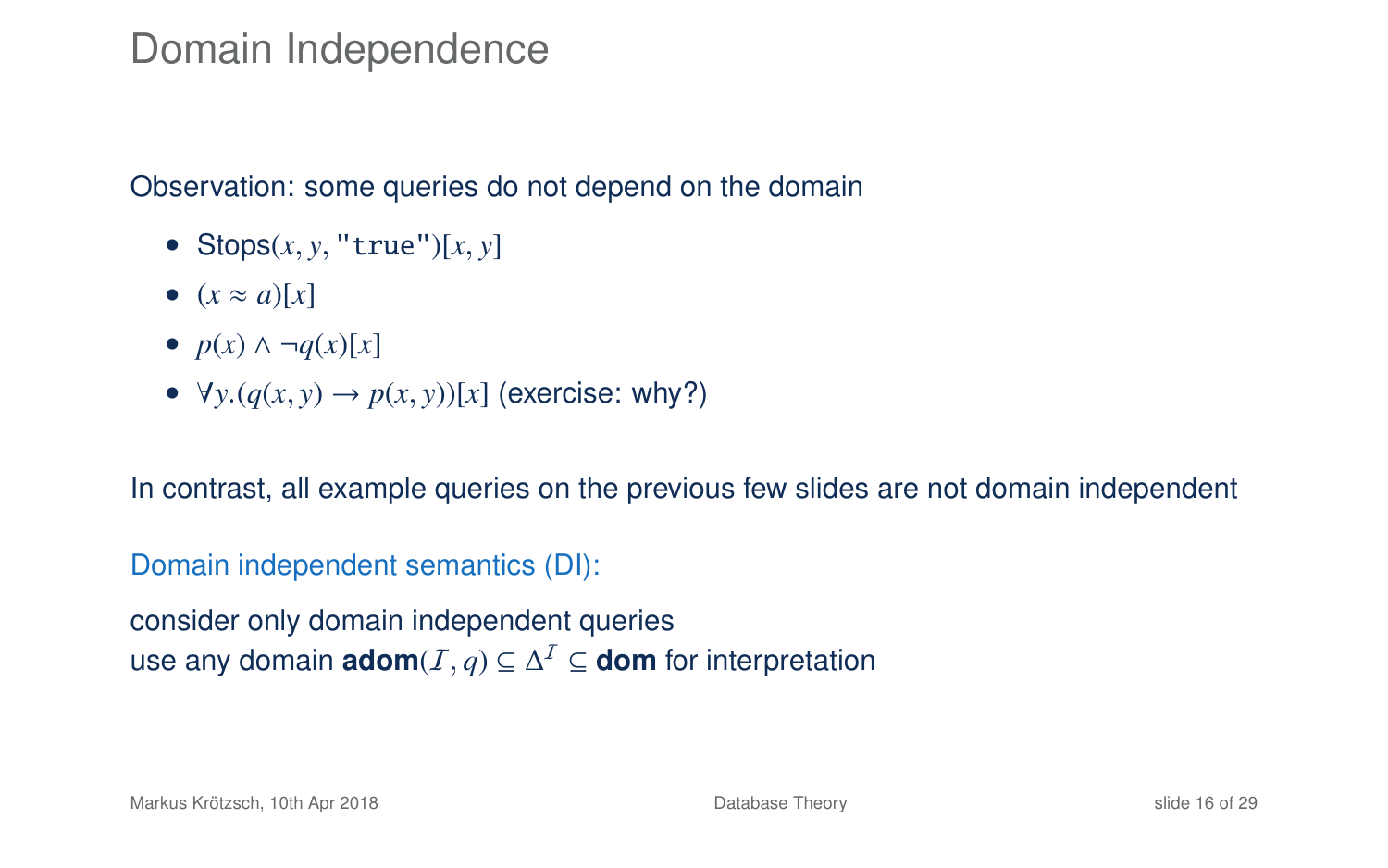## How to Compare Query Languages

We have seen three ways of defining FO query semantics  $\rightarrow$  how to compare them?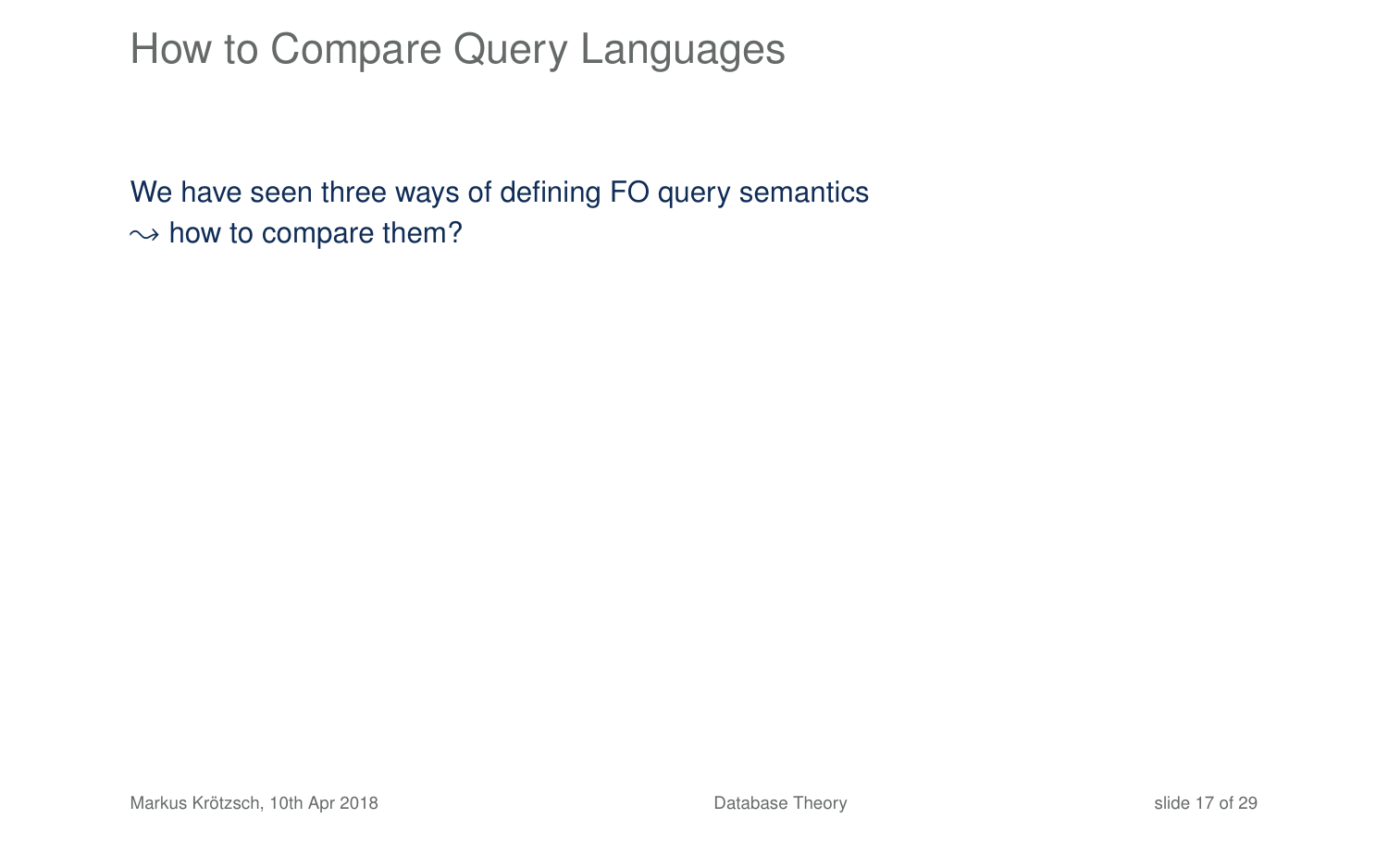## How to Compare Query Languages

We have seen three ways of defining FO query semantics  $\rightarrow$  how to compare them?

**Definition 2.5:** The set of query mappings that can be described in a query language L is denoted **QM**(L).

- L<sub>1</sub> is subsumed by L<sub>2</sub>, written L<sub>1</sub>  $\sqsubset$  L<sub>2</sub>, if  $QM(L_1) \subset QM(L_2)$
- L<sub>1</sub> is equivalent to L<sub>2</sub>, written L<sub>1</sub>  $\equiv$  L<sub>2</sub>, if  $QM(L_1) = QM(L_2)$

We will also compare query languages under named perspective with query languages under unnamed perspective.

This is possible since there is an easy one-to-one correspondence between query mappings of either kind (see exercise).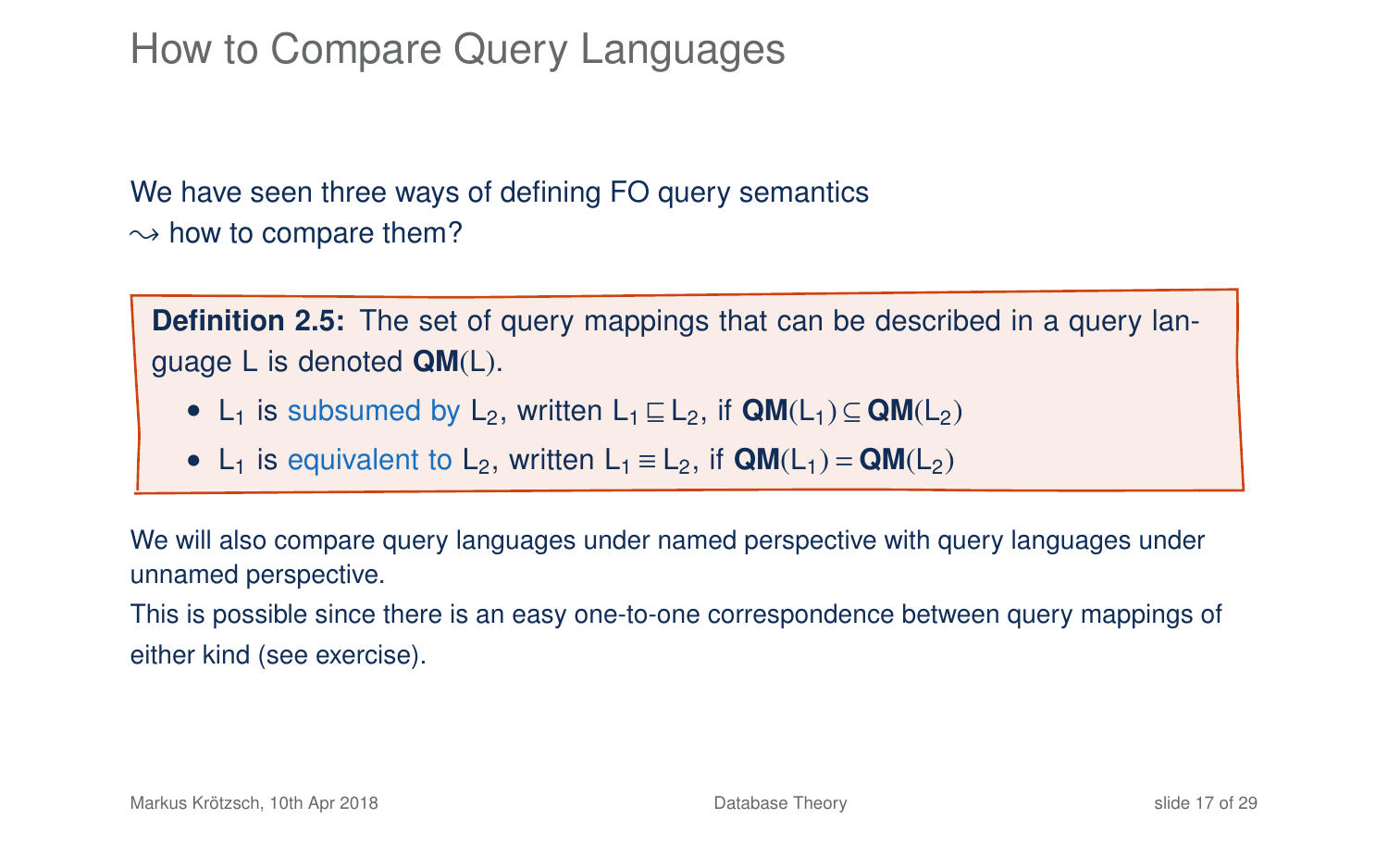## Equivalence of Relational Query Languages

**Theorem 2.6:** The following query languages are equivalent:

- Relational algebra RA
- FO queries under active domain semantics AD
- Domain independent FO queries DI

This holds under named and under unnamed perspective.

To prove it, we will show:

 $RA_{\text{named}} \sqsubseteq \text{DI}_{\text{unnamed}} \sqsubseteq \text{AD}_{\text{unnamed}} \sqsubseteq \text{RA}_{\text{named}}$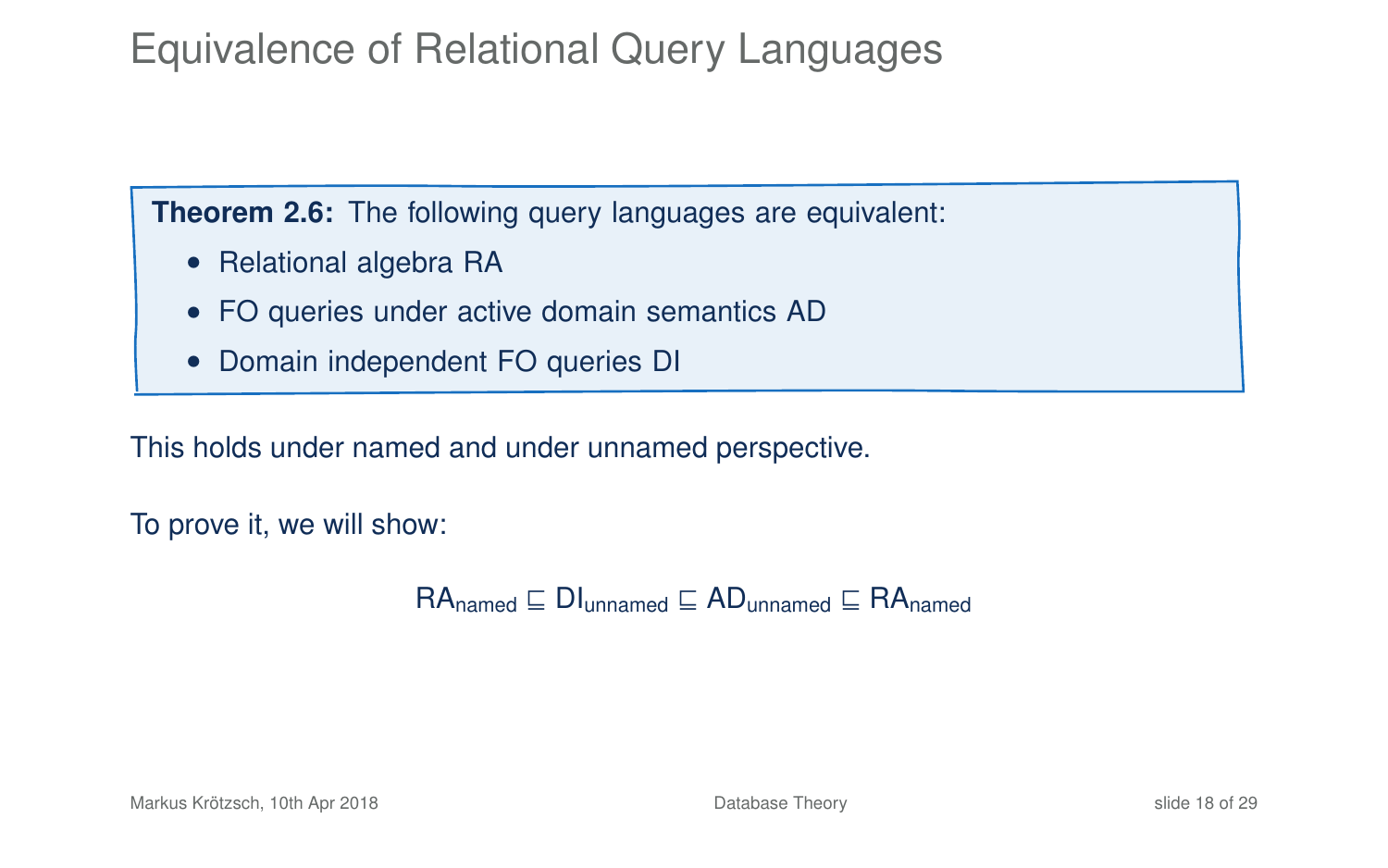For a given RA query  $q[a_1, \ldots, a_n]$ , we recursively construct a DI query  $\varphi_q[x_{a_1}, \ldots, x_{a_n}]$  as follows:

We assume without loss of generality that all attribute lists in RA expressions respect the global order of attributes.

• if  $q = R$  with signature  $R[a_1, \ldots, a_n]$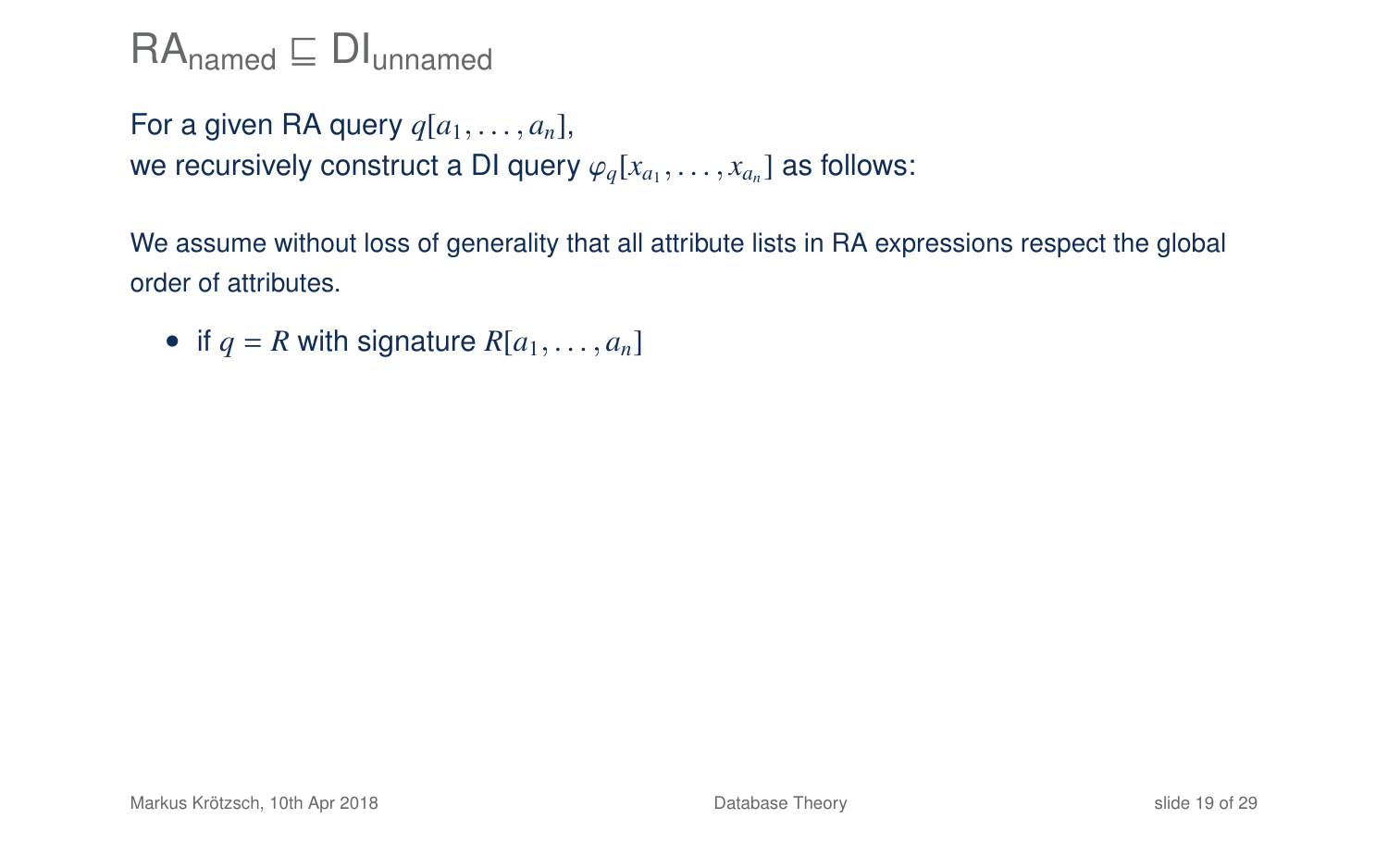For a given RA query  $q[a_1, \ldots, a_n]$ , we recursively construct a DI query  $\varphi_q[x_{a_1}, \ldots, x_{a_n}]$  as follows:

We assume without loss of generality that all attribute lists in RA expressions respect the global order of attributes.

- if  $q = R$  with signature  $R[a_1, \ldots, a_n]$ , then  $\varphi_q = R(x_{a_1}, \ldots, x_{a_n})$
- if  $n = 1$  and  $q = \{(a_1 \mapsto c)\}\)$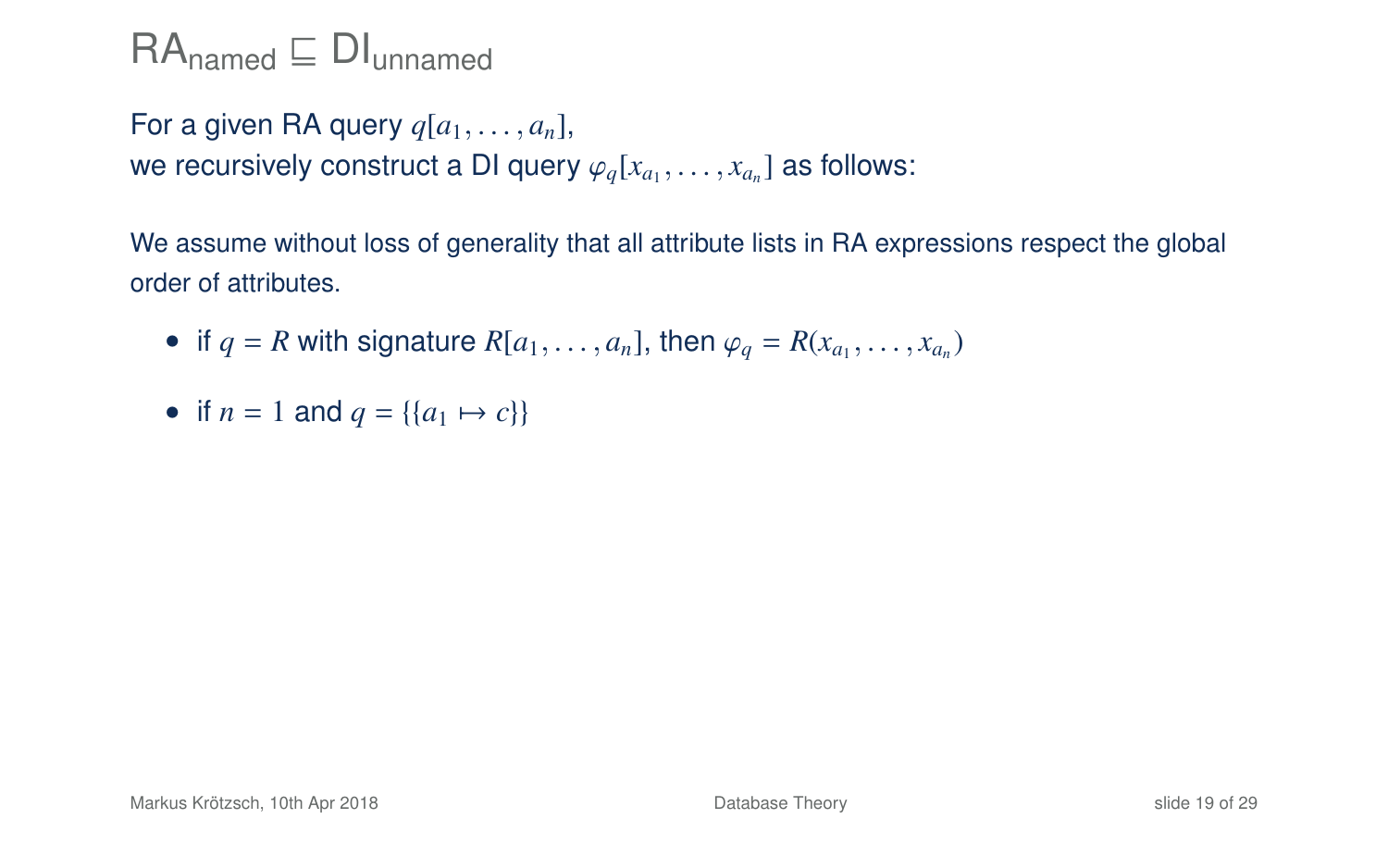For a given RA query *<sup>q</sup>*[*a*1, . . . , *<sup>a</sup>n*], we recursively construct a DI query  $\varphi_q[x_{a_1}, \ldots, x_{a_n}]$  as follows:

We assume without loss of generality that all attribute lists in RA expressions respect the global order of attributes.

- if  $q = R$  with signature  $R[a_1, \ldots, a_n]$ , then  $\varphi_q = R(x_{a_1}, \ldots, x_{a_n})$
- if  $n = 1$  and  $q = \{ \{a_1 \mapsto c \} \}$ , then  $\varphi_q = (x_{q_1} \approx c)$
- if  $q = \sigma_{a_i=c}(q')$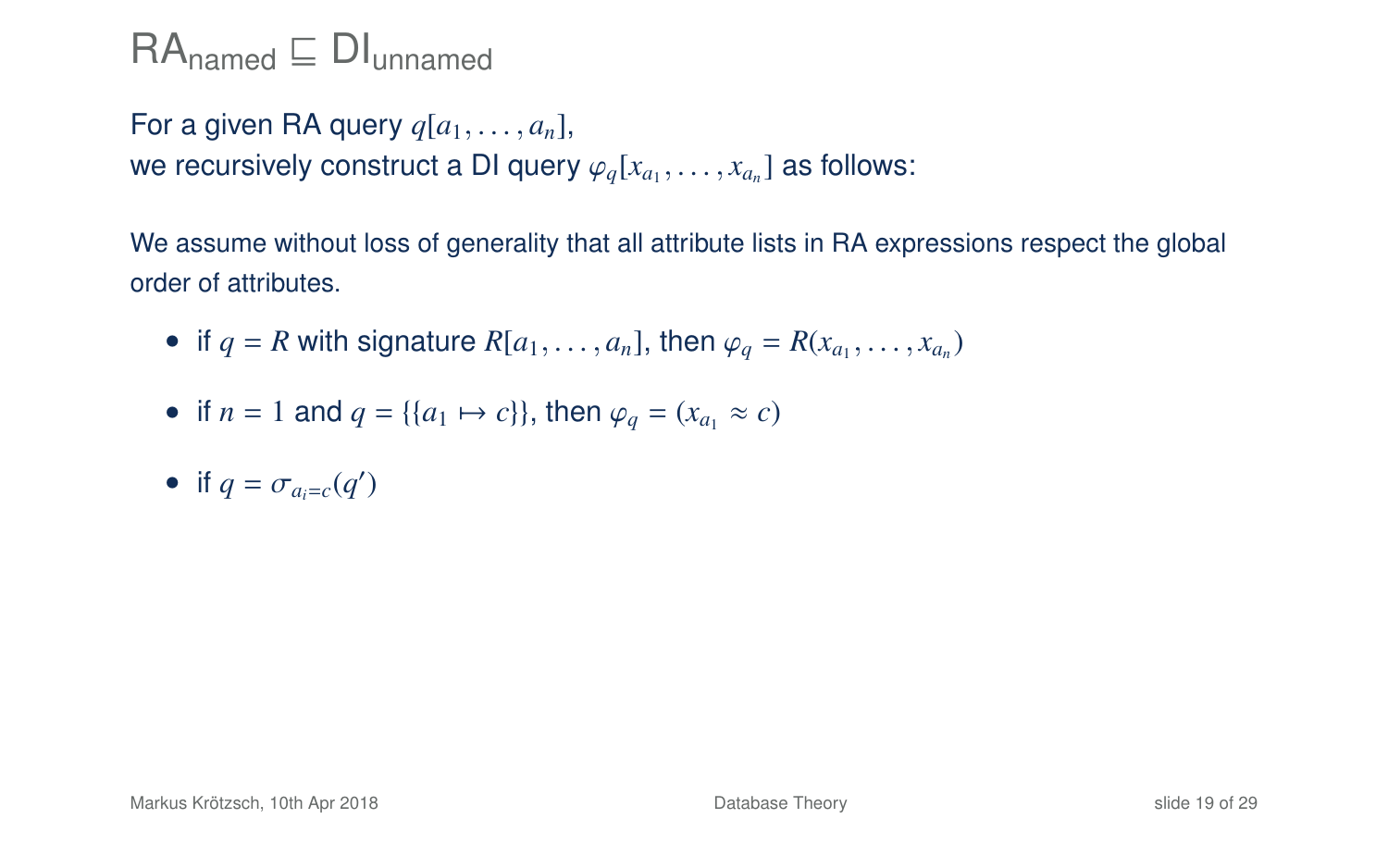For a given RA query  $q[a_1, \ldots, a_n]$ , we recursively construct a DI query  $\varphi_q[x_{a_1}, \ldots, x_{a_n}]$  as follows:

We assume without loss of generality that all attribute lists in RA expressions respect the global order of attributes.

- if  $q = R$  with signature  $R[a_1, \ldots, a_n]$ , then  $\varphi_q = R(x_{a_1}, \ldots, x_{a_n})$
- if  $n = 1$  and  $q = \{ \{a_1 \mapsto c \} \}$ , then  $\varphi_q = (x_{q_1} \approx c)$
- if  $q = \sigma_{a_i=c}(q')$ , then  $\varphi_q = \varphi_{q'} \wedge (x_{a_i} \approx c)$
- if  $q = \sigma_{a_i=a_j}(q')$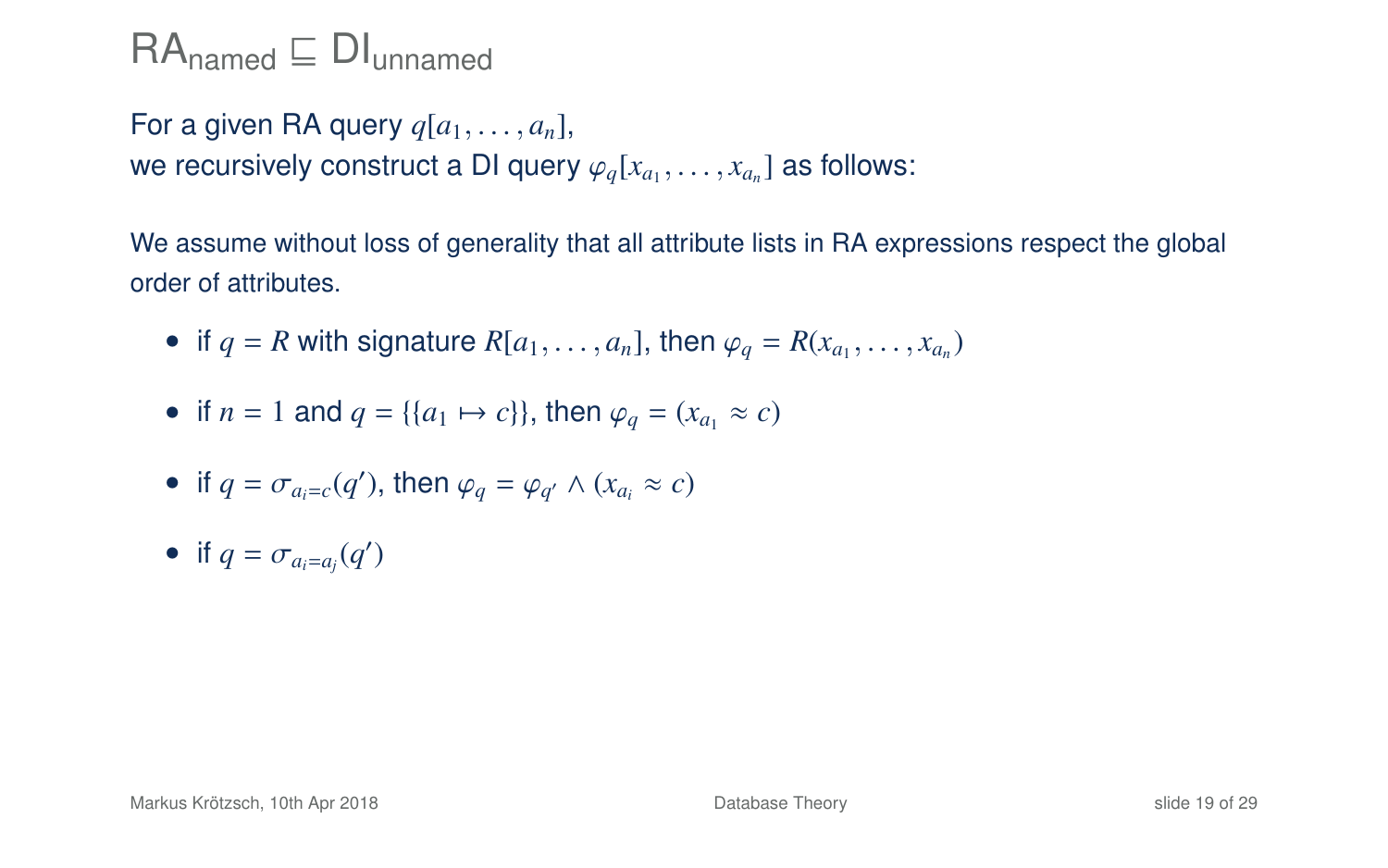For a given RA query *<sup>q</sup>*[*a*1, . . . , *<sup>a</sup>n*], we recursively construct a DI query  $\varphi_q[x_{a_1}, \ldots, x_{a_n}]$  as follows:

We assume without loss of generality that all attribute lists in RA expressions respect the global order of attributes.

- if  $q = R$  with signature  $R[a_1, \ldots, a_n]$ , then  $\varphi_q = R(x_{a_1}, \ldots, x_{a_n})$
- if  $n = 1$  and  $q = \{ \{a_1 \mapsto c \} \}$ , then  $\varphi_q = (x_{q_1} \approx c)$

• if 
$$
q = \sigma_{a_i = c}(q')
$$
, then  $\varphi_q = \varphi_{q'} \wedge (x_{a_i} \approx c)$ 

• if 
$$
q = \sigma_{a_i = a_j}(q')
$$
, then  $\varphi_q = \varphi_{q'} \wedge (x_{a_i} \approx x_{a_j})$ 

• if  $q = \delta_{b_1,...,b_n \to a_1,...,a_n} q'$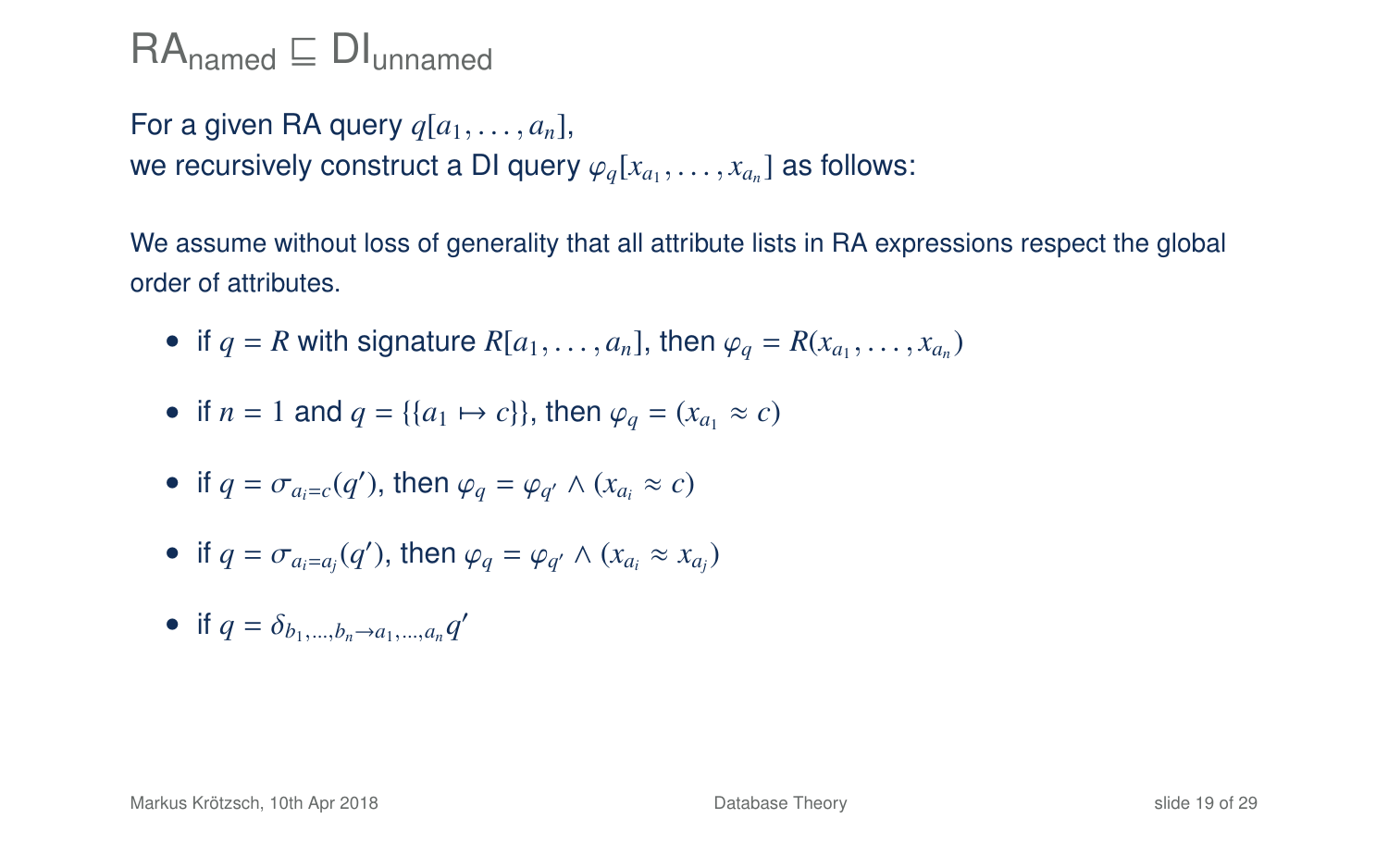For a given RA query  $q[a_1, \ldots, a_n]$ , we recursively construct a DI query  $\varphi_q[x_{a_1}, \ldots, x_{a_n}]$  as follows:

We assume without loss of generality that all attribute lists in RA expressions respect the global order of attributes.

- if  $q = R$  with signature  $R[a_1, \ldots, a_n]$ , then  $\varphi_q = R(x_{a_1}, \ldots, x_{a_n})$
- if *n* = 1 and *q* = {{*a*<sub>1</sub>  $\leftrightarrow$  *c*}}, then  $\varphi_q = (x_{a_1} \approx c)$

• if 
$$
q = \sigma_{a_i=c}(q')
$$
, then  $\varphi_q = \varphi_{q'} \wedge (x_{a_i} \approx c)$ 

• if 
$$
q = \sigma_{a_i = a_j}(q')
$$
, then  $\varphi_q = \varphi_{q'} \wedge (x_{a_i} \approx x_{a_j})$ 

• if  $q = \delta_{b_1,...,b_n \to a_1,...,a_n} q'$ , then  $\varphi_q = \exists y_{b_1}, \ldots, y_{b_n} . (x_{a_1} \approx y_{b_1}) \wedge \ldots \wedge (x_{a_n} \approx y_{b_n}) \wedge \varphi_{q'} [y_{b_1}, \ldots, y_{b_n}]$ 

(Here we assume that the  $a_1, \ldots, a_n$  in  $\delta_{b_1, \ldots, b_n}$  and  $\ldots$  are written in the order of attributes, while  $b_1, \ldots, b_n$  might be in another order.<br>We use  $\{B_1, \ldots, B_n\} = \{b_1, \ldots, b_n\}$  to denote the ordered versio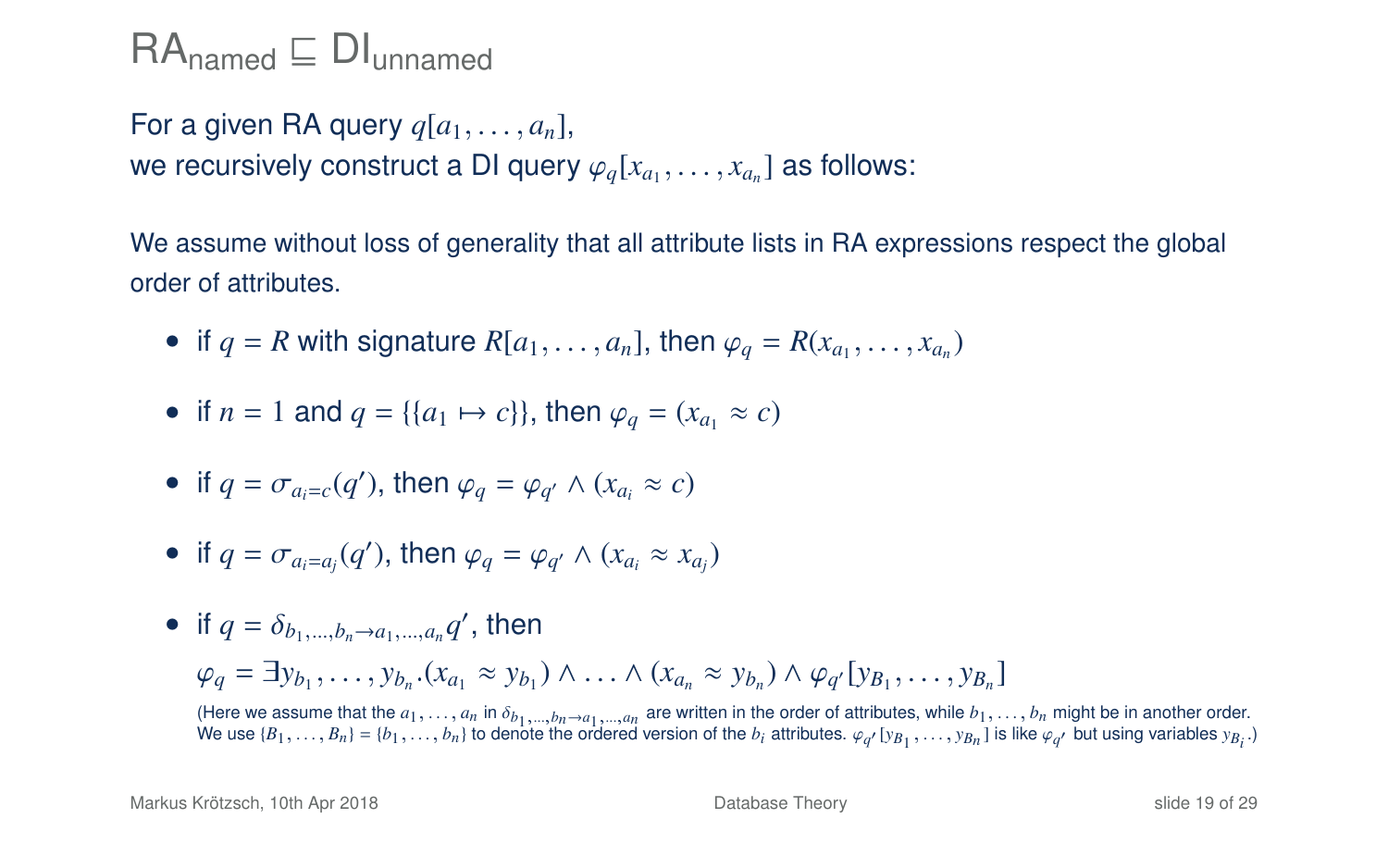$RA_{\text{named}} \subseteq DI_{\text{unnamed}}$  (cont'd)

Remaining cases:

• if  $q = \pi_{a_1,\dots,a_n}(q')$  for a subquery  $q'[b_1,\dots,b_m]$  with  ${b_1, \ldots, b_m} = {a_1, \ldots, a_n} \cup {c_1, \ldots, c_k}$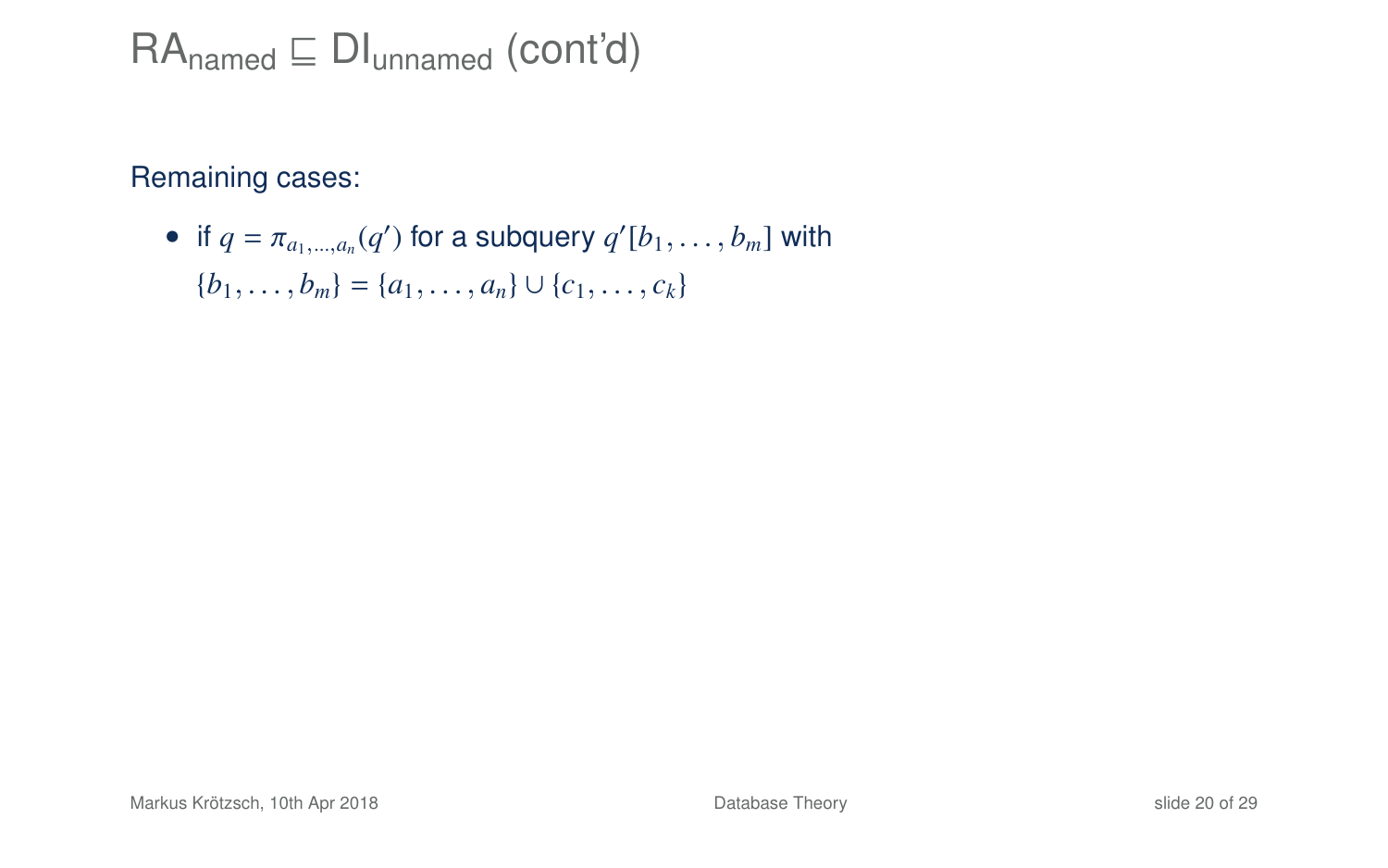$RA_{\text{named}} \subseteq DI_{\text{unnamed}} \text{ (cont'd)}$ 

Remaining cases:

- if  $q = \pi_{a_1,\dots,a_n}(q')$  for a subquery  $q'[b_1,\dots,b_m]$  with  ${b_1, \ldots, b_m} = {a_1, \ldots, a_n} \cup {c_1, \ldots, c_k},$ then  $\varphi_q = \exists x_{c_1}, \ldots, x_{c_k} \ldotp \varphi_{q'}$
- if  $q = q_1 \Join q_2$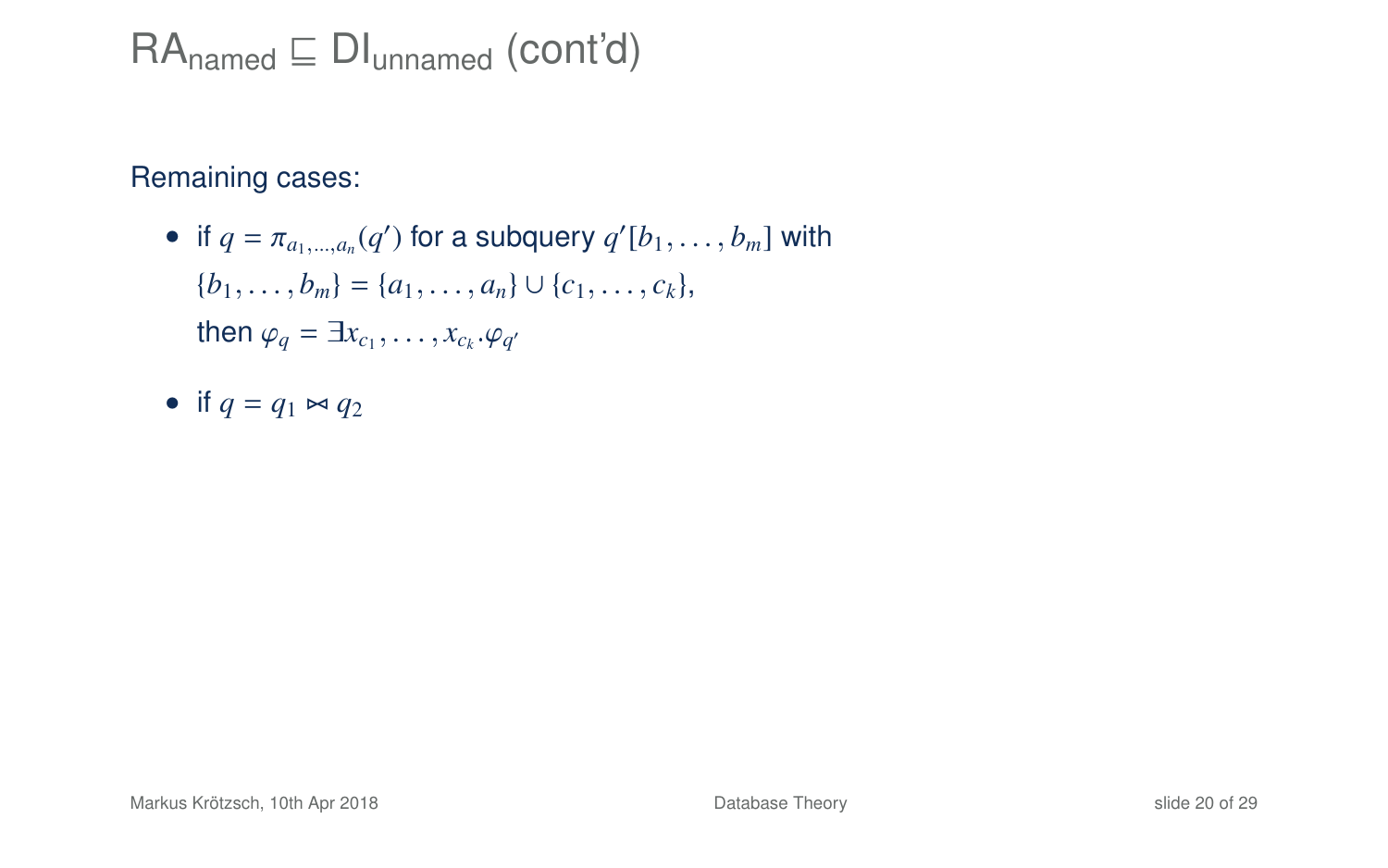$RA_{\text{named}} \subseteq DI_{\text{unnamed}} \text{ (cont'd)}$ 

Remaining cases:

• if  $q = \pi_{a_1,\dots,a_n}(q')$  for a subquery  $q'[b_1,\dots,b_m]$  with  ${b_1, \ldots, b_m} = {a_1, \ldots, a_n} \cup {c_1, \ldots, c_k},$ then  $\varphi_q = \exists x_{c_1}, \ldots, x_{c_k} \ldotp \varphi_{q'}$ 

• if 
$$
q = q_1 \bowtie q_2
$$
 then  $\varphi_q = \varphi_{q_1} \land \varphi_{q_2}$ 

• if  $q = q_1 \cup q_2$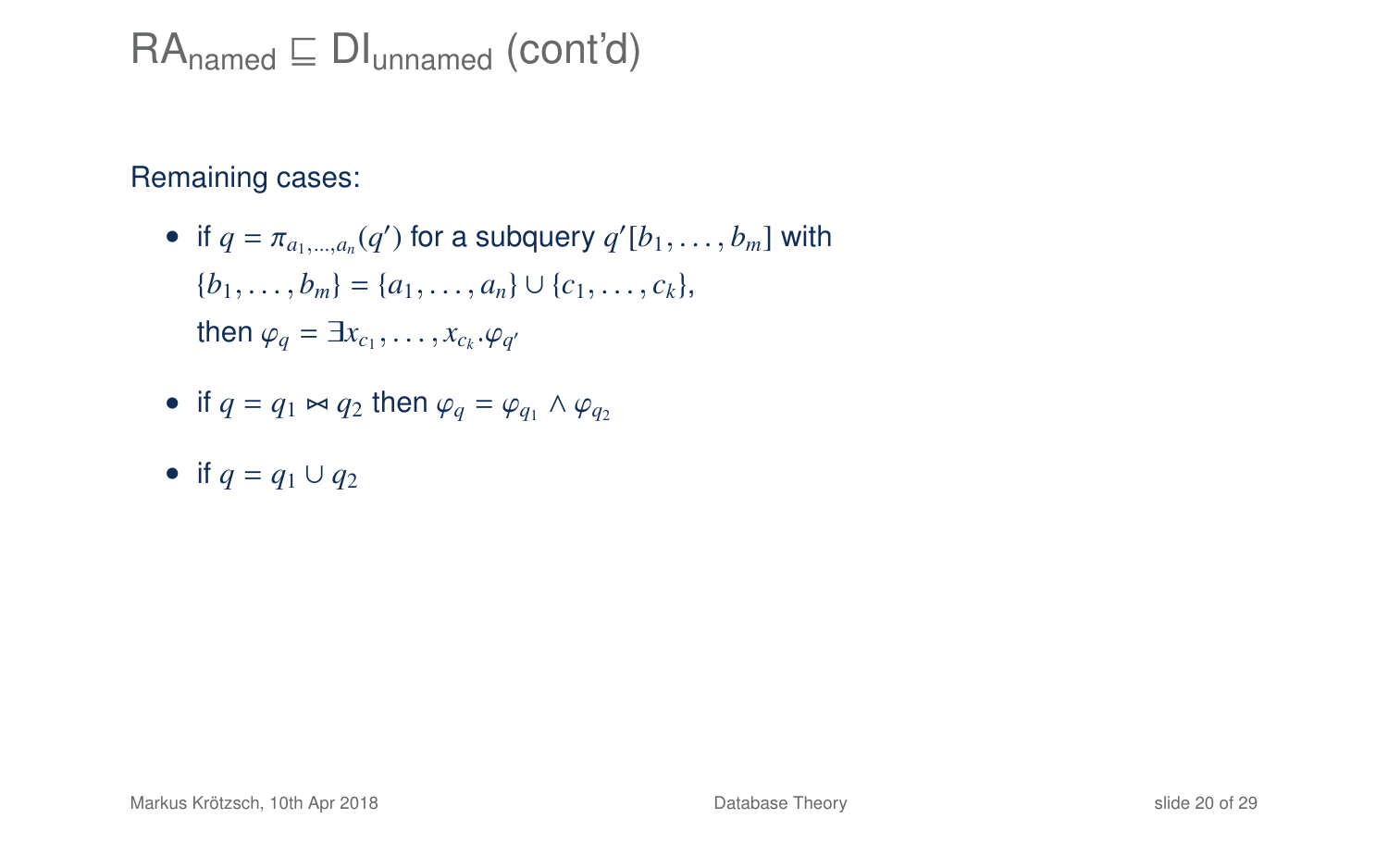$RA_{\text{named}} \subseteq DI_{\text{unnamed}} \text{ (cont'd)}$ 

Remaining cases:

• if  $q = \pi_{a_1,\dots,a_n}(q')$  for a subquery  $q'[b_1,\dots,b_m]$  with  ${b_1, \ldots, b_m} = {a_1, \ldots, a_n} \cup {c_1, \ldots, c_k},$ then  $\varphi_q = \exists x_{c_1}, \ldots, x_{c_k} \ldotp \varphi_{q'}$ 

• if 
$$
q = q_1 \bowtie q_2
$$
 then  $\varphi_q = \varphi_{q_1} \land \varphi_{q_2}$ 

- if  $q = q_1 \cup q_2$  then  $\varphi_q = \varphi_{q_1} \vee \varphi_{q_2}$
- if  $q = q_1 q_2$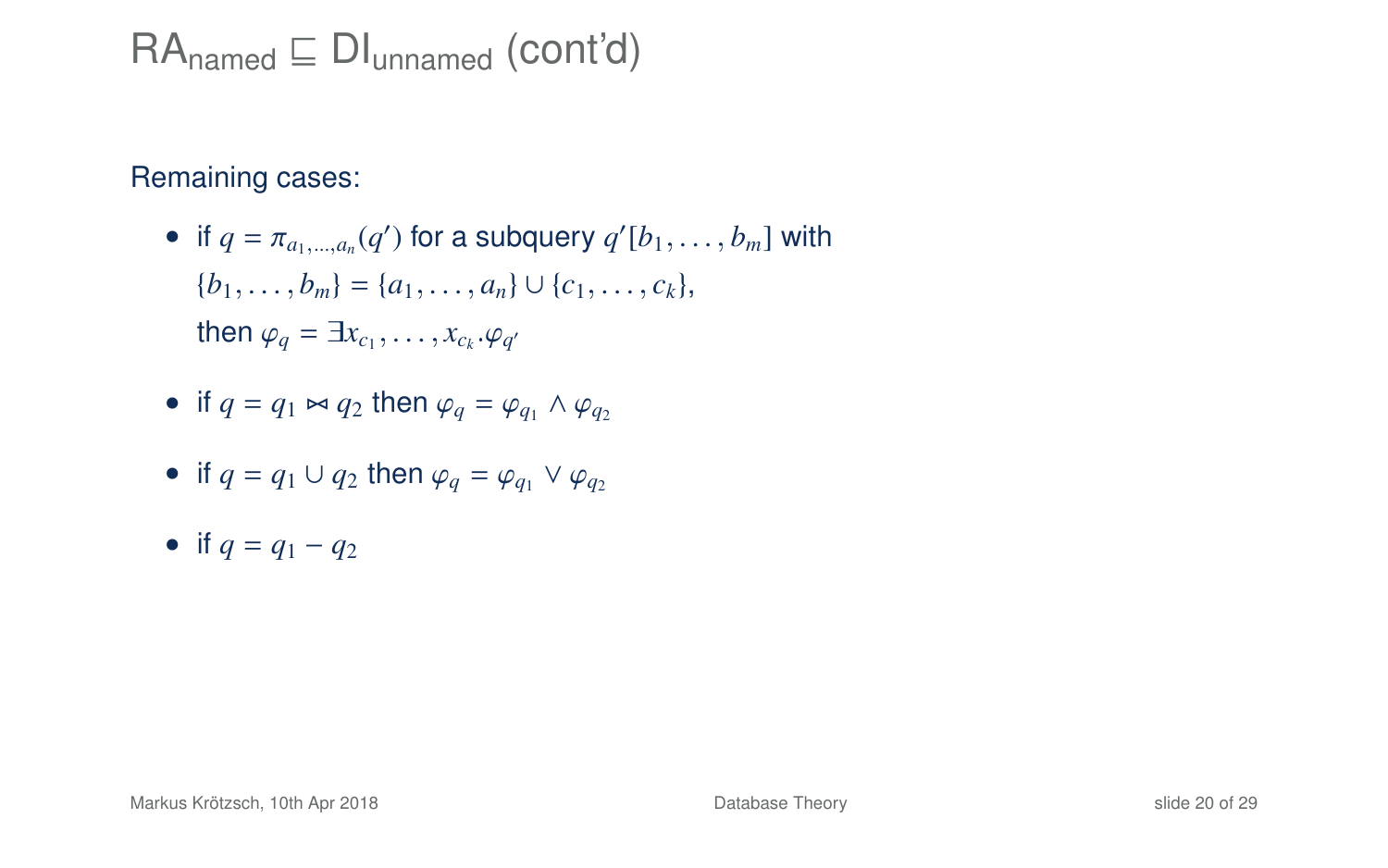$RA_{\text{named}} \subseteq \text{DI}_{\text{unnamed}}$  (cont'd)

Remaining cases:

- if  $q = \pi_{a_1,\dots,a_n}(q')$  for a subquery  $q'[b_1,\dots,b_m]$  with  ${b_1, \ldots, b_m} = {a_1, \ldots, a_n} \cup {c_1, \ldots, c_k},$ then  $\varphi_q = \exists x_{c_1}, \ldots, x_{c_k} \ldotp \varphi_{q'}$
- if  $q = q_1 \bowtie q_2$  then  $\varphi_q = \varphi_q$ ,  $\wedge \varphi_q$
- if  $q = q_1 \cup q_2$  then  $\varphi_q = \varphi_{q_1} \vee \varphi_{q_2}$
- if  $q = q_1 q_2$  then  $\varphi_q = \varphi_q$ ,  $\wedge \neg \varphi_q$

One can show that  $\varphi_q[x_{a_1}, \ldots, x_{a_n}]$  is domain independent and equivalent to  $q$ <br> $\ldots$  oversing  $\sim$  exercise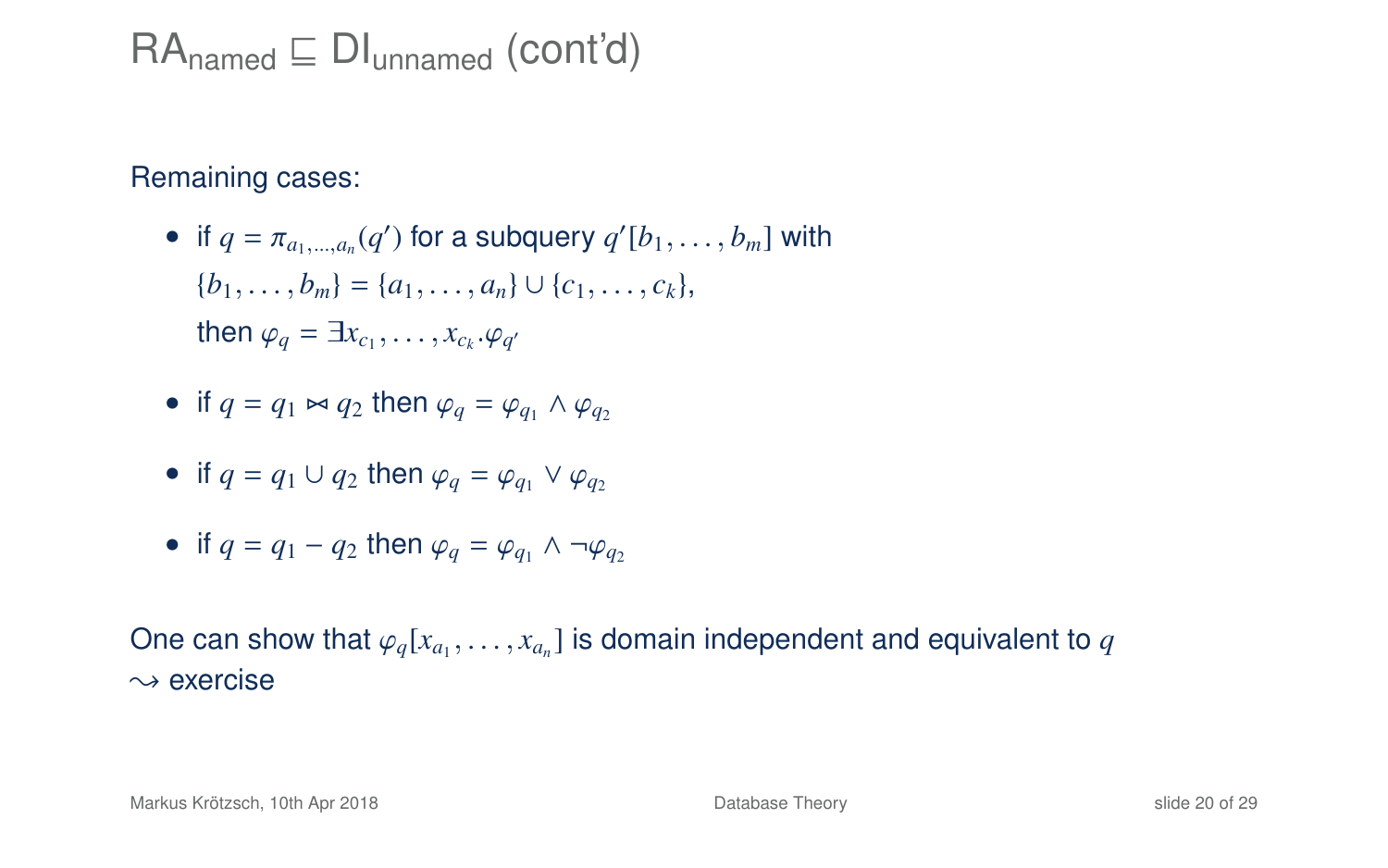## $DI<sub>unnamed</sub> \sqsubseteq AD<sub>unnamed</sub>$

This is easy to see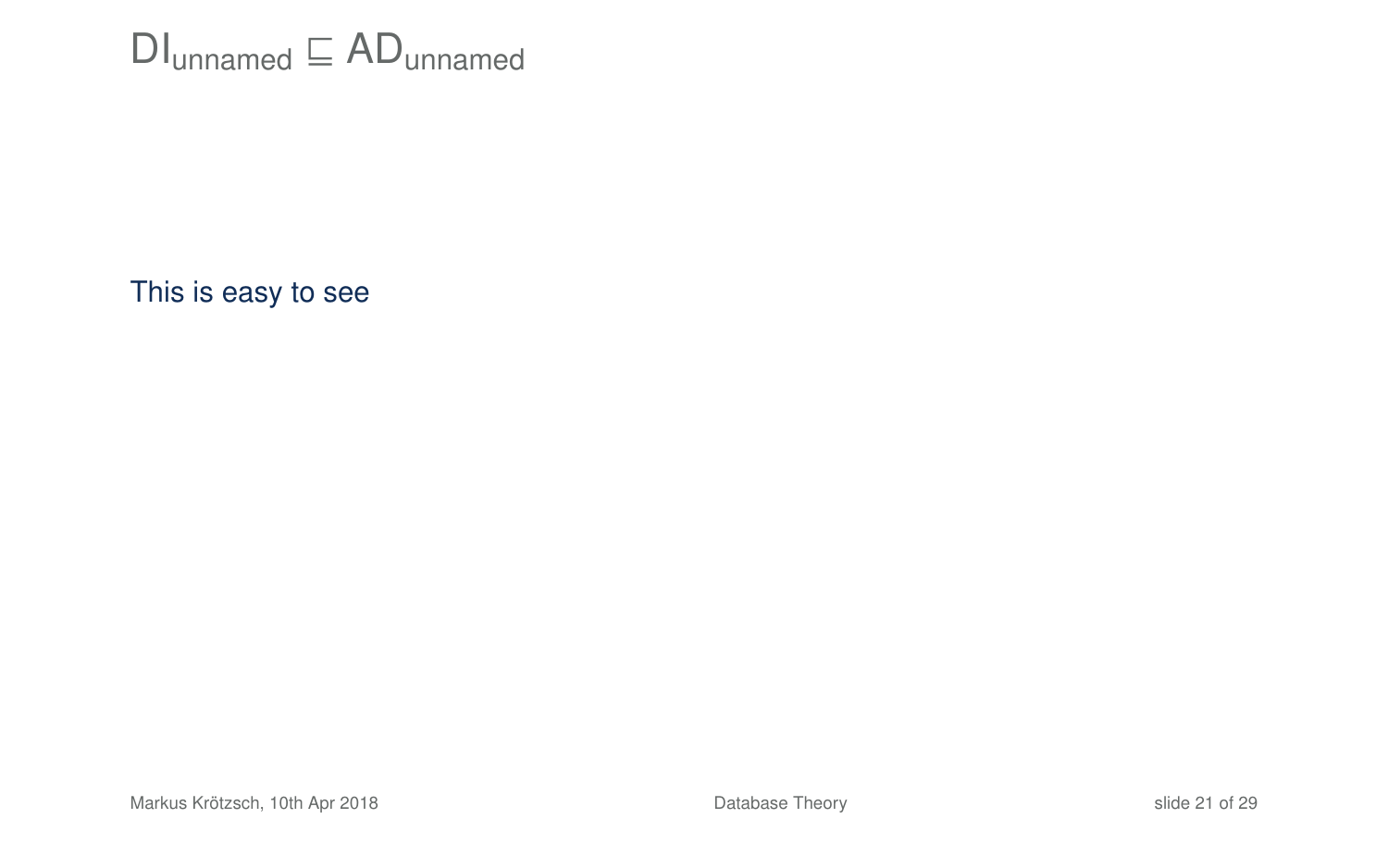This is easy to see:

- Consider an FO query *q* that is domain independent
- The semantics of *q* is the same for any domain **adom** ⊆ ∆ <sup>I</sup> ⊆ **dom**
- In particular, the semantics of  $q$  is the same under active domain semantics
- Hence, for every DI query, there is an equivalent AD query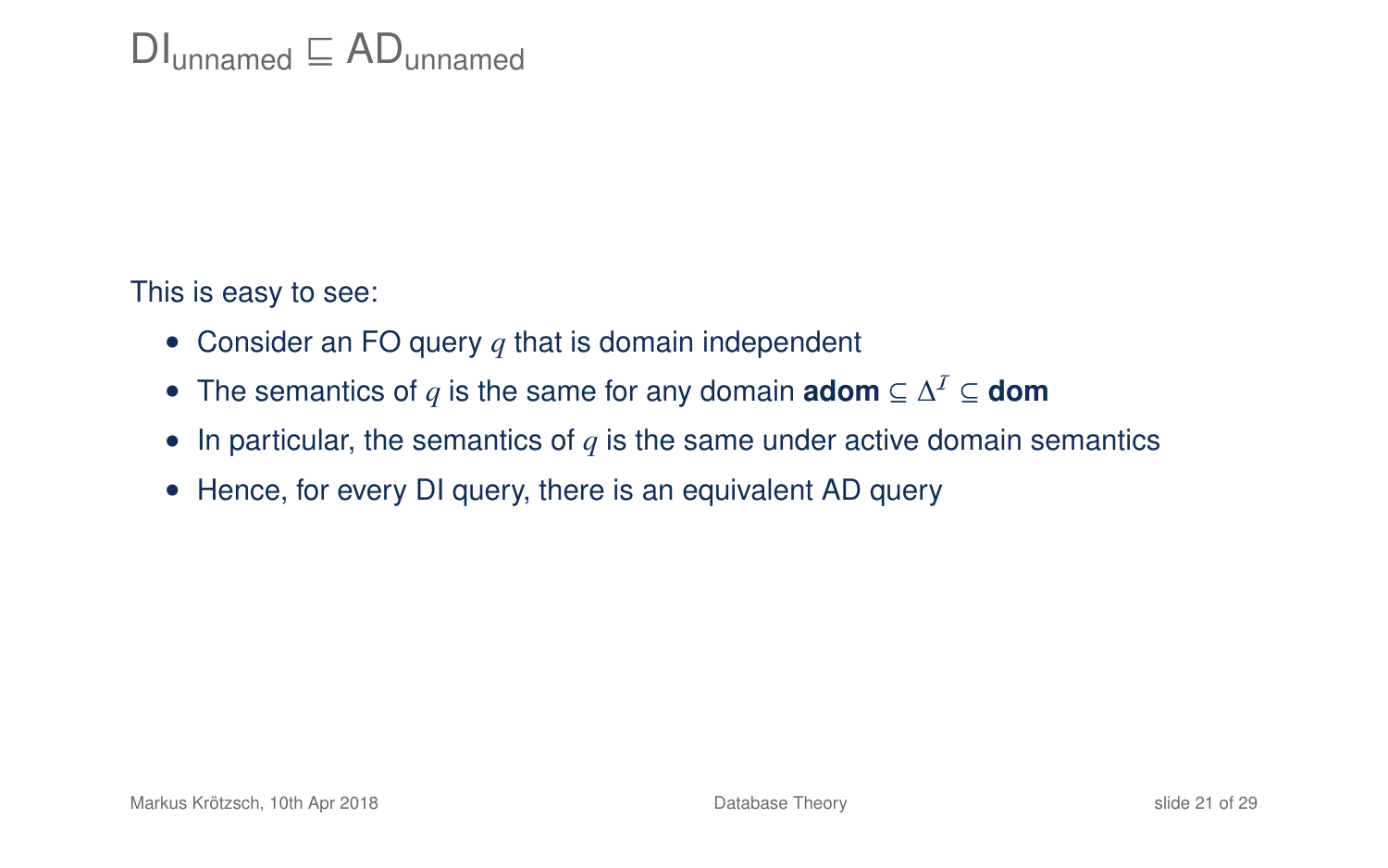$AD$ <sub>unnamed</sub>  $\subseteq$  RA<sub>named</sub>

Consider an AD query  $q = \varphi[x_1, \ldots, x_n]$ .

For an arbitrary attribute name *a*, we can construct an RA expression *E<sup>a</sup>*,**adom** such that  $E_{a,\text{adom}}(I) = \{(a \mapsto c) \mid c \in \text{adom}(I, q)\}$  $\rightsquigarrow$  exercise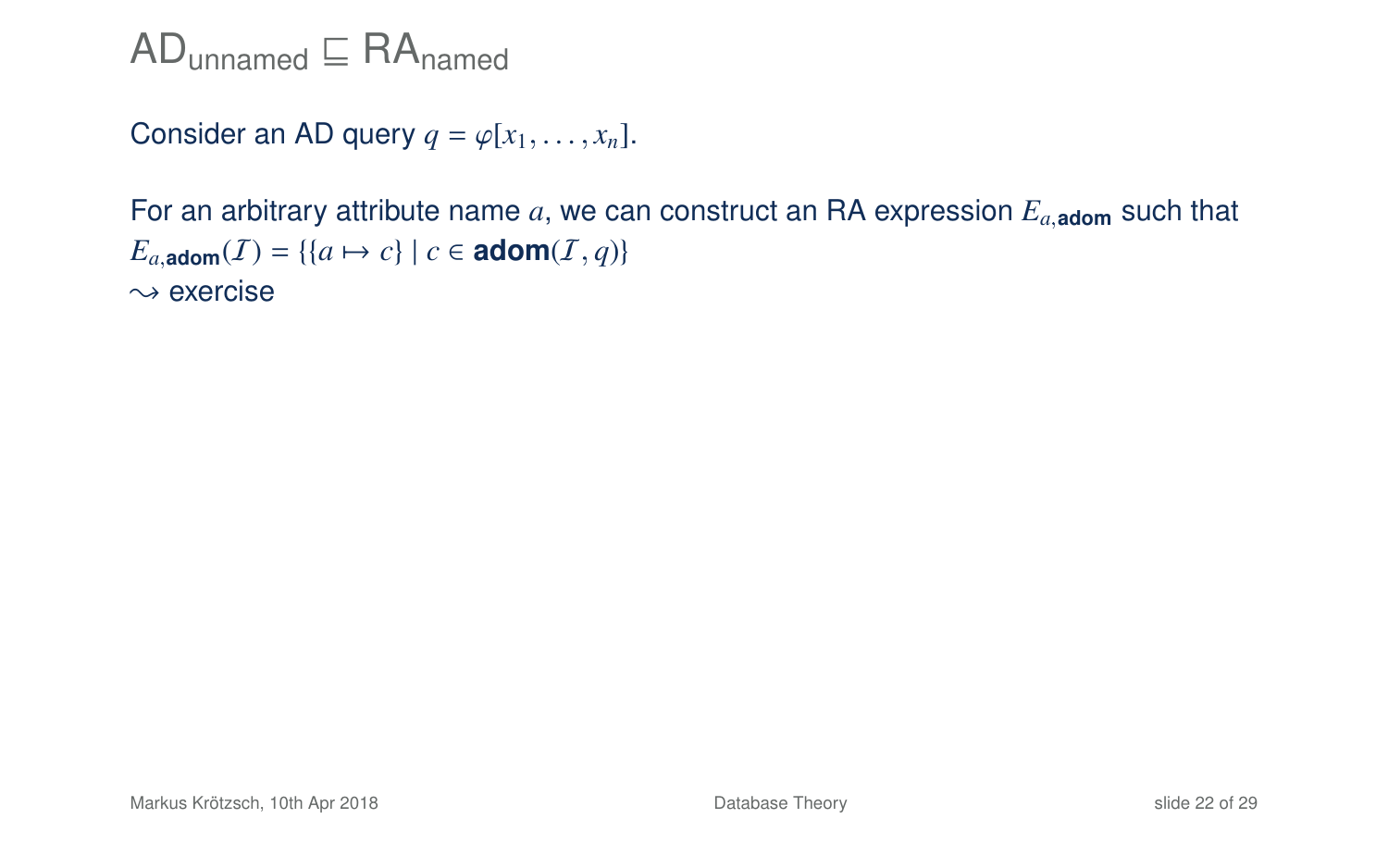$AD$ <sub>unnamed</sub>  $\subseteq$  RA<sub>named</sub>

Consider an AD query  $q = \varphi[x_1, \ldots, x_n]$ .

For an arbitrary attribute name *a*, we can construct an RA expression *E<sup>a</sup>*,**adom** such that  $E_{a,\text{adom}}(I) = \{ \{a \mapsto c\} \mid c \in \text{adom}(I,q) \}$  $\rightsquigarrow$  exercise

For every variable *x*, we use a distinct attribute name *a<sup>x</sup>*

• if  $\varphi = R(t_1, \ldots, t_m)$  with signature  $R[a_1, \ldots, a_m]$  with variables  $x_1 = t_{v_1}, \ldots, x_n = t_{v_n}$ and constants  $c_1 = t_{w_1}, \ldots, c_k = t_{w_k}$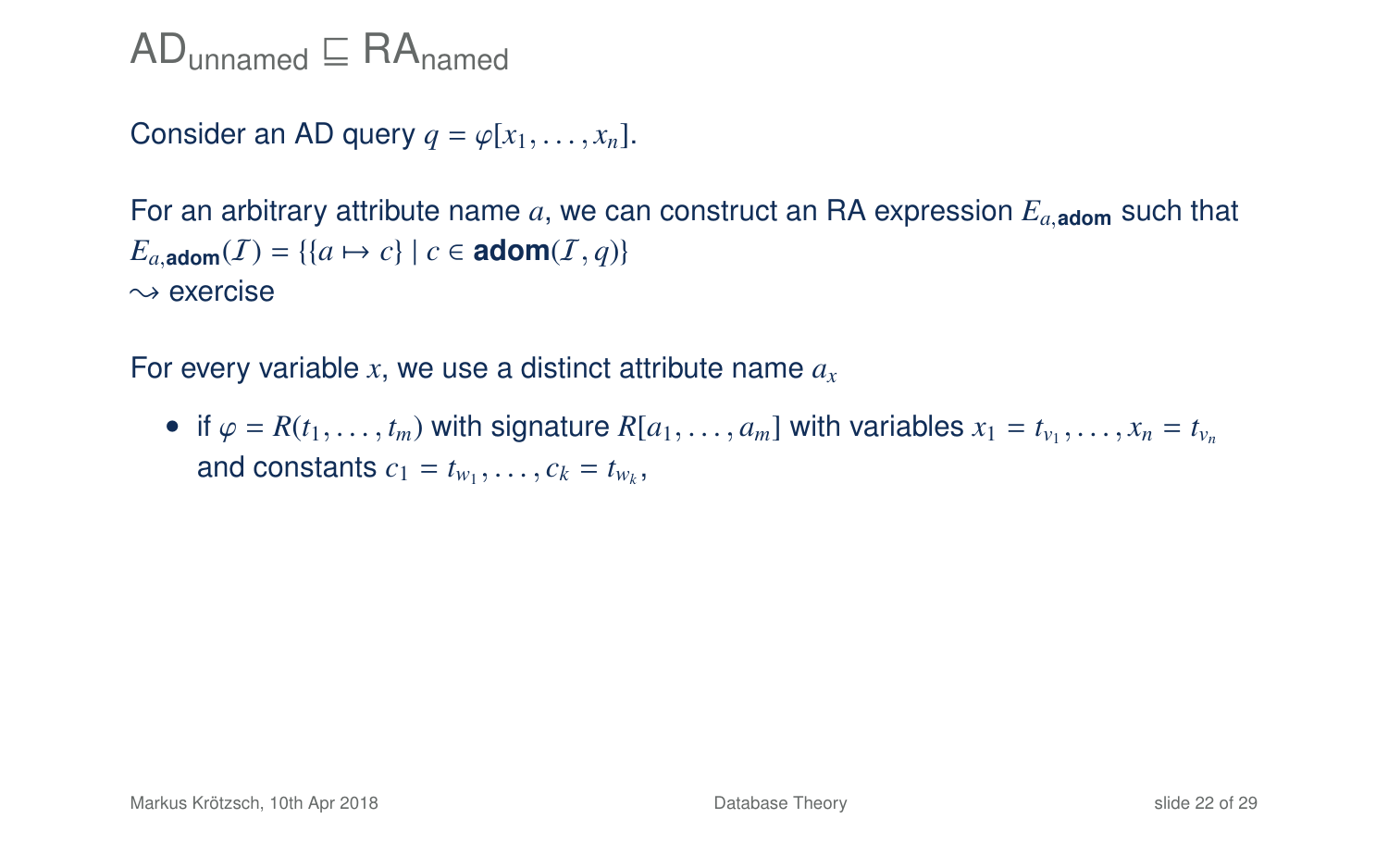$AD$ <sub>unnamed</sub>  $\subseteq$  RA<sub>named</sub>

Consider an AD query  $q = \varphi[x_1, \ldots, x_n]$ .

For an arbitrary attribute name *a*, we can construct an RA expression *E<sup>a</sup>*,**adom** such that  $E_a$ , adom $(I) = \{ \{a \mapsto c \} \mid c \in \mathbf{adom}(I, q) \}$  $\rightsquigarrow$  exercise

For every variable *x*, we use a distinct attribute name *a<sup>x</sup>*

- if  $\varphi = R(t_1, \ldots, t_m)$  with signature  $R[a_1, \ldots, a_m]$  with variables  $x_1 = t_{v_1}, \ldots, x_n = t_{v_n}$ and constants  $c_1 = t_{w_1}, \ldots, c_k = t_{w_k}$ ,<br>then  $F = \delta$ then  $E_{\varphi} = \delta_{a_{v_1}...a_{v_n} \to a_{x_1}...a_{x_n}} (\sigma_{a_{w_1} = c_1}(\ldots \sigma_{a_{w_k} = c_k}(R) \ldots))$
- if  $\varphi = (x \approx c)$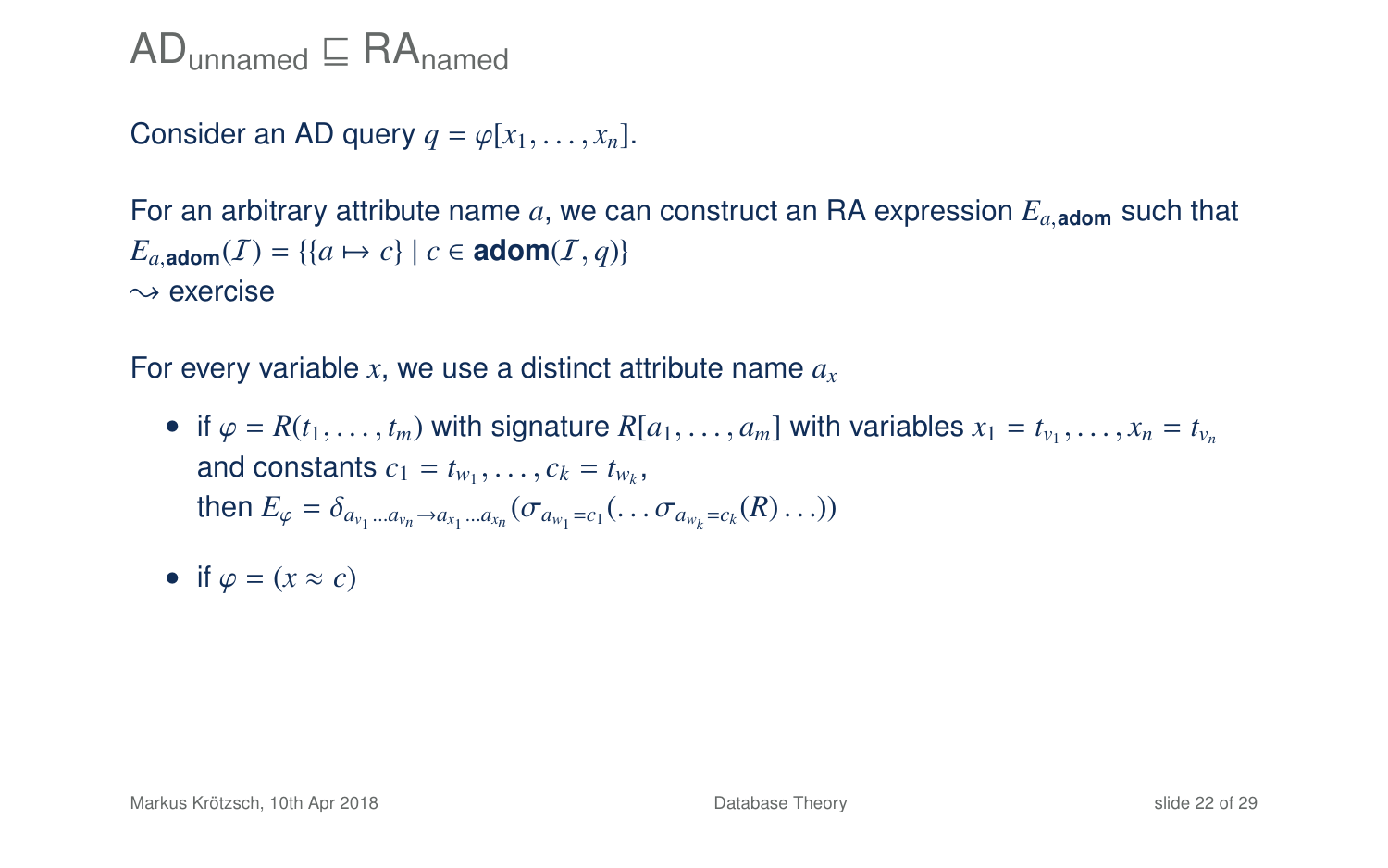$AD_{unnamed} \nightharpoonup RA_{named}$ 

Consider an AD query  $q = \varphi[x_1, \ldots, x_n]$ .

For an arbitrary attribute name *a*, we can construct an RA expression *E<sup>a</sup>*,**adom** such that  $E_a$ , adom $(I) = \{ \{a \mapsto c \} \mid c \in \mathbf{adom}(I, q) \}$  $\rightsquigarrow$  exercise

For every variable *x*, we use a distinct attribute name *a<sup>x</sup>*

- if  $\varphi = R(t_1, \ldots, t_m)$  with signature  $R[a_1, \ldots, a_m]$  with variables  $x_1 = t_{v_1}, \ldots, x_n = t_{v_n}$ and constants  $c_1 = t_{w_1}, \ldots, c_k = t_{w_k}$ ,<br>then  $F = \delta$ then  $E_{\varphi} = \delta_{a_{v_1}...a_{v_n} \to a_{x_1}...a_{x_n}} (\sigma_{a_{w_1} = c_1}(\ldots \sigma_{a_{w_k} = c_k}(R) \ldots))$
- if  $\varphi = (x \approx c)$ , then  $E_{\varphi} = \{ \{a_x \mapsto c \} \}$
- if  $\varphi = (x \approx y)$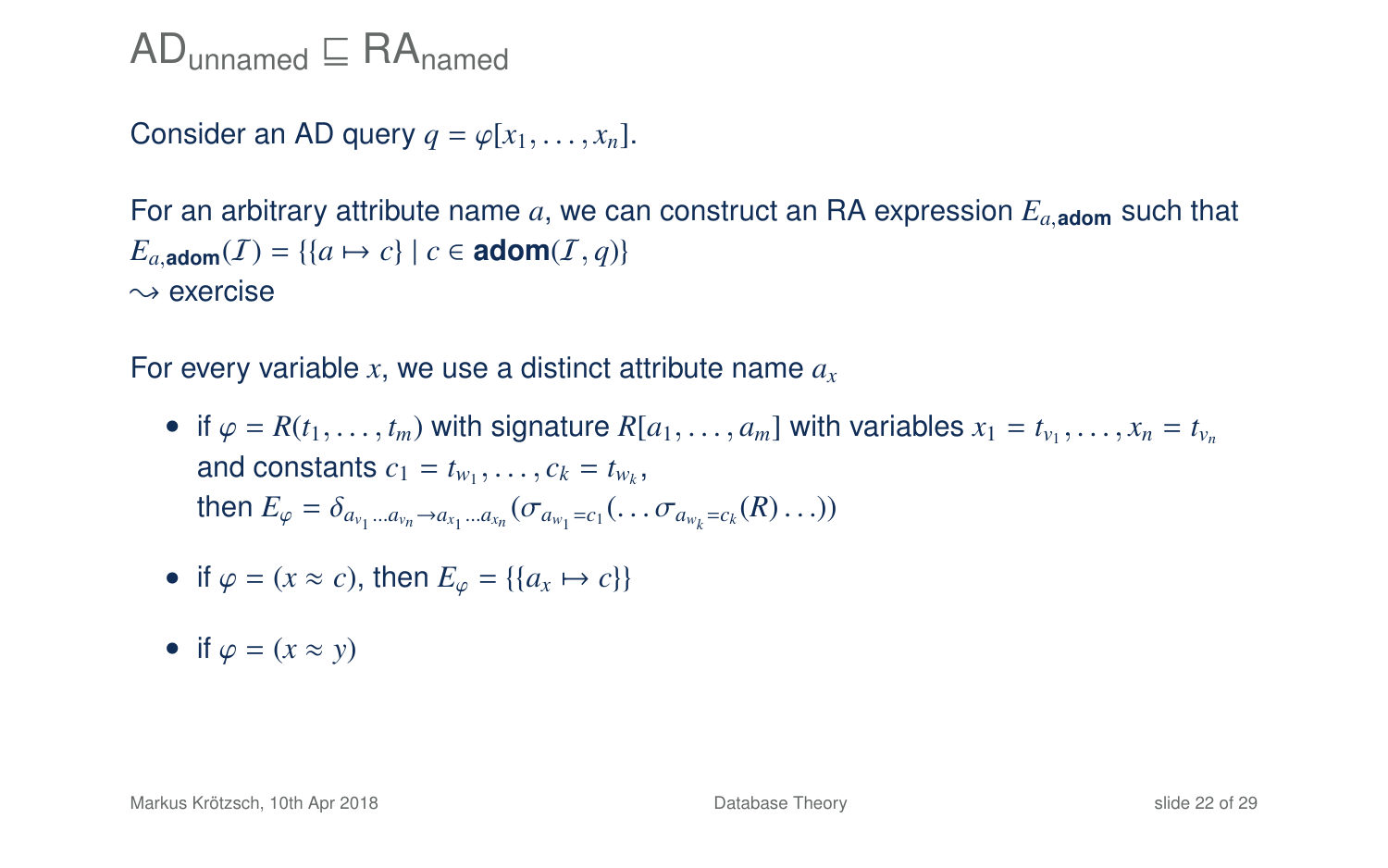$AD_{unnamed} \nightharpoonup RA_{named}$ 

Consider an AD query  $q = \varphi[x_1, \ldots, x_n]$ .

For an arbitrary attribute name *a*, we can construct an RA expression *E<sup>a</sup>*,**adom** such that  $E_{a,\text{adom}}(I) = \{ \{a \mapsto c\} \mid c \in \text{adom}(I,q) \}$  $\rightsquigarrow$  exercise

For every variable *x*, we use a distinct attribute name *a<sup>x</sup>*

- if  $\varphi = R(t_1, \ldots, t_m)$  with signature  $R[a_1, \ldots, a_m]$  with variables  $x_1 = t_{v_1}, \ldots, x_n = t_{v_n}$ and constants  $c_1 = t_{w_1}, \ldots, c_k = t_{w_k}$ ,<br>then  $F = \delta$ then  $E_{\varphi} = \delta_{a_{v_1}...a_{v_n} \to a_{x_1}...a_{x_n}} (\sigma_{a_{w_1} = c_1}(\ldots \sigma_{a_{w_k} = c_k}(R) \ldots))$
- if  $\varphi = (x \approx c)$ , then  $E_{\varphi} = \{ \{a_x \mapsto c \} \}$
- if  $\varphi = (x \approx y)$ , then  $E_{\varphi} = \sigma_{a_x = a_y}(E_{a_x, \text{atom}} \bowtie E_{a_y, \text{atom}})$
- other forms of equality atoms are similar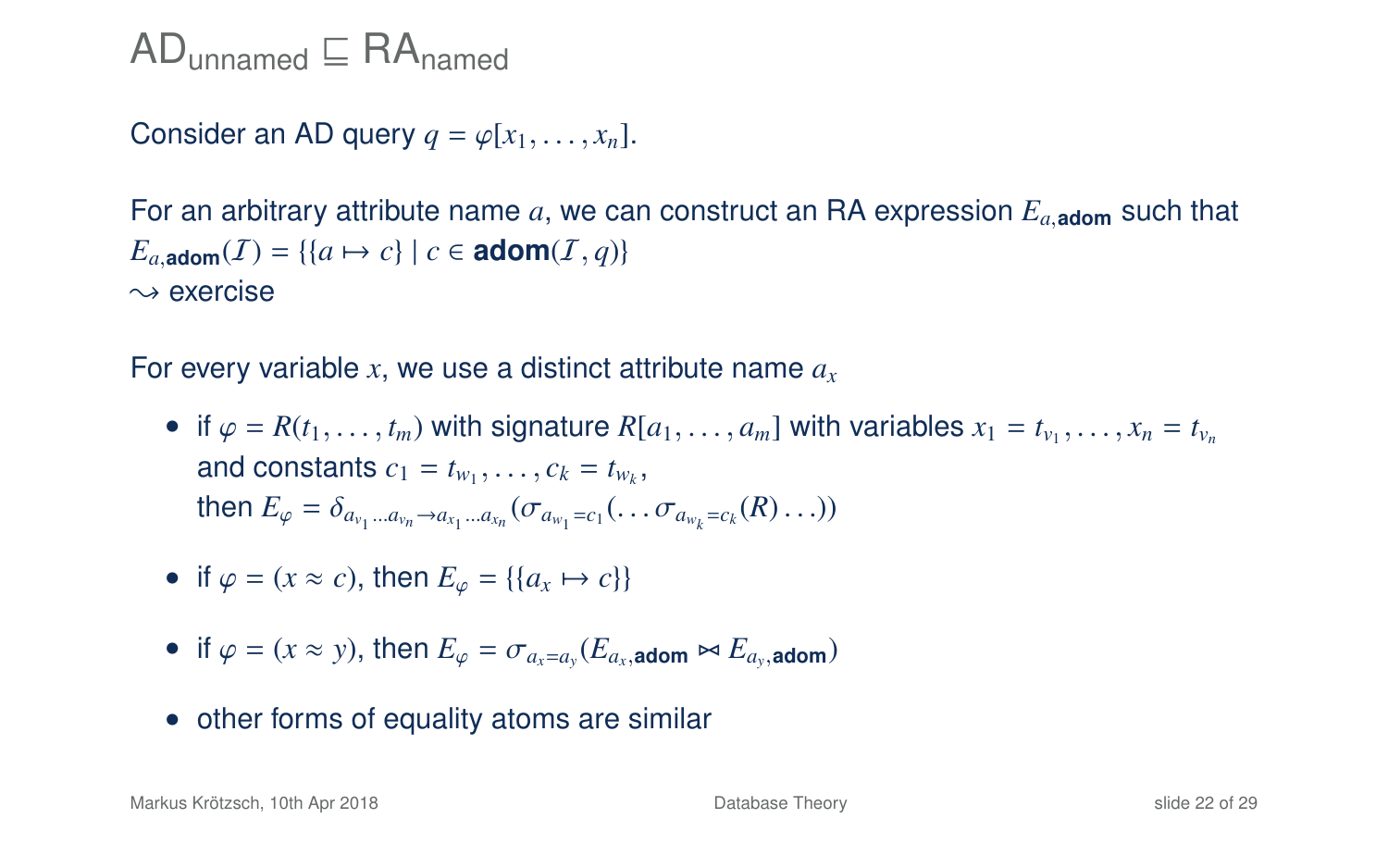#### Remaining cases:

• if  $\varphi = \neg \psi$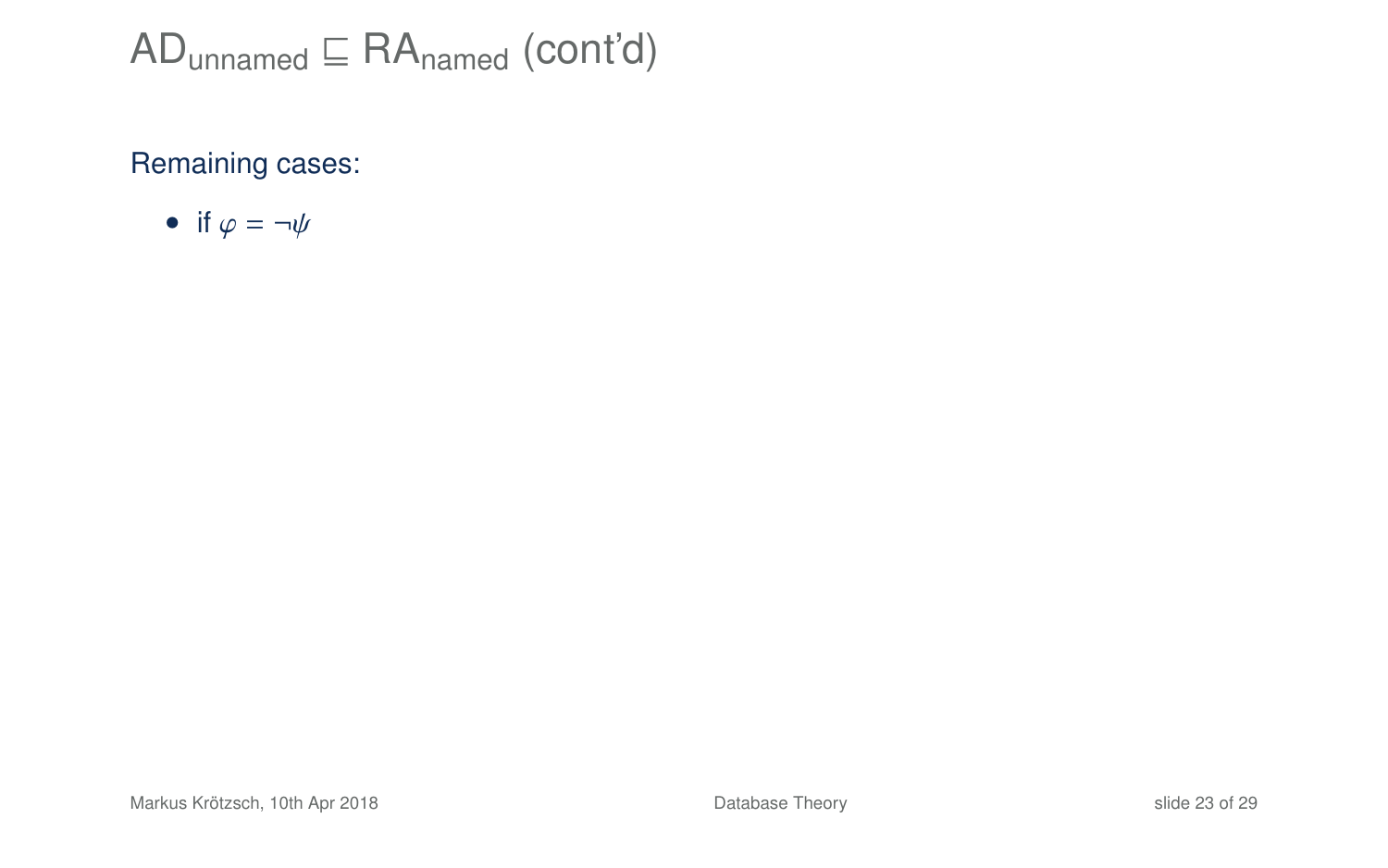Remaining cases:

- if  $\varphi = \neg \psi$ , then  $E_{\varphi} = (E_{a_{x_1}, \text{adom}} \bowtie \dots \bowtie E_{a_{x_n}, \text{adom}}) E_{\psi}$
- if  $\varphi = \varphi_1 \wedge \varphi_2$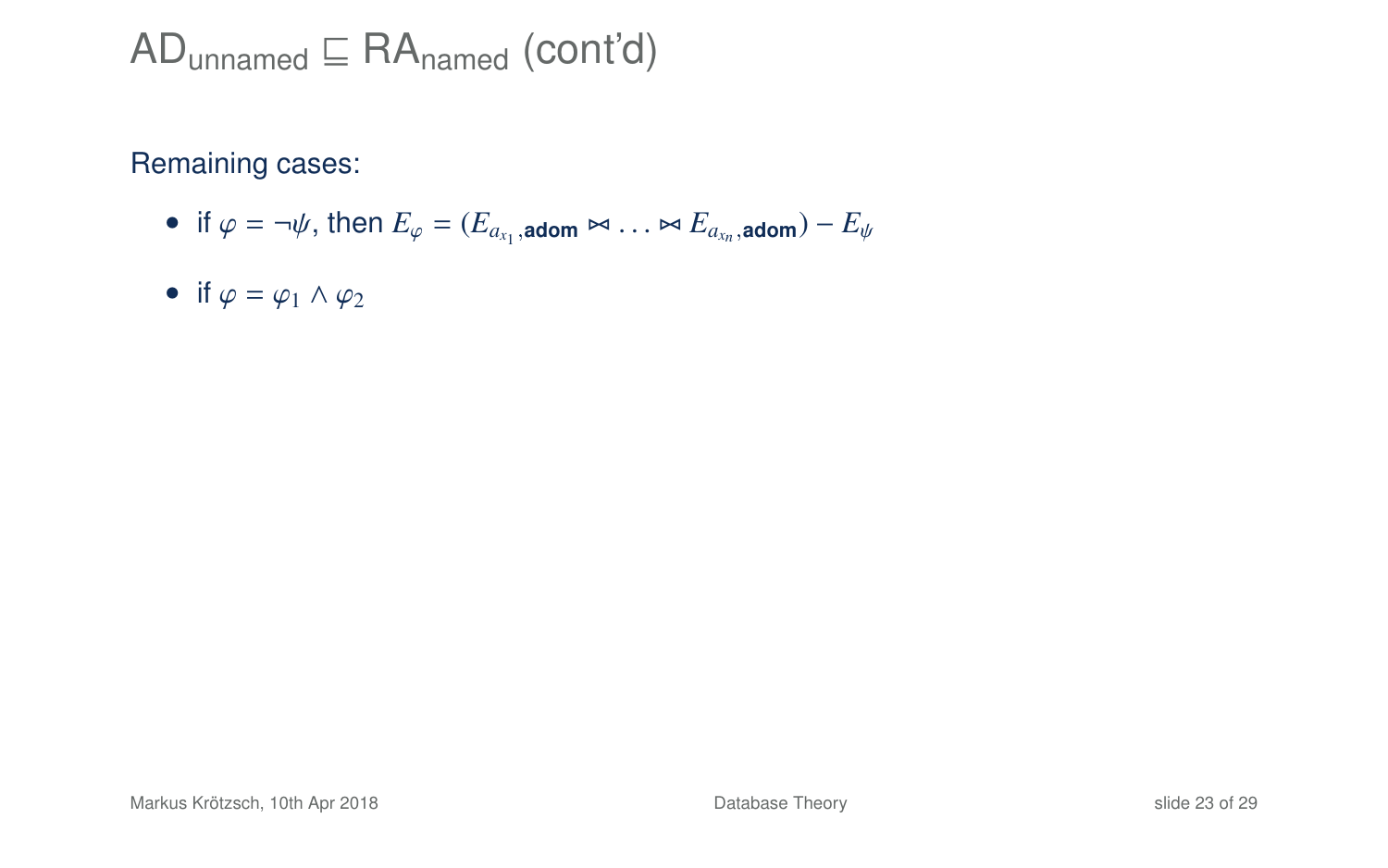Remaining cases:

- if  $\varphi = \neg \psi$ , then  $E_{\varphi} = (E_{a_{x_1}, \text{adom}} \bowtie \dots \bowtie E_{a_{x_n}, \text{adom}}) E_{\psi}$
- if  $\varphi = \varphi_1 \wedge \varphi_2$ , then  $E_{\varphi} = E_{\varphi_1} \bowtie E_{\varphi_2}$
- if  $\varphi = \exists y \psi$  where  $\psi$  has free variables  $y, x_1, \ldots, x_n$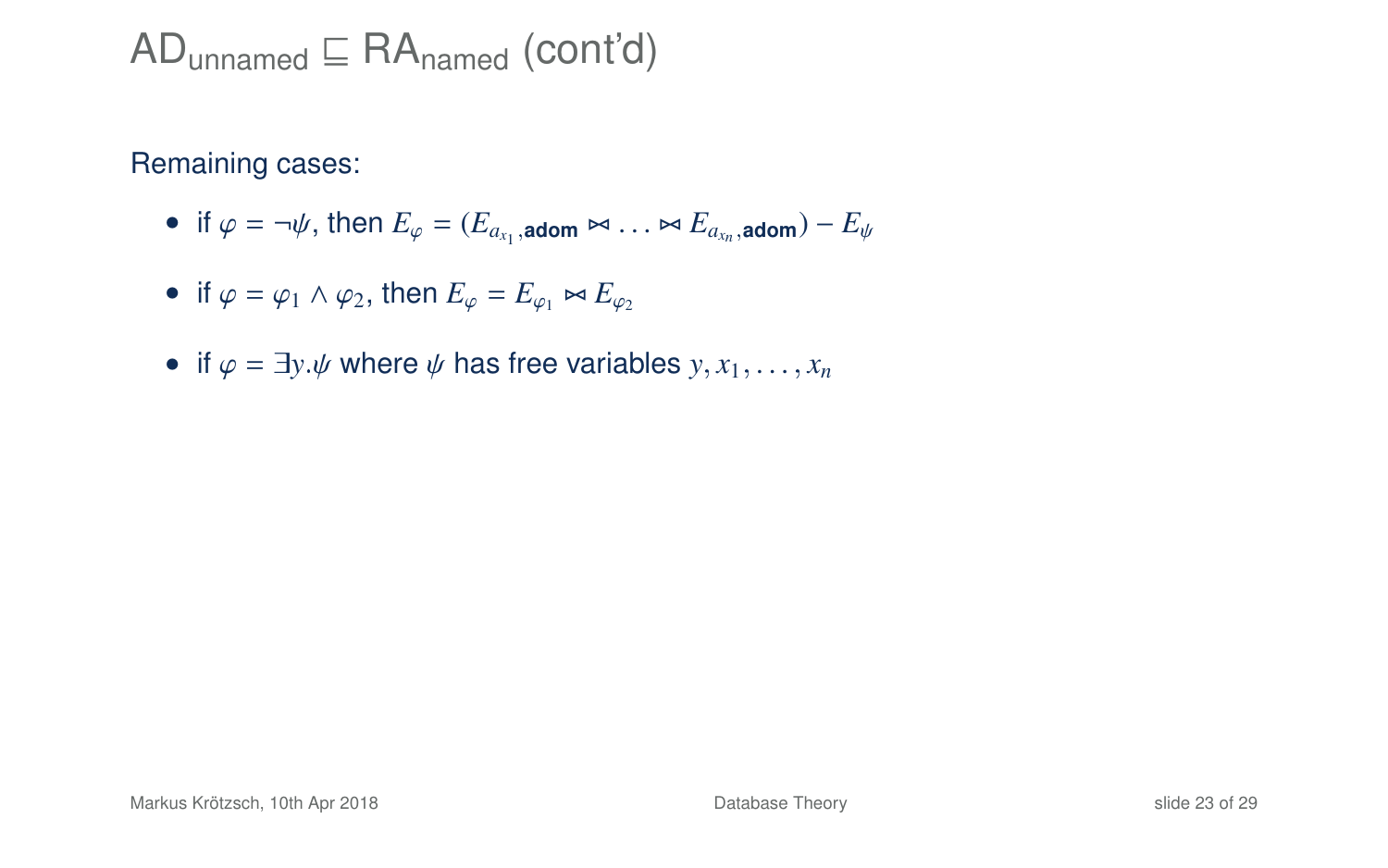$AD$ <sub>unnamed</sub>  $\sqsubseteq$  RA<sub>named</sub> (cont'd)

Remaining cases:

• if  $\varphi = \neg \psi$ , then  $E_{\varphi} = (E_{a_{x_1}, \text{adom}} \bowtie \dots \bowtie E_{a_{x_n}, \text{adom}}) - E_{\psi}$ 

• if 
$$
\varphi = \varphi_1 \wedge \varphi_2
$$
, then  $E_{\varphi} = E_{\varphi_1} \bowtie E_{\varphi_2}$ 

• if  $\varphi = \exists y \psi$  where  $\psi$  has free variables  $y, x_1, \ldots, x_n$ , then  $E_{\varphi} = \pi_{a_{x_1},...,a_{x_n}} E_{\psi}$ 

The cases for ∨ and ∀ can be constructed from the above  $\rightsquigarrow$  exercise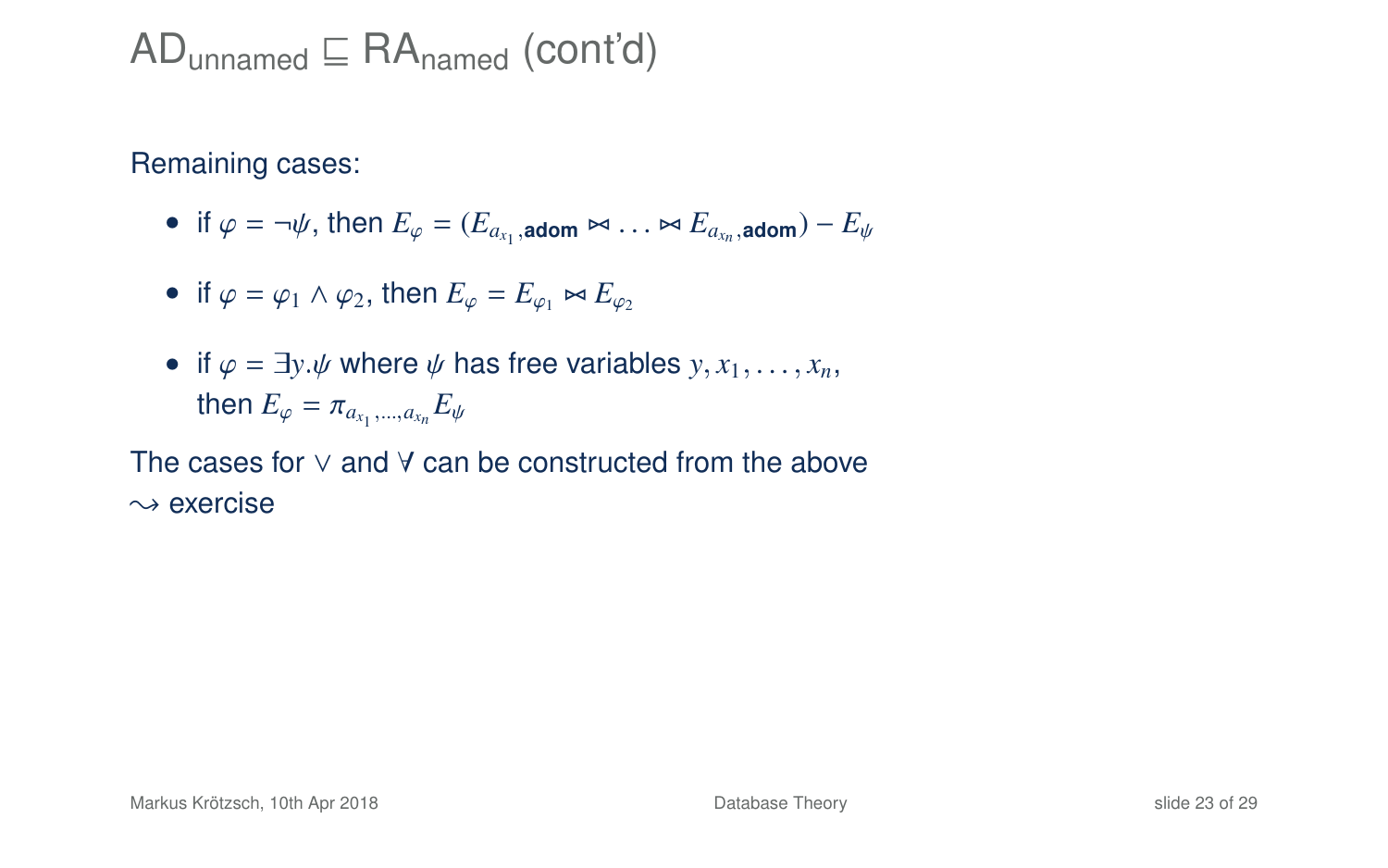Remaining cases:

- if  $\varphi = \neg \psi$ , then  $E_{\varphi} = (E_{a_{x_1}, \text{adom}} \bowtie \dots \bowtie E_{a_{x_n}, \text{adom}}) E_{\psi}$
- if  $\varphi = \varphi_1 \wedge \varphi_2$ , then  $E_{\varphi} = E_{\varphi_1} \bowtie E_{\varphi_2}$
- if  $\varphi = \exists y \psi$  where  $\psi$  has free variables  $y, x_1, \ldots, x_n$ , then  $E_{\varphi} = \pi_{a_{x_1},...,a_{x_n}} E_{\psi}$

The cases for ∨ and ∀ can be constructed from the above  $\rightsquigarrow$  exercise

A note on order: The translation yields an expression  $E_{\varphi}[a_{x_1}, \ldots, a_{x_n}]$ . For this to be equivalent to the survey of the structure of the structure of the structure of the structure of the structure of the structure the query  $\varphi[x_1, \ldots, x_n]$ , we must choose the attribute names such that their global order is *ax*1 , . . . , *<sup>a</sup><sup>x</sup><sup>n</sup>* . This is clearly possible, since the names are arbitrary and we have infinitely many names available.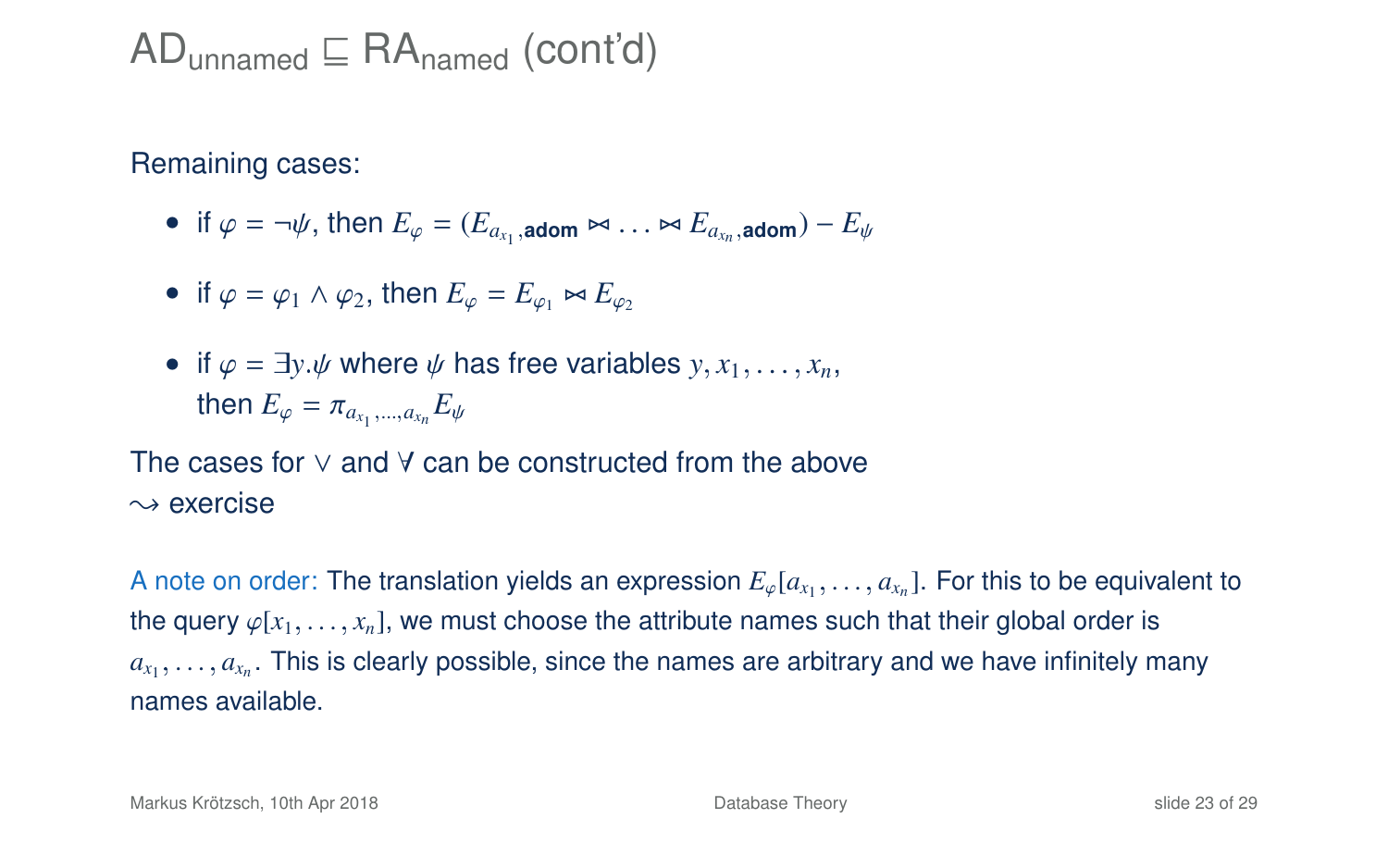Domain independent queries are arguably most intuitive, since their result does not depend on special assumptions.

 $\rightarrow$  How can we check if a query is in DI?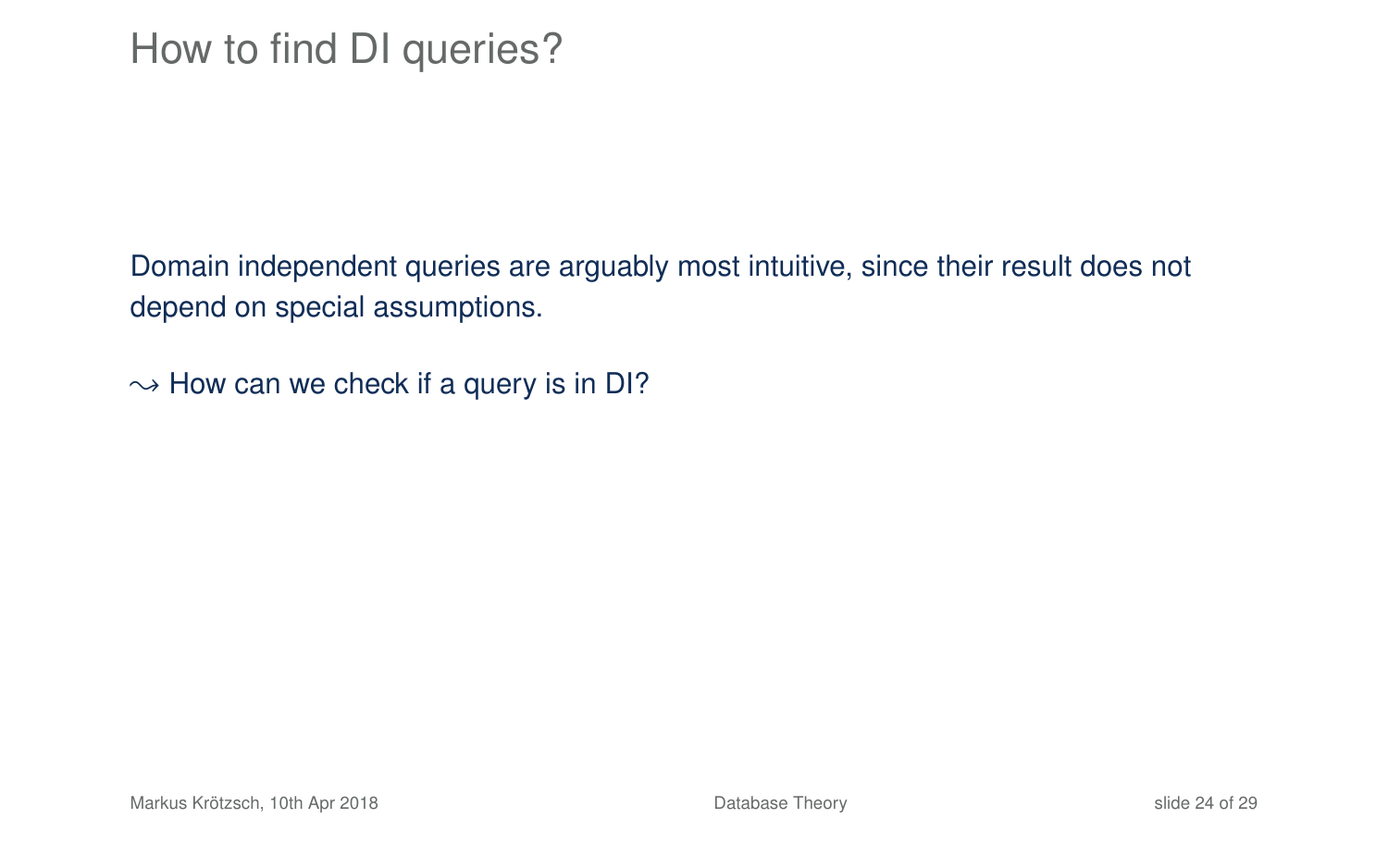Domain independent queries are arguably most intuitive, since their result does not depend on special assumptions.

 $\rightarrow$  How can we check if a query is in DI? Unfortunately, we can't:

**Theorem 2.7:** Given a FO query  $q$ , it is undecidable if  $q \in$  DI.

 $\rightarrow$  find decidable sufficient conditions for a query to be in DI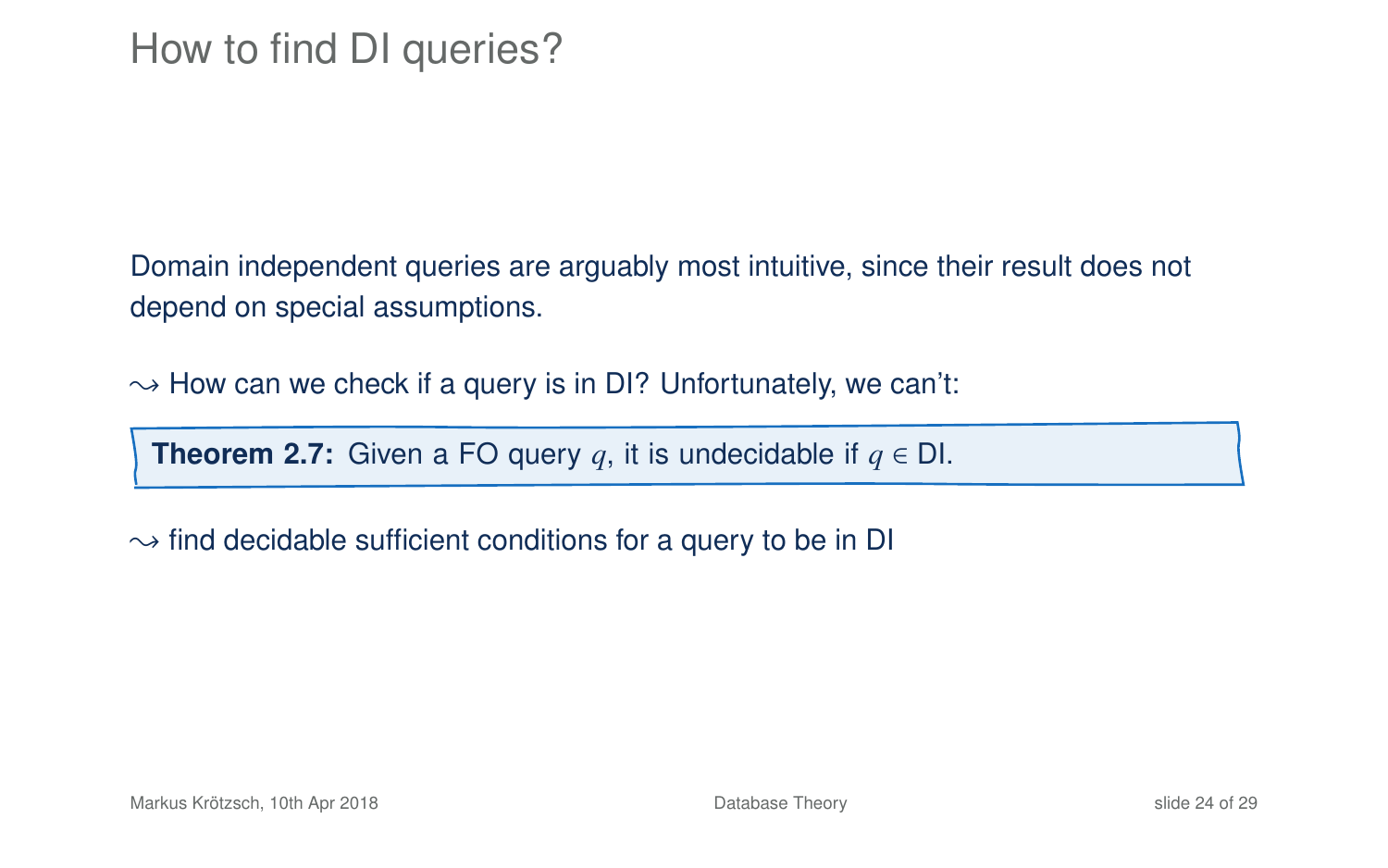## A Normal Form for Queries

We first define a normal form for FO queries: Safe-Range Normal Form (SRNF)

- Rename variables apart (distinct quantifiers bind distinct variables, bound variables distinct from free variables)
- Eliminate all universal quantifiers:  $\forall y \psi \mapsto \neg \exists y \neg \psi$
- Push negations inwards:
	- $\neg (\varphi \land \psi) \mapsto (\neg \varphi \lor \neg \psi)$
	- $\neg (\varphi \lor \psi) \mapsto (\neg \varphi \land \neg \psi)$
	- $\neg \neg \psi \mapsto \psi$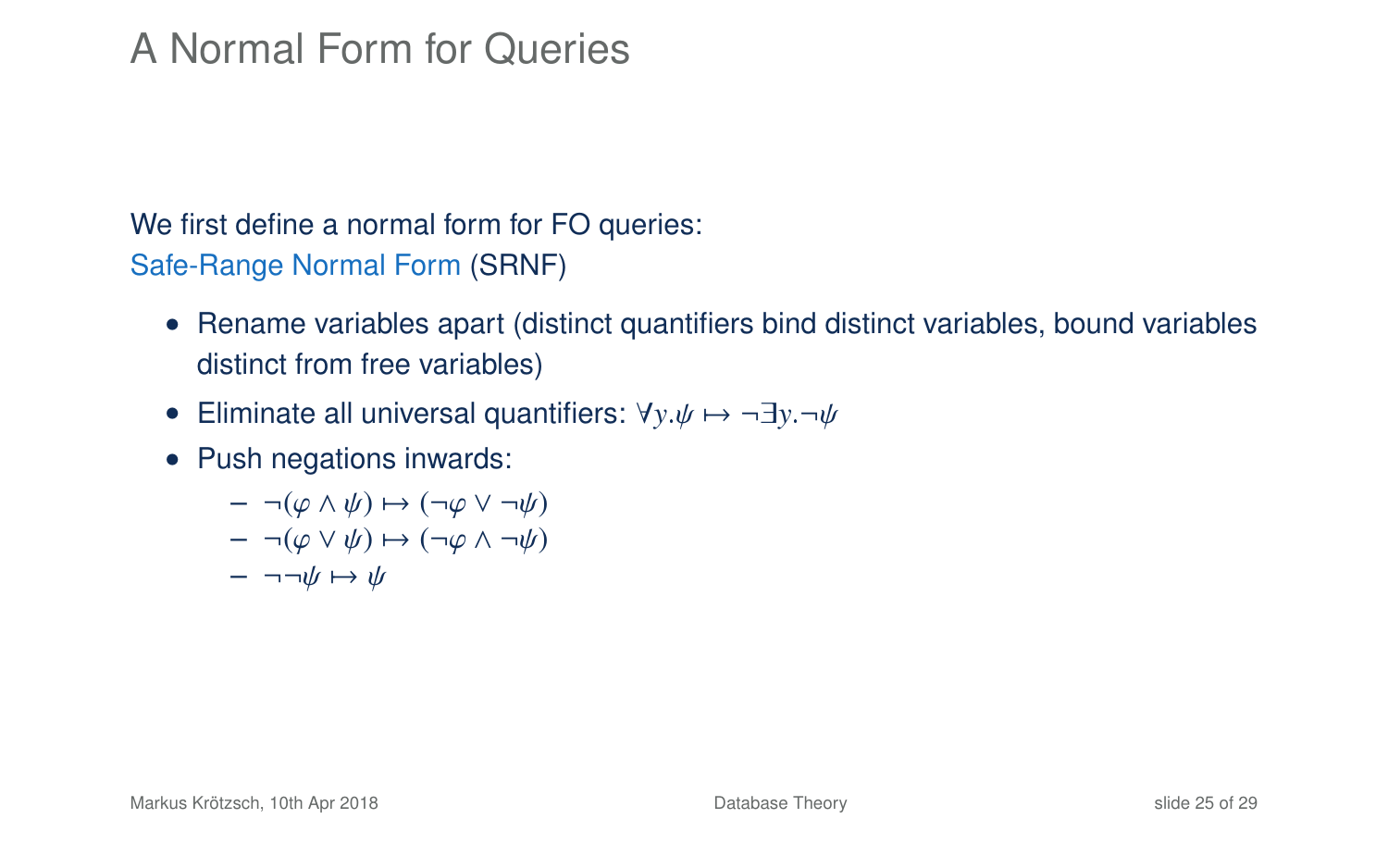## Safe-Range Queries

Let  $\varphi$  be a formula in SRNF. The set rr( $\varphi$ ) of range-restricted variables of  $\varphi$  is defined recursively:

> $rr(R(t_1, \ldots, t_n)) = \{x \mid x \text{ a variable among the } t_1, \ldots, t_n\}$  $rr(x \approx a) = \{x\}$  $rr(x \approx v) = \emptyset$  $rr(\varphi_1 \wedge \varphi_2) =$  $\Bigg\{$  $\overline{\mathcal{L}}$ rr( $\varphi_1$ )  $\cup$  {*x*, *y*} if  $\varphi_2 = (x \approx y)$  and {*x*, *y*}  $\cap$  rr( $\varphi_1$ )  $\neq \emptyset$  $\mathsf{rr}(\varphi_1) \cup \mathsf{rr}(\varphi_2)$  otherwise  $rr(\varphi_1 \vee \varphi_2) = rr(\varphi_1) \cap rr(\varphi_2)$ rr( $\exists y.\psi$ ) =  $\begin{cases} \n\end{cases}$  $\overline{\mathcal{L}}$  $rr(\psi) \setminus \{y\}$  if  $y \in rr(\psi)$ **throw new** NotSafeException() if *y* ∉ rr( $\psi$ )  $rr(\neg \psi) = \emptyset$  if  $rr(\psi)$  is defined (no exception)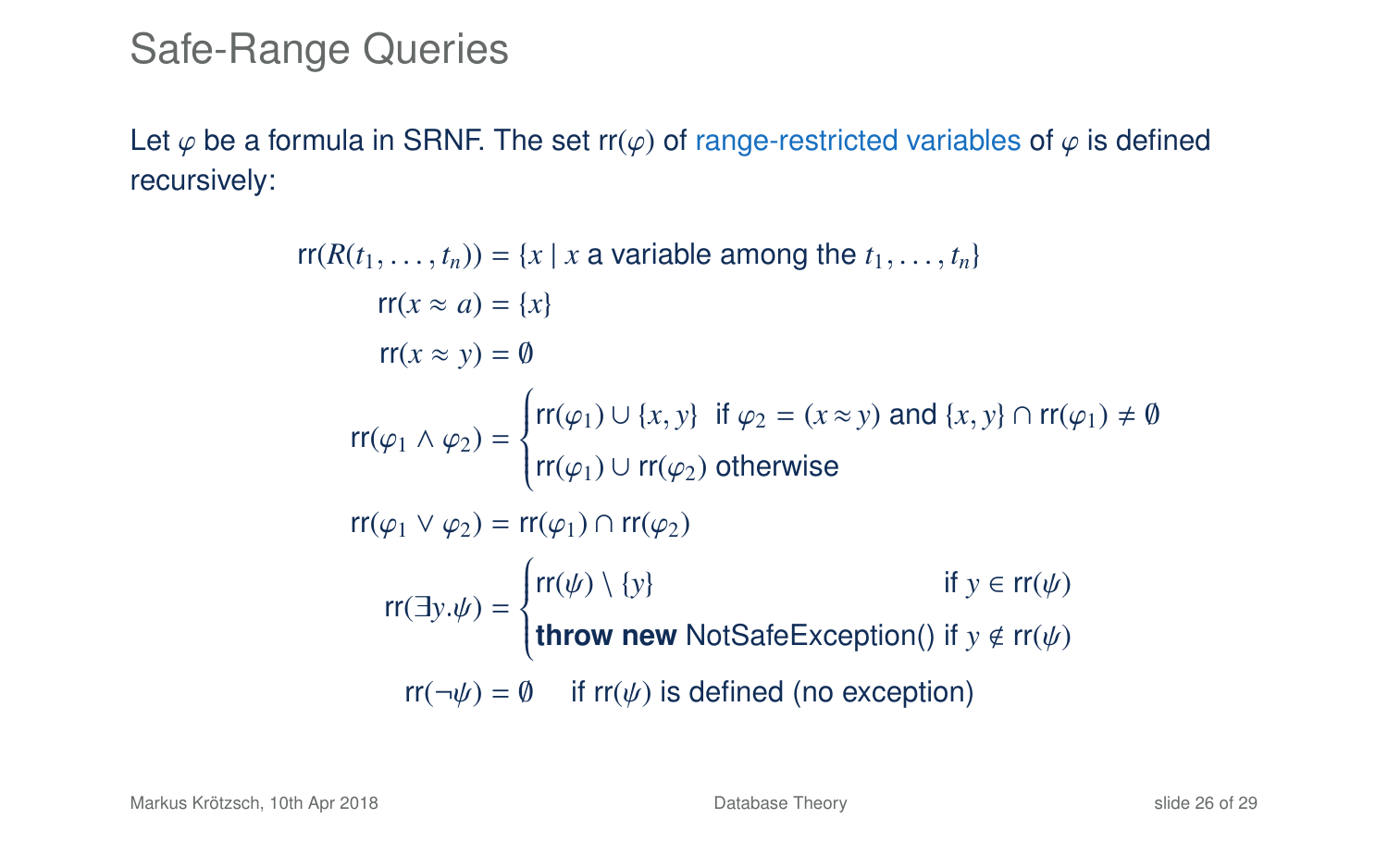Safe-Range Queries

**Definition 2.8:** An FO query  $q = \varphi[x_1, \ldots, x_n]$  is a safe-range query if

 $rr(SRNF(\varphi)) = \{x_1, ..., x_n\}.$ 

Safe-range queries are domain independent.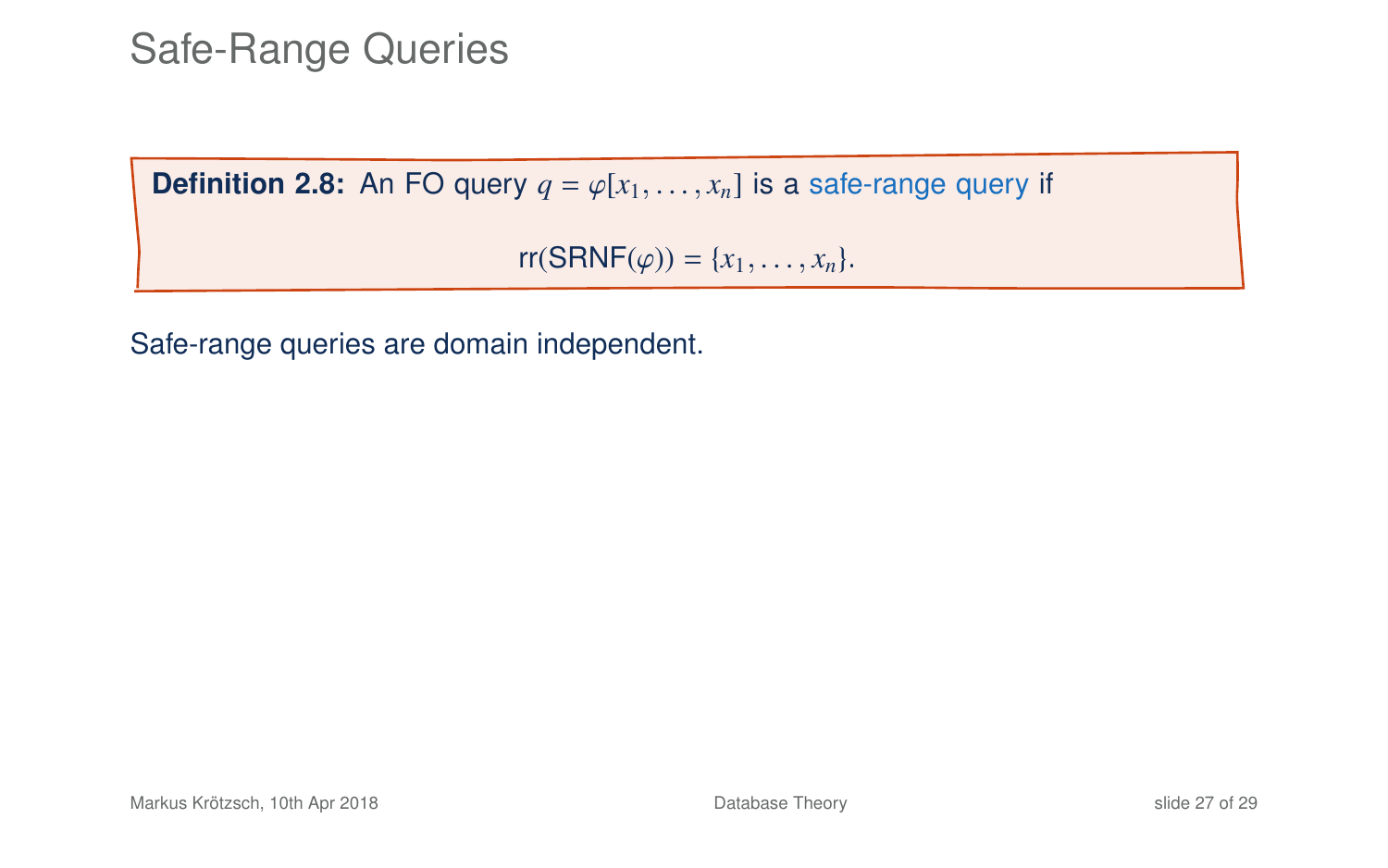## Safe-Range Queries

**Definition 2.8:** An FO query  $q = \varphi[x_1, \ldots, x_n]$  is a safe-range query if

 $rr(SRNF(\varphi)) = \{x_1, \ldots, x_n\}.$ 

Safe-range queries are domain independent. One can show a much stronger result:

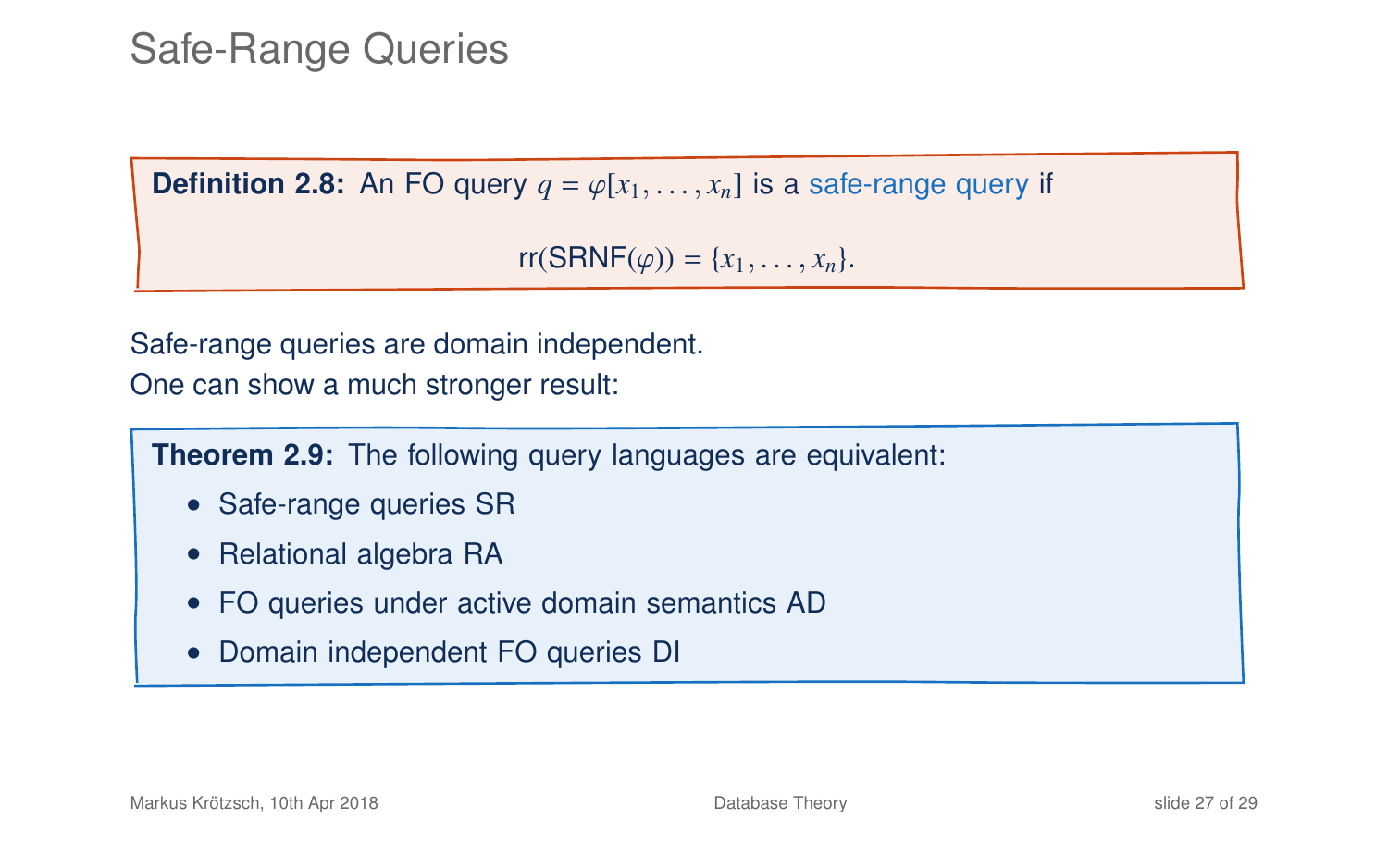## Tuple-Relational Calculus

There are more equivalent ways to define a relational query language

Example: Codd's tuple calculus

- Based on named perspective
- Use first-order logic, but variables range over sorted tuples (rows) instead of values
- Use expressions like *x* : From,To,Line to declare sorts of variables in queries
- Use expressions like *x*.From to access a specific value of a tuple
- Example: Find all lines that depart from an accessible stop

{*<sup>x</sup>* : Line | ∃*<sup>y</sup>* : SID,Stop,Accessible.(Stops(*y*) <sup>∧</sup> *<sup>y</sup>*.Accessible <sup>≈</sup> "true" ∧ ∃*<sup>z</sup>* : From,To,Line.(Connect(*z*) <sup>∧</sup> *<sup>z</sup>*.From <sup>≈</sup> *<sup>y</sup>*.SID  $\land$  *z*. Line  $\approx$  *x*. Line))}